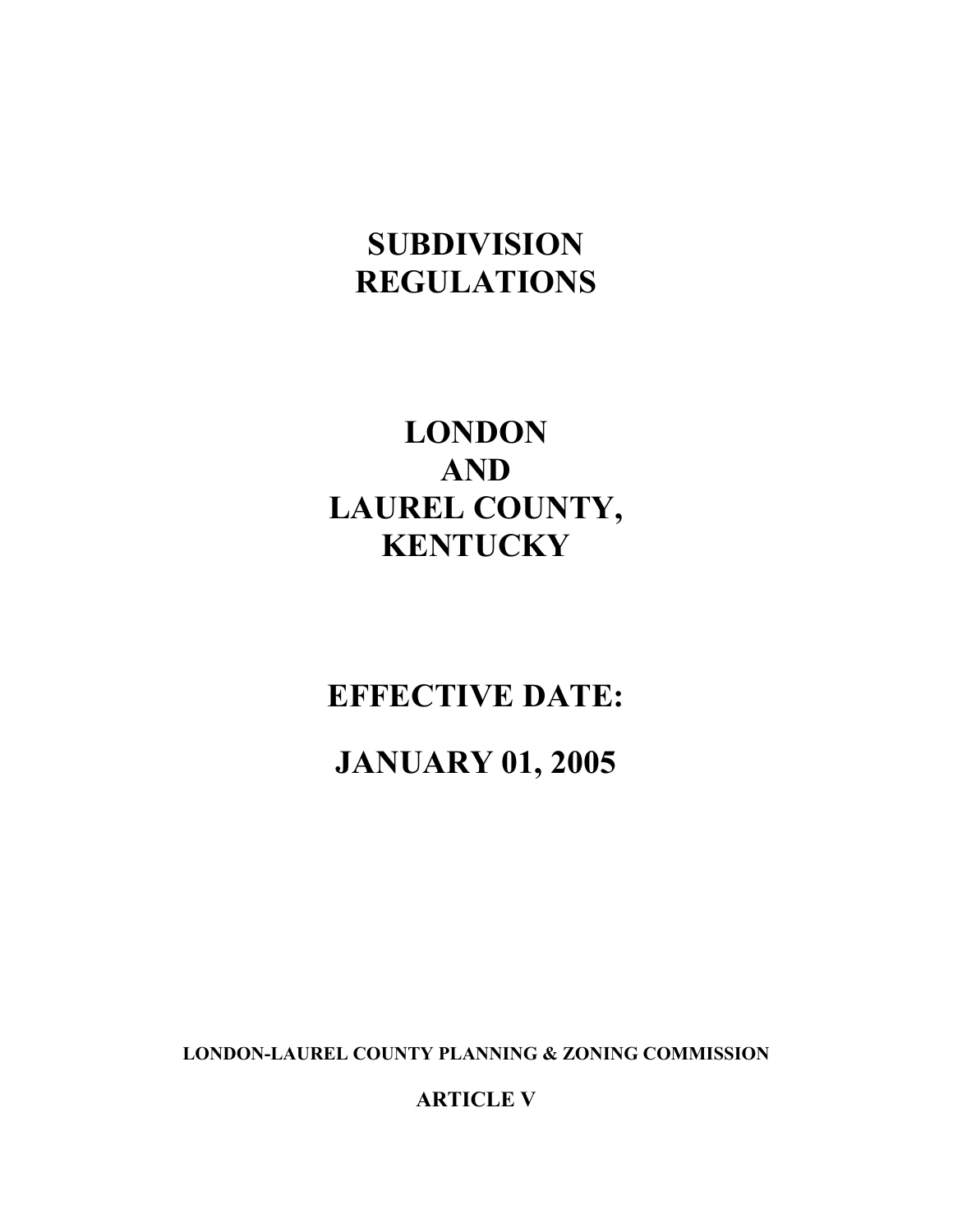# **LAND DIVISION AND DEVELOPMENT**

## **500 PURPOSE**

The purpose of this article is to provide for the harmonious development of land in London and Laurel County.

Land Subdivision is the first step in the process of community development. Once land has been divided into streets, blocks, lots and open spaces, a pattern has been established which usually determines how well community needs will be met for residential, business and industrial development. It also determines, to a great extent, how well it will be able to meet the demand for home sites, and how efficiently and economically it will be able to provide the many services demanded of it. After land has been subdivided and publicly recorded, it is very difficult and costly to correct defects and deficiencies in the subdivision layout and in the facilities provided. In addition, a subdivided area, sooner or later, becomes a public responsibility in that roads and streets must be maintained and various public services customary to urban areas must be provided. The welfare of the entire community is thereby affected in many respects. The guidance of land development in harmony with community objectives is, therefore, a matter of serious public concern and it is in the interest of the public, the developer and the future owners that subdivisions be conceived, designed and developed in accordance with sound rules and proper minimum standards. These Subdivision Regulations and the London-Laurel County Comprehensive Plan, certified copies of which are filed in the office of the County Clerk of Laurel County, Kentucky, are designed to provide for the harmonious development of the subdivided areas; for a coordinated layout; for the proper arrangement of streets; for adequate and convenient open spaces; for traffic, utilities, recreation, light, air and access of fire-fighting equipment; for avoidance of population congestion through requirements for minimum lot widths and lot areas; for adequate provision of water, drainage, sewer and other sanitary facilities; and for reducing flood damage potentials to the greatest extent possible.

**AUTHORITY AND ADMINISTRATIVE AGENCY -** These subdivision regulations were prepared and adopted by the London-Laurel County Planning Commission pursuant to the authority of Chapter 100, Section 100.273 through 100.291 of the Kentucky Revised Statutes. They shall be administered by the London-Laurel County Planning Commission. The London-Laurel County Planning Commission, established in accordance with Kentucky Revised Statutes, Chapter 100, Sections 100.133 through 100.181, has fulfilled the requirements set forth in the applicable sections of the Kentucky Revised Statutes as required for the adoption of such regulations.

**AREA JURISDICTION -** The London-Laurel County Planning Commission, through these Subdivision Regulations, shall have jurisdiction and control over the subdivision of all land within Laurel County, including the Corporate Limits of London.

#### **DEFINITIONS**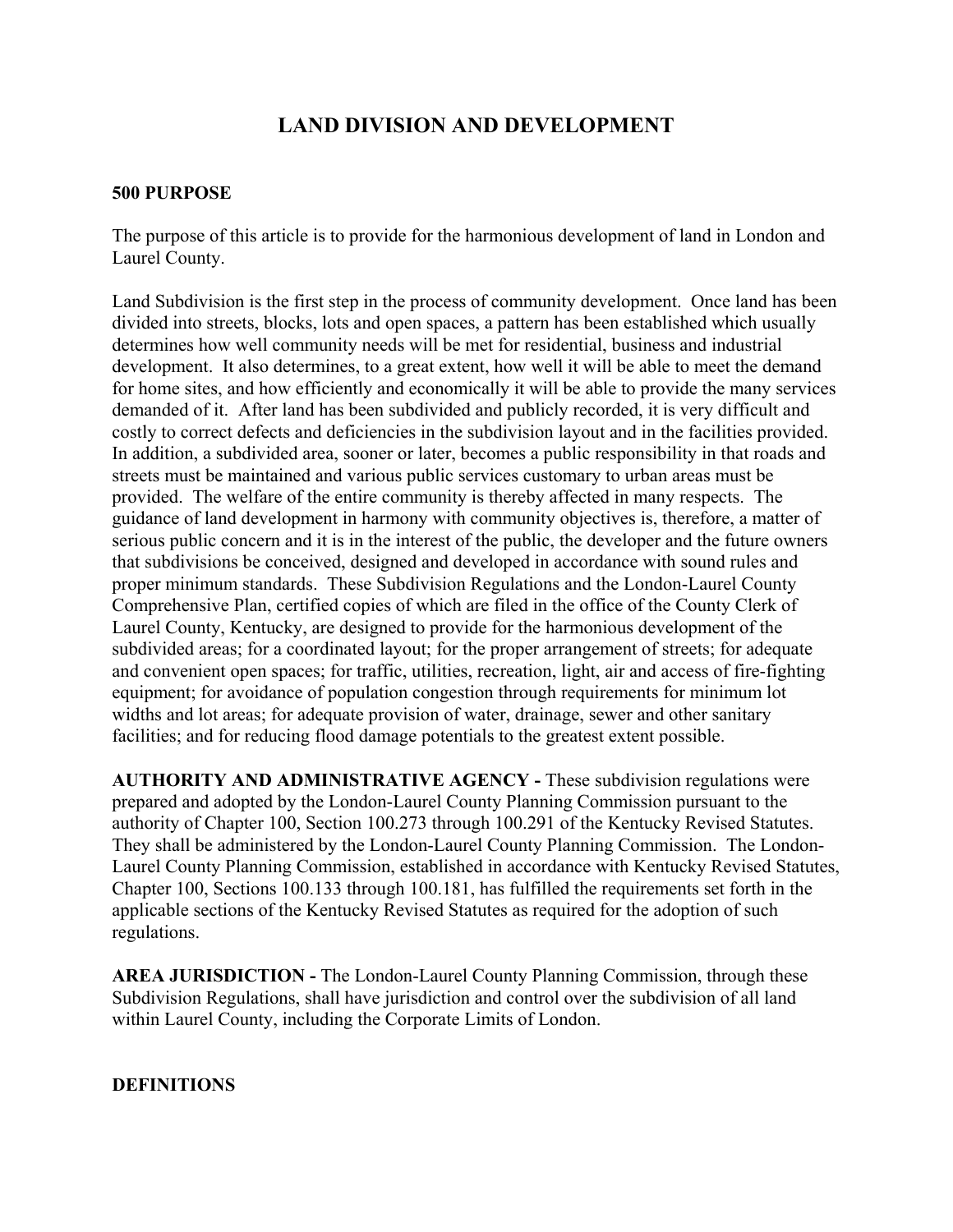**Developer** - A developer is the individual, partnership, corporation or other legal entity or agent, thereof, which undertakes the activities covered by these regulations. The term "Developer" includes subdivider, owner and builder.

**Subdivision** - Means the division of a parcel of land into three (3) or more lots or parcels except in a County containing a City of the first, second or third class or in an urban-county government were a subdivision means the division of a parcel of land into two (2) or more lots or parcels; for the purpose, whether immediate or future, of sale, lease or building development or if a new street is involved, any division of a parcel of land; provided that a division of land for agricultural use and not involving a new street shall not be deemed a subdivision. The term includes resubdivision and when appropriate to the context, shall relate to the process of subdivision or to the land subdivided; any division or redivision of land into parcels of less than one (1) acre occurring within twelve (12) months following a division of the same land shall be deemed a subdivision within the meaning of this section.

#### *Definition Clarification Statement -*

*1. Partial conveyances of property are limited to two tracts or parcels of less than five (5) acres per calender year. Three (3) or more partial outconveyances of tracts or parcels of less than Five (5) acres within one calender year will require submittal and approval of a subdivision plan.*

*2. Unlimited partial outconveyances of property tracts equal to or exceeding five (5) acres in size that are for Agricultural use are allowed*.

*3. Any partial outconveyance that requires a new street to be constructed shall be deemed a subdivision. "Street", for the purpose of this regulation means an access way from a public road to or upon private property that is proposed to be incorporated into the county or city road system. No roadway constructed after the effective date of this regulation may be accepted into the county or city road systems unless a subdivision plan has been submitted.*

*Family Exemption - In the case of an individual wishing to divide their estate between his/her immediate family (Children, Siblings, Parents or Grandparents) and said division is not intended for future development, no subdivision plan shall be necessary.* 

**Agricultural Use** - Means the use of a tract of at least five (5) contiguous acres for the production of agricultural or horticultural crops, including, but not limited to livestock, livestock products, poultry, poultry products, grain, hay, pastures, soybeans, tobacco, timber, orchard fruits, vegetables, flowers or ornamental plants, including provision for dwellings for persons and their families who are engaged in the above agricultural use on the tract, but not including residential building development for sale or lease to the public and shall also include regardless of the size of the tract of land used, small wineries licensed under KRS 243.155 and farm wineries licensed under the provisions of KRS 243.156.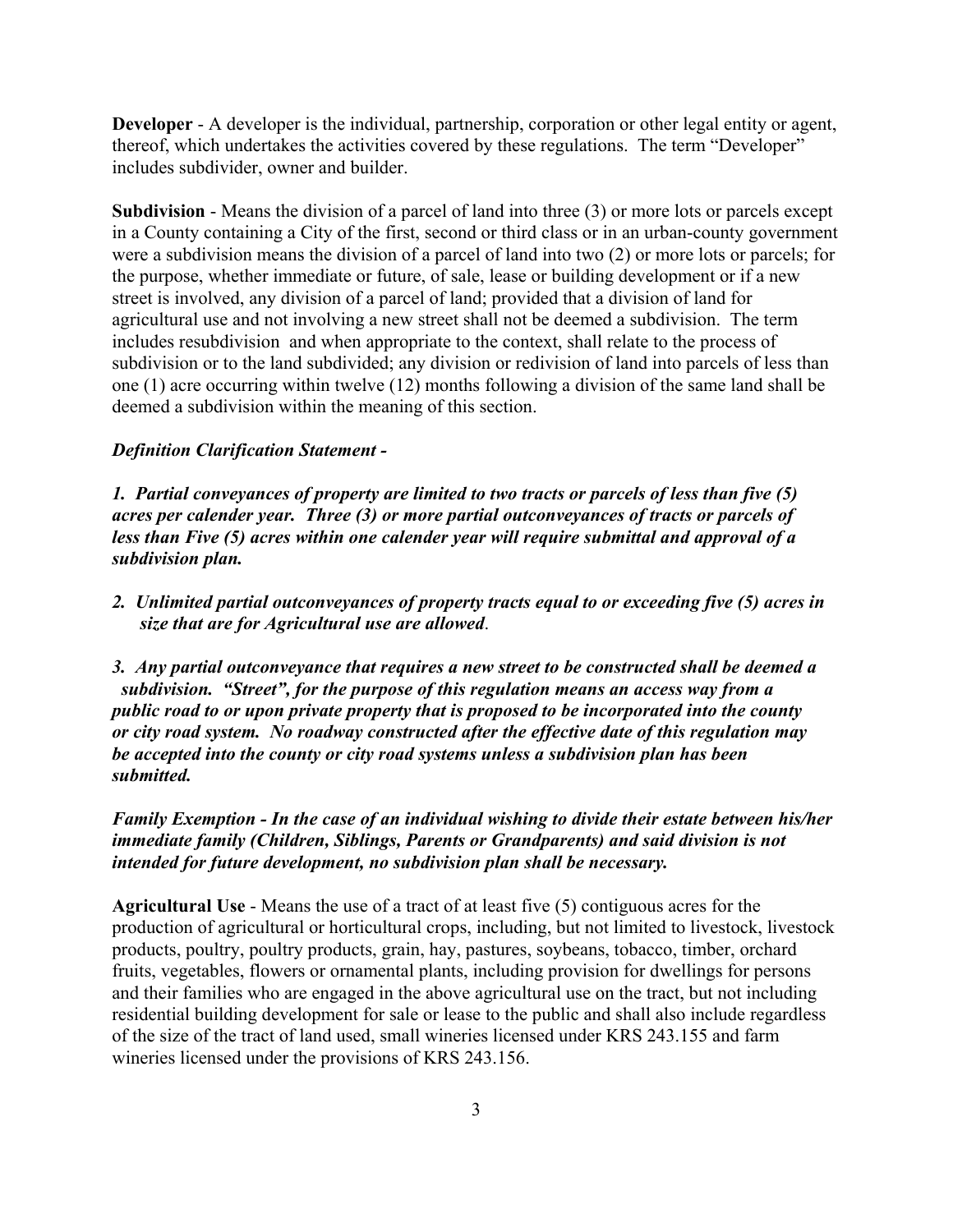**SUBDIVISION OF A PORTION OF A LARGER TRACT** - Whenever a part of a tract is proposed to be subdivided and it is intended that additional parts of the tract be subdivided in the future, a sketch plan for the entire tract shall be submitted to the Planning Commission at the same time the Subdivision Plat for the first part of the tract to be platted is submitted.

**IMPROVEMENTS** - Improvements are physical changes made to raw land, including structures placed on or under the land surface, in order to make the land more usable for man's activities. Typical improvements in these regulations include, but not limited to, grading, street paving, curbs, gutters, drainage ditches, storm and sanitary sewers, utility lines of all types, street name signs and property number signs.

**LOT** - A lot is a portion of a subdivision plan or the basic unit thereof intended for transfer of ownership or for building development.

## **500.1 SPECIAL CALLED MEETINGS**

Special called meetings may be called by the chairman of the Planning Commission or at the request of an individual. If an individual wishes to have a Special Called meeting of the Planning Commission, they are required to make the request at least seven (10) days prior to the date. At this time they will pay a fee of \$1350.00 to the London-Laurel County Planning Commission to cover expenses that the Commission may incur.

## **501 PROCEDURES**

The review of subdivision plats within the City of London and Laurel County shall follow the procedures described in the following text.

| <b>PARTICIPANTS</b>                                                                                                    | <b>ACTIONS</b>                                                                                      |
|------------------------------------------------------------------------------------------------------------------------|-----------------------------------------------------------------------------------------------------|
| Developer/Applicant                                                                                                    | Submits application to Planning/Codes<br>Office                                                     |
| Codes Office                                                                                                           | Reviews application<br>Schedules Plat for review by Planning<br>Commission                          |
| <b>Planning Commission</b>                                                                                             | Reviews recommendations of Codes Officer<br>Hears Testimony on Plat<br>Approves or Disapproves Plat |
| <i>=^^</i><br>INIDADIJI I I<br>$\lambda$ by $\lambda$ $\alpha$ by $\lambda$ $\lambda$ for $\lambda$ $\lambda$ $\alpha$ |                                                                                                     |

#### **502 INFORMAL ADVISORY MEETING**

The subdivider may submit an informal proposal to the Planning Commission to determine the reasonableness of proceeding with a formal subdivision application. The request for an informal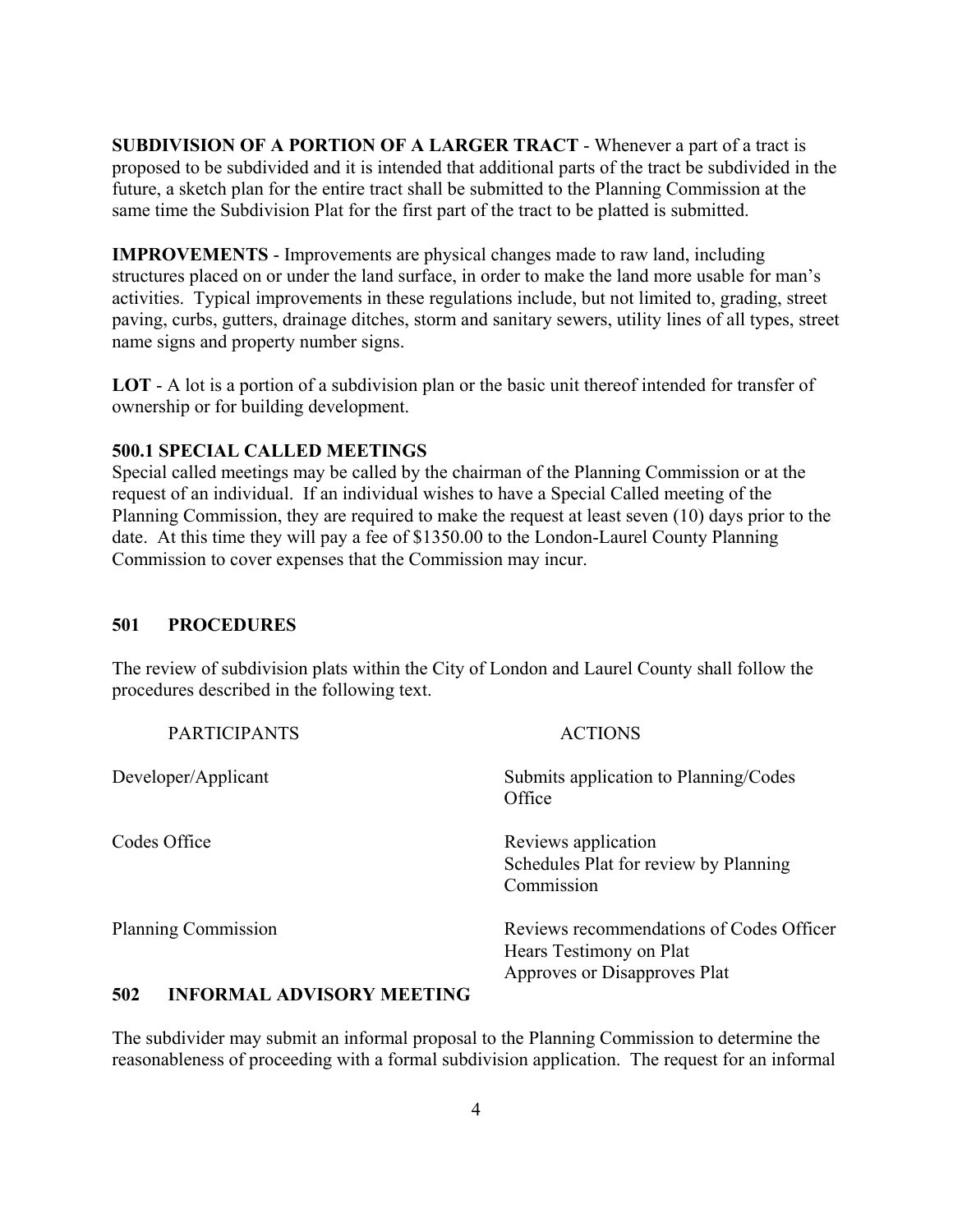meeting should be filed with the Codes Office at least ten (10) working days prior to the next regularly scheduled meeting of the Planning Commission.

The subdivider should submit a sketch plat of the proposed project with the following information included as a minimum:

- 1. Name of Subdivision, Date, Scale and North Arrow.
- 2. A vicinity sketch map showing general location, surrounding property, existing roads and major physical features.
- 3. Generalized layout of property showing shape, approximate dimensions and total acreage.
- 4. Generalized layout of proposed lots, streets and utilities.
- 5. Intended land use.
- 6. Relationship to services (Parks, schools, etc.).

The Codes Officer shall review the proposal and try to provide enough guidance to allow the applicant to decide whether or not to proceed any further. It is not the purpose of this meeting for the Planning Commission to commit to any specifics of the proposed subdivision.

## **503 PLAT DETERMINATION**

At the time an application for subdivision is filed (including a request for an informal meeting), the Codes Officer shall determine whether the proposal constitutes a preliminary or final plat. All plats shall be prepared by a qualified registered engineer or land surveyor.

## **503.1 PRELIMINARY PLATS**

The preliminary plat is designed to provide the Planning Commission with a detailed graphic statement of lot layout and proposed improvements. The preliminary plat is a very important document because it serves as the basis of initial construction of public improvements. No modification (cutting, filling, etc.) shall be made to the land in question prior to preliminary plat approval. The processing of a preliminary plat shall follow the steps indicated below:

1. The subdivider (or authorized representative) shall file an application with the codes office at least ten (10) working days prior to the next regular scheduled meeting of the Planning Commission.

The Codes Office shall review the preliminary plat and shall consider the following items in its review process:

- A. Conformance with this Ordinance.
- B. Conformance with the Comprehensive Plan.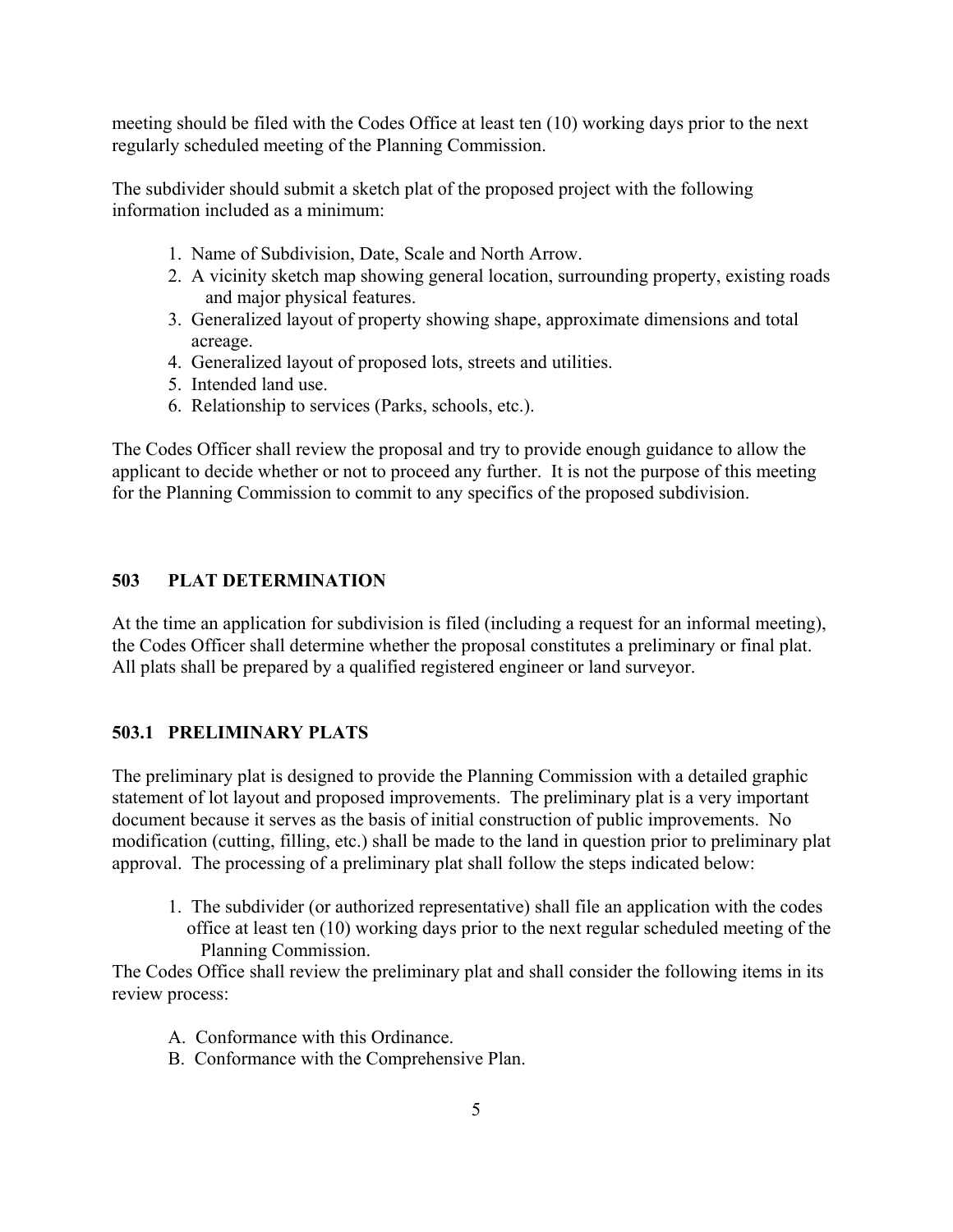C. Comments from other public officials and agencies.

Upon the completion of the review by the Codes Office, the copy of the review shall be provided to the subdivider with a written statement regarding the conditions to be met, or the reasons for disapproval.

Within sixty (60) days of the preliminary plat, it shall take one of the following sections:

- a. Approve the plat unconditionally
- b. Approve the plat subject to conditions being met
- c. Disapprove the plat
- d. Postpone taking action for thirty (30) days with specific stated reasons for the action.

Approval of the preliminary plat by the Codes Office does not constitute approval of the subdivision but is merely an authorization to proceed with preparation of the final plat.

If the preliminary plat is approved, one copy shall be returned to the subdivider for compliance with final plat requirements. Such approval is effective for one year from the date of approval. During that time, the general terms and conditions under which the plat was approved will not be affected by any changes to these regulations. The subdivider may receive a six month extension on approval provided he/she submits a written request to the Planning Commission and they approve the request.

**Waivers** - The Planning Commission may waive the requirements in any individual case where in its judgement such a waiver would be in the public's interest and would eliminate an undue hardship. No waiver shall be granted which will have the effect of nullifying the intent and purpose of these regulations.

*Any waiver that is being requested, shall be made in writing and placed upon the plat. And shall contain sufficient information to describe the waiver being requested. No waiver will be given to any developer that provides them with power to grant or deny variances or waivers. If such is indicated in the private restrictions/covenants or demonstrated in any manner, subdivision plan will not be approved.*

#### **503.2 PLAT AMENDMENT**

If the preliminary plat has been approved by the Codes Office and the subdivider desires to make changes, it will be necessary to file an amended preliminary plat for review as described in section 503.3 (Plat Amendment).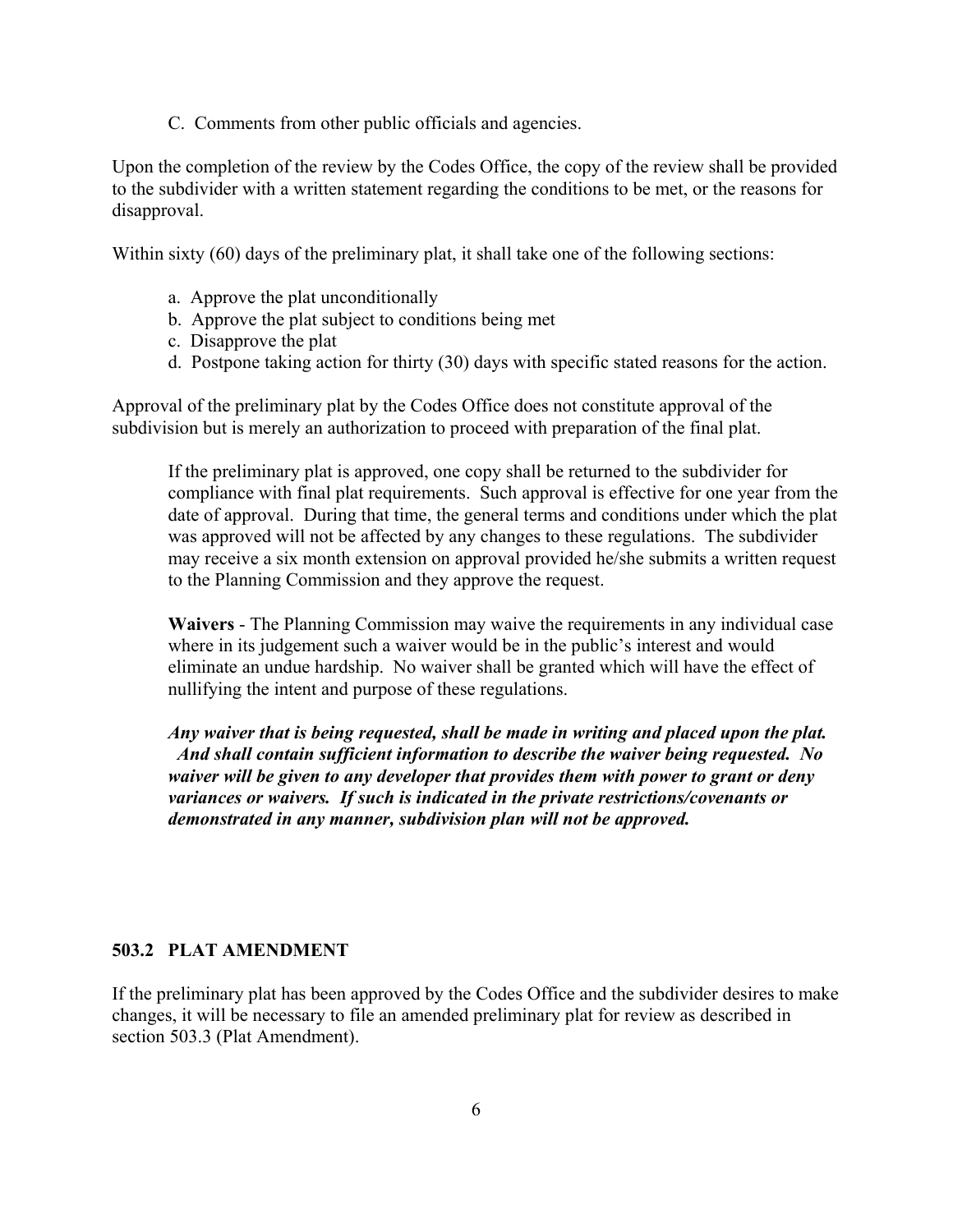**503.2.1 FINAL PLATS** - The final plat serves as the plat of record for public recording and transfer of land and as a check to assure that all subdivision requirements have been met. The final plat shall conform substantially to the preliminary plat as approved, and it may constitute only a portion of the preliminary plat which the subdivider proposes to record and develop.

**REQUIRED IMPROVEMENTS PREREQUISITE TO APPROVAL** - A perfectly prepared and recorded subdivision or plat means little to a prospective lot purchaser until he/she can see actual physical transformation of raw acreage into lots suitable for building purposes and human habitation. Improvements by the subdivider spare the community a potential tax liability. The following tangible improvements are required in order to assure the physical reality of a subdivision which approval and recording will establish legally.

#### a. **MONUMENTS**

- (1) Concrete monuments at least thirty-six (36) inches in length and four inches in diameter or four inches square shall be set at all corners on the plat.
- (2) All other monuments set (lot corners, etc.) shall conform to the requirement of the Kentucky State Board of Licensure for Professional Engineers and Land Surveyors.

The final plat shall be submitted to the Planning Commission for their review and action within one (1) year of approval of the preliminary plat. Failure to do so will result in an expiration of the preliminary plat. Failure to do so will result in an expiration of the preliminary plat, making it null and void and requiring resubmission of a new preliminary plat. An extension of six (6) months may be granted, provided the subdivider submits a written request for the extension and it is approved by the Planning Commission.

Eight (8) Copies of the final plat application shall be filed in the Codes Office at least ten (10) working days prior to the next regularly scheduled Planning Commission meeting. The final plat shall include all of the information required on the final plat checklist. Plat size shall not exceed 18" x 24", for final plat. Final Plats must be originals, no "Blueline" copies will be accepted.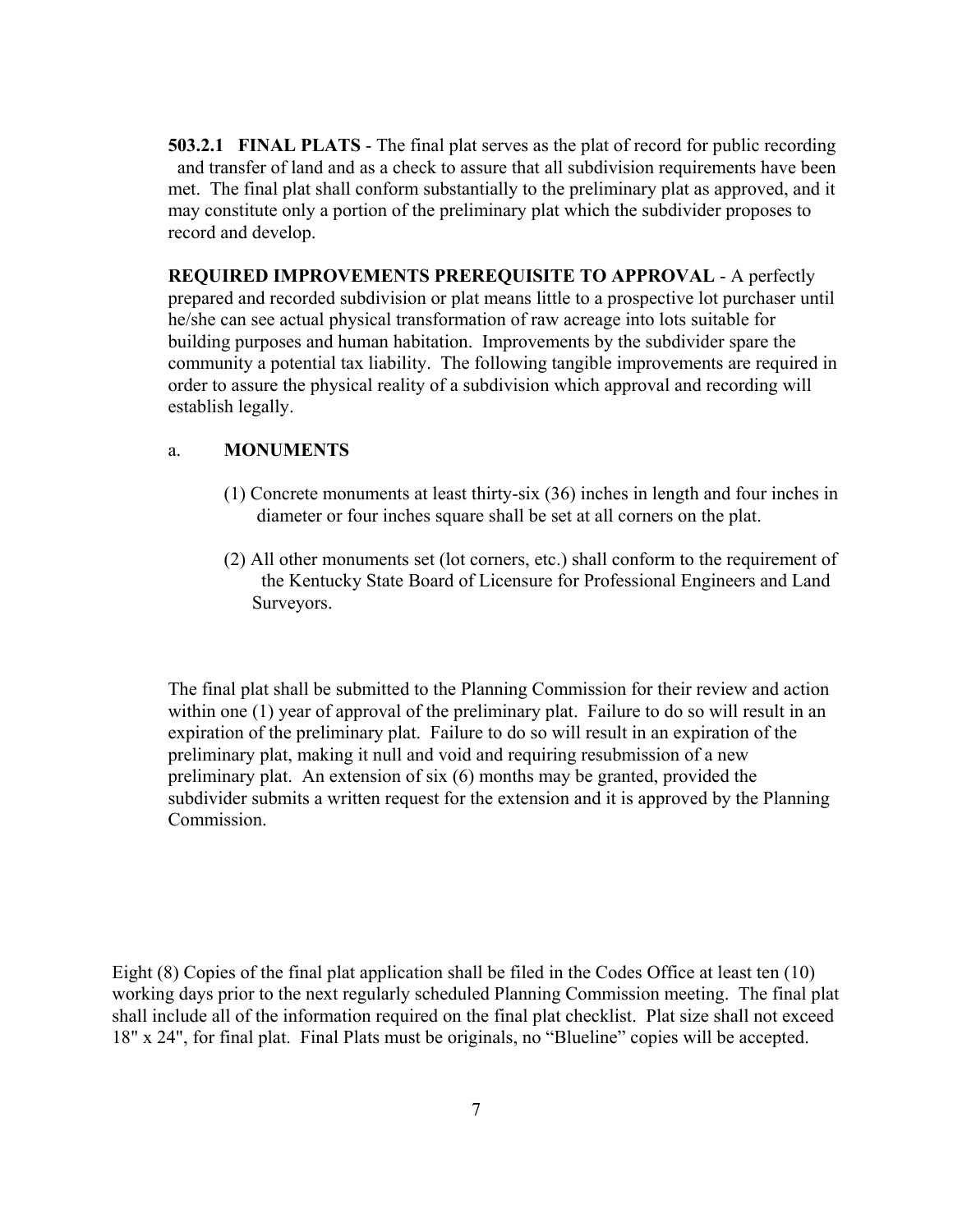The Planning Commission shall review the final plat to insure that all requirements of this Ordinance are met. The subdivider has the option of completing all of the required improvements prior to final plat submission or posting some form of surety (bond, certified check, irrevocable letter of credit, etc.) to adequately cover the cost of improvements not completed. The estimated costs of improvements pending must be provided by an engineer and must be approved by the commission.

Following review of the final plat, the Planning Commission shall take the appropriate action:

- a. Approve the plat unconditionally.
- b. Approve the plat with conditions.
- c. Disapprove the plat.
- d. Delay action on the plat for thirty (30) days.

The reasons for the action taken shall be provided in writing to the subdivider.

Failure of the Planning Commission to act upon the final plat within thirty-five (35) days shall be deemed approval of the plat. Approval of the final plat by the Planning Commission shall not constitute acceptance by the public of the dedication of any street, other public ways or ground.

Following approval of the final plat, the Planning Commission shall return one (1) copy of the plat to the subdivider with the Planning Commission certification thereon for filing with the County Clerk as an official plat of record. A final plat must be recorded within one (1) year of approval by the Planning Commission or else the approval is considered null and void. The subdivider shall provide the Planning Commission with evidence of the plat being recorded within thirty (30) days of the action. The subdivider may request an extension of six (6) months. Such written request must be submitted to the Planning Commission prior to the plat's expiration for their review and approval.

#### **503.3 PLAT AMENDMENT**

Substantial changes to the final plat, as determined by the Planning Commission, will require the submission of an amended final plat in accordance with procedures indicated previously. Changes not determined as substantial shall still be reviewed by the Planning Commission, but shall not require filing of an amended plat.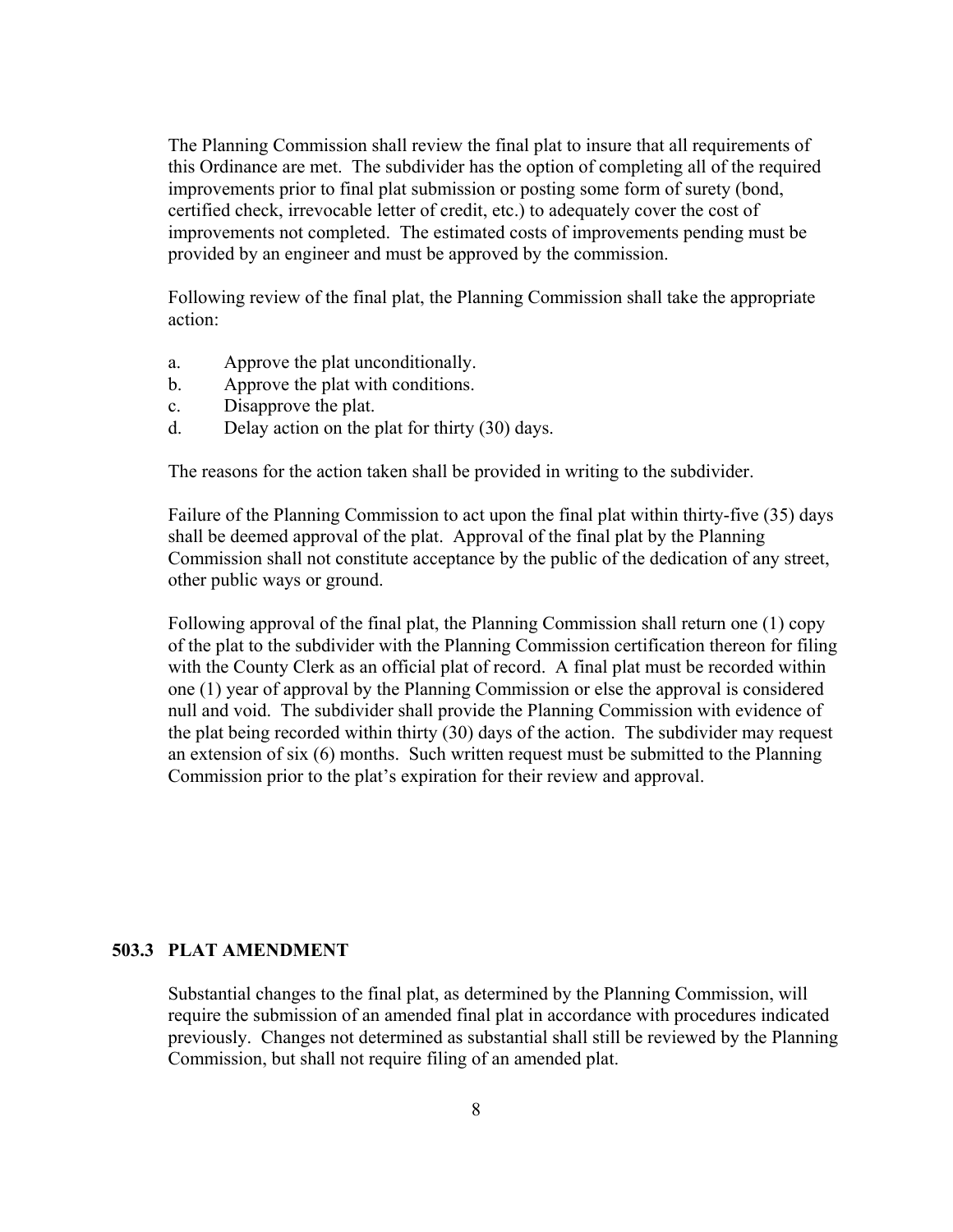## **503.4 PLAT REVIEW CHARGE**

A charge shall be made for the examination and approval or disapproval of every plat reviewed by the Planning Commission, the subdivider shall deposit with the Planning Commission checks payable to the Planning Commission in the amount of One Hundred Dollars (\$100.00) for each plat and an additional Five Dollars (\$5.00) for each lot shown on such plat, there is a One Hundred and Fifty Dollar (\$150.00) minimum.

If the subdivider does not appear at the Planning Commission meeting in which the plat is reviewed and the plat is disapproved, the applicant shall be required to file another application and pay appropriate charges unless due cause for absence can be shown.

## **503.5 PLAT REVOCATION**

The Planning Commission may revoke the approval of a subdivision plat, including all dedications of public facilities, easements and right-of-way under the following conditions:

- a. An application for revocation is made by the Planning Commission or all persons owning land comprising the subdivision.
- b. No person has purchased a lot shown on the plat.

A revocation shall become effective only upon:

- a. A revocation document being appended to the record plat stating that such plat has been revoked and the date of such vote of revocation; such document shall be signed by the chairman of the commission; and
- b. A written approval of such revocation filed with the Commission, duly signed by each entity to which an offer of dedication of any public facility, easement or right-of-way was made on the plat.

The remedy provided in this section is in addition to all other remedies provided by law and shall not impair the right of the Commission or any interested party from filing an action in circuit court for such relief as may be appropriate.

## **503.6 PLAT CHECKLIST**

The following information shall be provided on the plat or in supporting documentation as indicated: The Preliminary Final Research Street Executive Street Executive Street Executive Street Executive Street Executive Street Executive Street Executive Street Executive Street Executive Street Executive Street

1. Name of Subdivision x x x x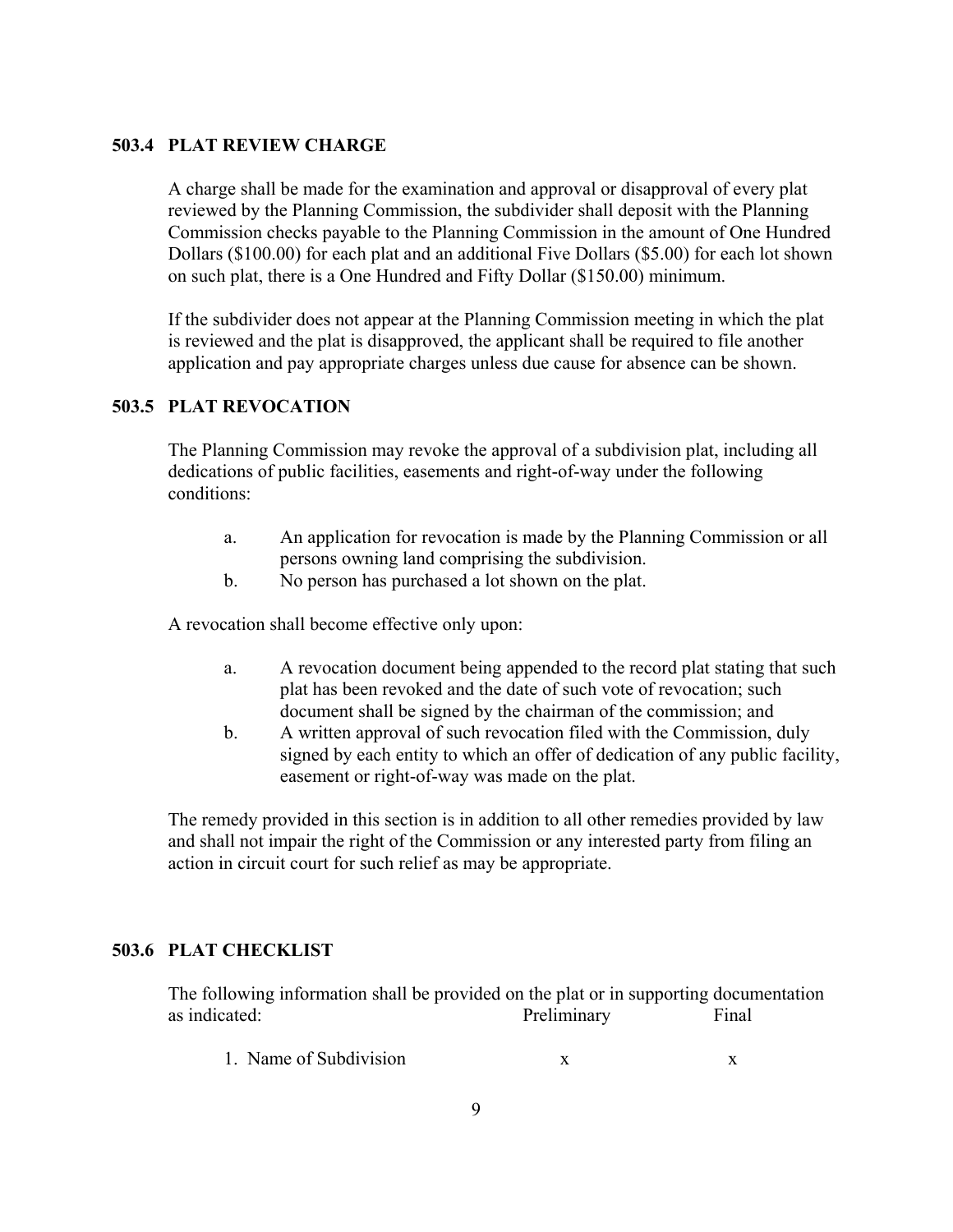| 2. Date of Plat                            | X                | X                |
|--------------------------------------------|------------------|------------------|
| 3. Plat type (Prelim/Final)                | X                | X                |
| 4. Graphic Scale                           | X                | X                |
| 5. North Arrow                             | X                | X                |
| 6. Acreage being Subdivided                | X                | X                |
| 7. Name and Address of Property            |                  |                  |
| Owner/Subdivider                           |                  |                  |
| 8. Name, address and seal of Registered    | X                | $\mathbf X$      |
| Professional Engineer or Land Surveyor     |                  |                  |
| Who prepared the plat                      |                  |                  |
| 9. Names of adjacent property owners       |                  | $\boldsymbol{x}$ |
| 10. Names of abutting streets              | X                | X                |
| 11. Vicinity sketch map, subject           | X                | X                |
| property and land within                   |                  |                  |
| $\frac{1}{2}$ mile to include roads, etc.  |                  |                  |
| 12. Proposed subdivision layout at         | $\boldsymbol{x}$ | $\boldsymbol{x}$ |
| <i>Appropriate scale</i>                   |                  |                  |
| 13. Approximate distances                  | $\boldsymbol{x}$ |                  |
| 14. Final Bearings and Distances           |                  | X                |
| 15. Locations of monuments and pins        |                  | $\boldsymbol{x}$ |
| 16. Physical features (streams, sinkholes, | X                | X                |
| Ponds, etc.).                              |                  |                  |
| 17. Contour lines at intervals not greater | X                | X                |
| Than ten $(10)$ feet.                      |                  |                  |
| 18. Streets                                |                  |                  |
| <b>Existing and Proposed:</b>              |                  |                  |
| Location                                   | $\mathbf X$      | X                |
| Pavement Width                             | $\mathbf X$      | X                |
| Right-of-way Width                         | $\mathbf X$      | X                |
| <b>Radii points of Curvature</b>           |                  | $\boldsymbol{x}$ |
| Arcs (proposed only)                       |                  | $\boldsymbol{x}$ |
| <b>Finished grades</b>                     |                  | $\boldsymbol{x}$ |
| Names (approved by 911 center)             | X                | X                |
| Length of Cul-de-Sac                       | X                | X                |
| Drawing of street section                  | X                | X                |
|                                            |                  |                  |
|                                            |                  |                  |
| 19. Utilities                              |                  |                  |
| Water lines: location and size             | X                |                  |
| Fire hydrants                              | X                | X                |
| Sewer lines: location and size             | X                |                  |
| Electric lines: location                   | $\mathbf X$      |                  |
| Easements: location, size and use          | X                | X                |
| 20. Drainage                               |                  |                  |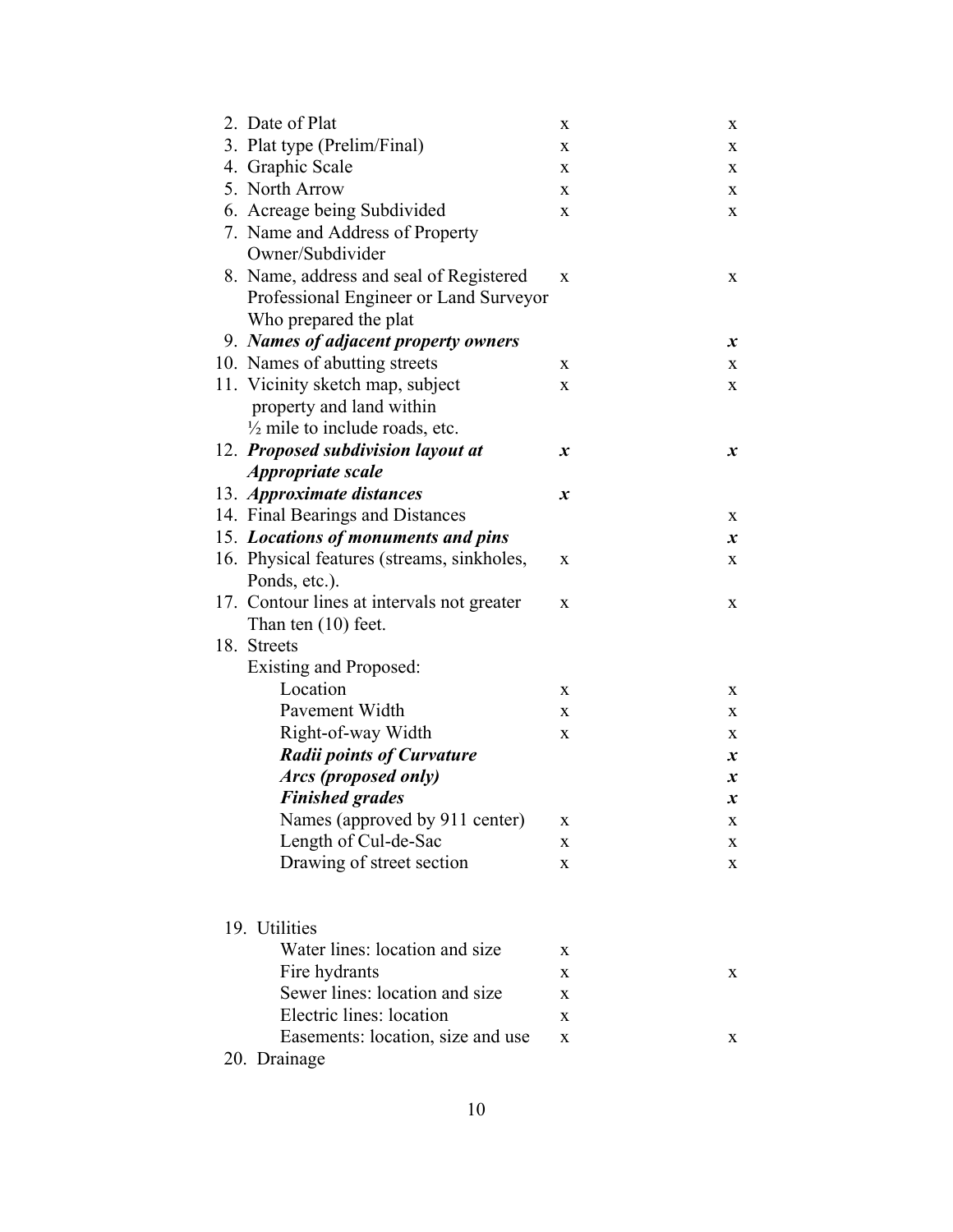| Curb and Gutter: location andx                |              | X                |
|-----------------------------------------------|--------------|------------------|
| Specifications (if required in the            |              |                  |
| City of London)                               |              |                  |
| Culverts: location and size                   | X            | X                |
| Ditches                                       | $\mathbf{x}$ | X                |
| Easements: location and dimension             | X            | X                |
| Location and description of                   | X            | X                |
| Receiving stream or pipe on                   | X            | $\mathbf{X}$     |
| Adjacent property                             |              |                  |
| 21. Erosion controls                          |              |                  |
| Drainage features                             | X            | X                |
| 22. Date submitted for preliminary            | X            | X                |
| Approval                                      |              |                  |
| 23. Zoning district if located in the         |              |                  |
| City of London                                | $\mathbf X$  | $\mathbf{X}$     |
| 24. Copies submitted ten (10) days            |              |                  |
| Prior to meeting                              | X            | X                |
| 25. Notification of hearing to subdivider     |              | $\boldsymbol{x}$ |
| and adjoining property owners                 |              |                  |
| 26. Copies sent to City Engineer and          |              | $\boldsymbol{x}$ |
| county health officer for recommendation      |              |                  |
| 27. Copies of private deed restrictions       | X            | X                |
| 28. Copy of completed subdivision             | X            | $\mathbf X$      |
| application form                              |              |                  |
| 29. Statement of deed restrictions and        | X            | X                |
| protective covenants                          |              |                  |
| 30. Typical street cross-section              | X            | X                |
| 31. Certification on plat showing street      |              | $\boldsymbol{x}$ |
| approval                                      |              |                  |
| 32. Copies sent to City utilities Commissionx |              | X                |
| of London, KY for recommendation              |              |                  |
| 33. Proposed lot lines and lot numbers        | X            | X                |
| 34. All dimensions to the nearest $100th$     |              | $\boldsymbol{x}$ |
| of a foot and all angles to the nearest       |              |                  |
| <b>Second</b>                                 |              |                  |
| 35. Lot lines, street lines and street names  | $\mathbf{X}$ | X                |
| 36. Building setback lines                    | X            | X                |
| 37. Lots numbered                             | X            | X                |
| 38. Certification on plat of water system     |              | $\boldsymbol{x}$ |
| and fire hydrant approval                     |              |                  |
| 39. Certification of ownership of property    |              | $\boldsymbol{x}$ |
| with reference to Deed Book and Page          |              |                  |
| number                                        |              |                  |
| 40. Certification of accuracy by              |              | $\boldsymbol{x}$ |
|                                               |              |                  |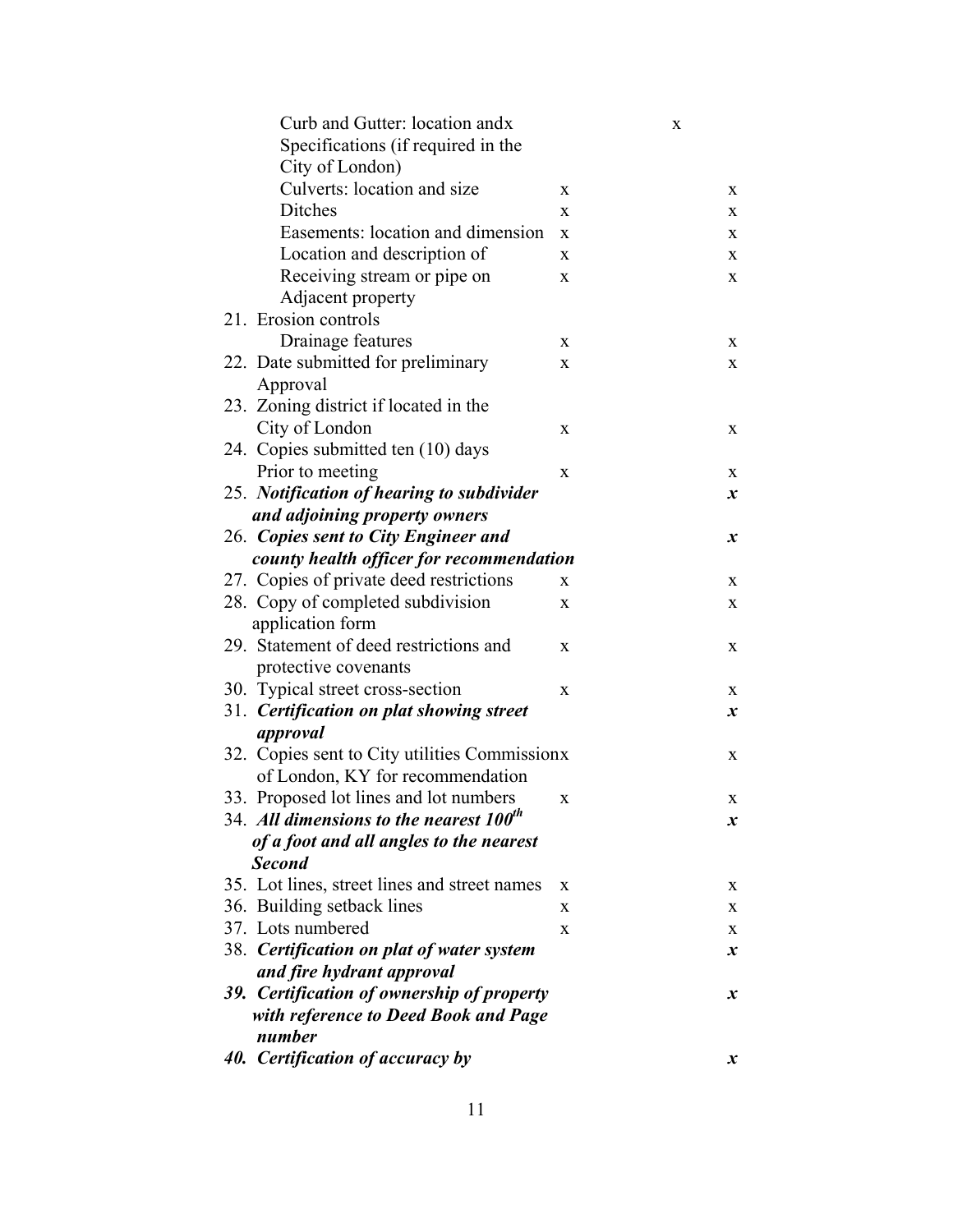*Engineer/Surveyor* 

| 41. Certification that subdivider has<br>complied with one of the following: |                  |                  |                  |
|------------------------------------------------------------------------------|------------------|------------------|------------------|
| a. Has completed all improvements                                            | $\boldsymbol{x}$ |                  |                  |
| <b>b.</b> Has posted sufficient bond                                         |                  | $\boldsymbol{x}$ |                  |
| for completion of all improvements                                           |                  |                  |                  |
| 42. Certification on plat by Chair of                                        |                  |                  | $\mathbf{x}$     |
| <b>Planning Commission that the plat</b>                                     |                  |                  |                  |
| has been approved for recording                                              |                  |                  |                  |
| 43. Certification on plat by County                                          |                  | $\boldsymbol{x}$ |                  |
| Clerk that plat is accepted for                                              |                  |                  |                  |
| <b>Filing and recording</b>                                                  |                  |                  |                  |
| 44. Original print or final plat returned                                    |                  |                  | $\mathbf{x}$     |
| to owner                                                                     |                  |                  |                  |
| 45. Flood Plain Information                                                  |                  | $\boldsymbol{x}$ |                  |
| 46. Furnish copy of final recorded plat to Judge                             |                  |                  |                  |
| <b>Executive for Fiscal Court Minutes.</b>                                   |                  |                  | $\boldsymbol{x}$ |
|                                                                              |                  |                  |                  |

**Note**: Final construction plans (as-built drawings) for sanitary facilities, storm water disposal, water supply, other utilities and streets shall be submitted upon completion of improvements.

## **503.7A CERTIFICATION OF APPROVAL OF STREETS WITHIN THE CORPORATE LIMITS OF LONDON**

I hereby certify: (1) That the streets have been installed in an acceptable manner and according to the City specifications in the subdivision entitled

Or (2) That a performance bond in the amount of  $\frac{1}{2}$ 

 $\mathcal{L}_\mathcal{L} = \{ \mathcal{L}_\mathcal{L} = \{ \mathcal{L}_\mathcal{L} = \{ \mathcal{L}_\mathcal{L} = \{ \mathcal{L}_\mathcal{L} = \{ \mathcal{L}_\mathcal{L} = \{ \mathcal{L}_\mathcal{L} = \{ \mathcal{L}_\mathcal{L} = \{ \mathcal{L}_\mathcal{L} = \{ \mathcal{L}_\mathcal{L} = \{ \mathcal{L}_\mathcal{L} = \{ \mathcal{L}_\mathcal{L} = \{ \mathcal{L}_\mathcal{L} = \{ \mathcal{L}_\mathcal{L} = \{ \mathcal{L}_\mathcal{$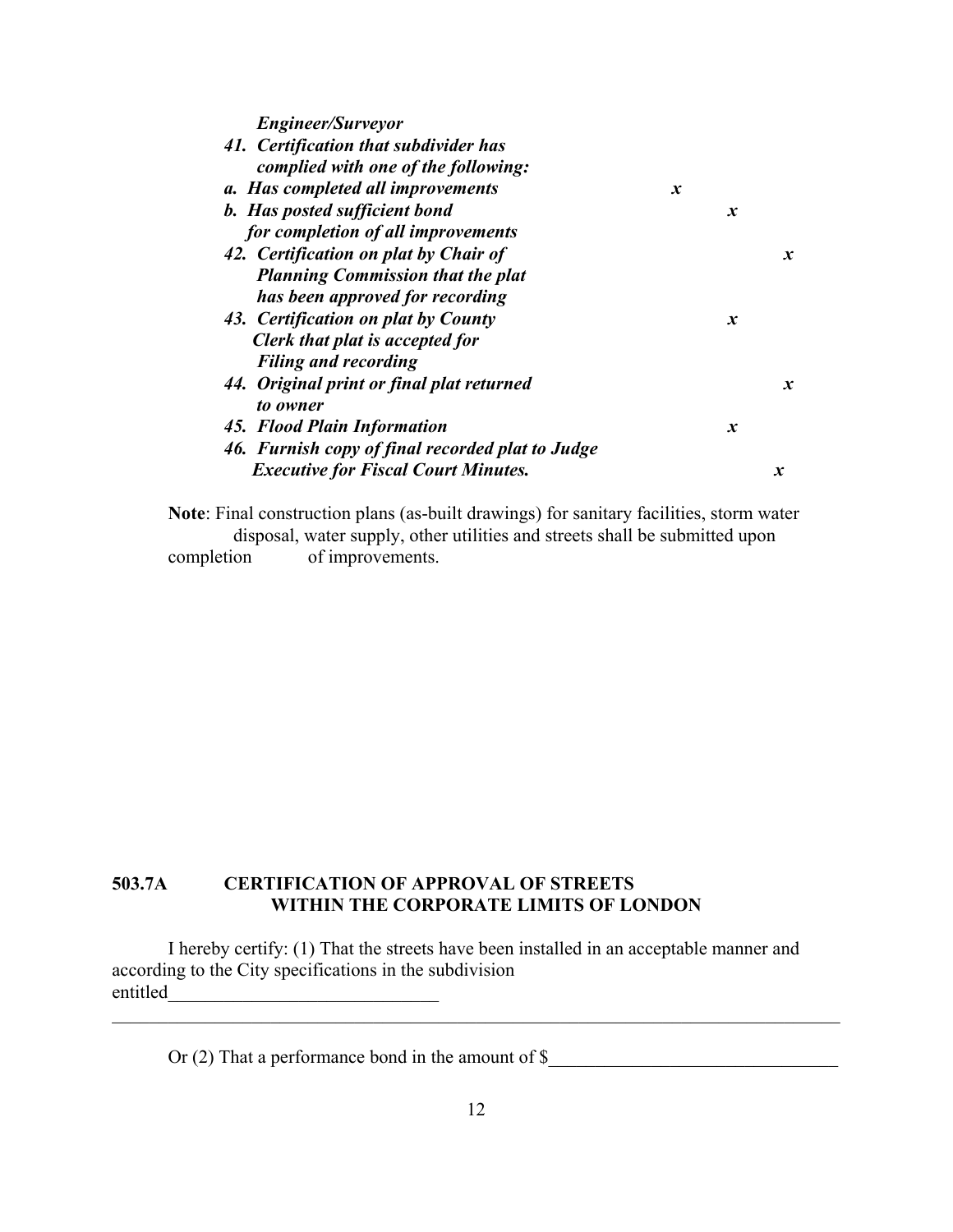has been posted with the City to assure completion of all street improvements in the case of default.

All streets remain the responsibility of the developer until approved and accepted by the City Council which may be after fifty percent (50%) of the lots are occupied or three (3) years from approval of this plat.

 $\mathcal{L}_\text{max}$  , and the contract of the contract of the contract of the contract of the contract of the contract of the contract of the contract of the contract of the contract of the contract of the contract of the contr

 $\mathcal{L}_\text{max}$  , and the contract of the contract of the contract of the contract of the contract of the contract of the contract of the contract of the contract of the contract of the contract of the contract of the contr

**City Representative Date** 

**City Road Foreman** Date

## **503.7B CERTIFICATION OF STREETS IN LAUREL COUNTY**

I hereby certify: (1) That the streets have been installed in an acceptable manner and according to the County specifications in the subdivision entitled

 $\mathcal{L}_\mathcal{L} = \mathcal{L}_\mathcal{L} = \mathcal{L}_\mathcal{L} = \mathcal{L}_\mathcal{L} = \mathcal{L}_\mathcal{L} = \mathcal{L}_\mathcal{L} = \mathcal{L}_\mathcal{L} = \mathcal{L}_\mathcal{L} = \mathcal{L}_\mathcal{L} = \mathcal{L}_\mathcal{L} = \mathcal{L}_\mathcal{L} = \mathcal{L}_\mathcal{L} = \mathcal{L}_\mathcal{L} = \mathcal{L}_\mathcal{L} = \mathcal{L}_\mathcal{L} = \mathcal{L}_\mathcal{L} = \mathcal{L}_\mathcal{L}$ 

Or  $(2)$  That a performance bond in the amount of  $\$$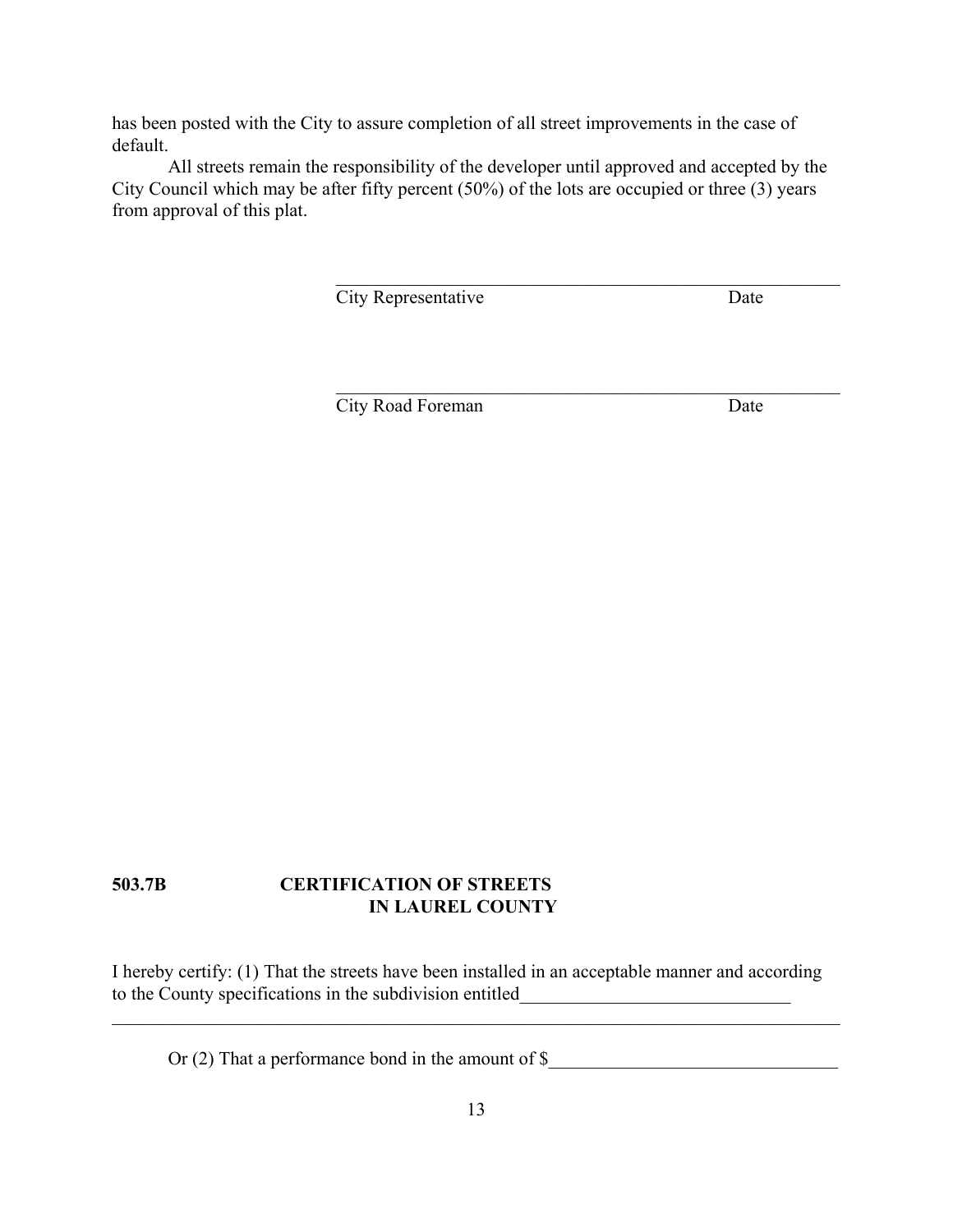has been posted with the County to assure completion of all street improvements in the case of default.

All streets remain the responsibility of the developer until approved and accepted by the Laurel County Fiscal Court which may be after fifty percent (50%) of the lots are occupied or three (3) years from approval of this plat.

 $\mathcal{L}_\text{max}$  , and the contract of the contract of the contract of the contract of the contract of the contract of the contract of the contract of the contract of the contract of the contract of the contract of the contr

 $\mathcal{L}_\text{max}$  , and the contract of the contract of the contract of the contract of the contract of the contract of the contract of the contract of the contract of the contract of the contract of the contract of the contr

 $\mathcal{L}_\text{max}$  , and the contract of the contract of the contract of the contract of the contract of the contract of the contract of the contract of the contract of the contract of the contract of the contract of the contr

County Representative Date

County Road Foreman Date

Magistrate Date

#### **503.8 SUGGESTED FORMS FOR FINAL PLAT CERTIFICATION**

## **CERTIFICATE OF OWNERSHIP AND DEDICATION** FORM 1 (On Plat)

I (we) hereby certify that I am (we are) the owner(s) of the property shown and described hereon and that I (we) hereby adopt this plan of subdivision with my (our) free consent, establish the minimum building restriction lines and dedicate all streets, alleys, walks,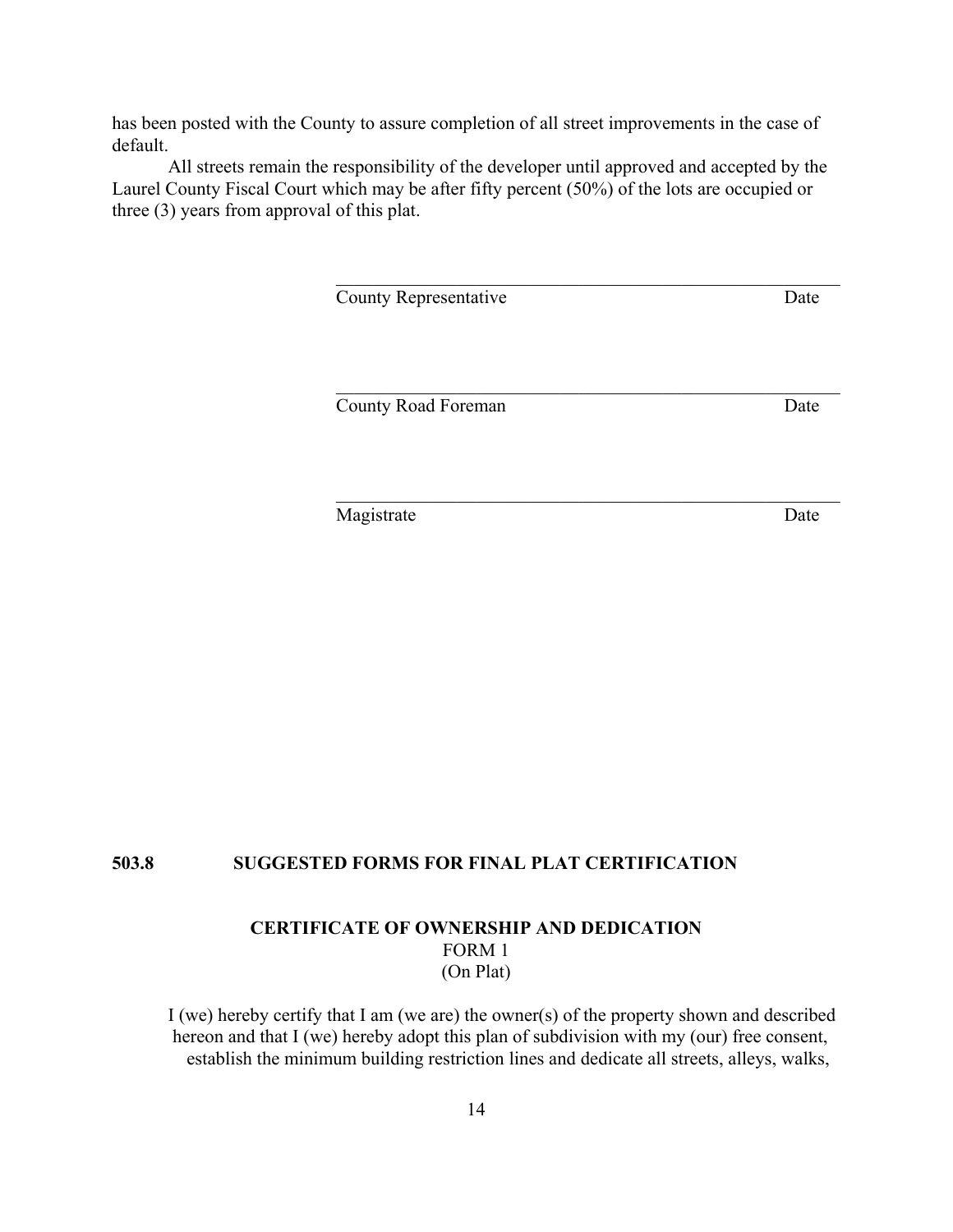park and other open spaces to public or private use as noted.

Date

Owner

Owner

\_\_\_\_\_\_\_\_\_\_\_\_\_\_\_\_\_\_*Must Include Notary Statement*\_\_\_\_\_\_\_\_\_\_\_\_\_\_\_\_\_\_\_\_\_\_\_\_\_\_\_\_\_\_

## **CERTIFICATE OF ACCURACY** FORM 2 (On Plat)

 $\mathcal{L}_\text{max}$  and the contract of the contract of the contract of the contract of the contract of the contract of

 $\mathcal{L}_\text{max}$  , and the contribution of the contribution of the contribution of the contribution of the contribution of the contribution of the contribution of the contribution of the contribution of the contribution of t

 $\mathcal{L}_\text{max}$  , and the contribution of the contribution of the contribution of the contribution of the contribution of the contribution of the contribution of the contribution of the contribution of the contribution of t

I hereby certify that the plan shown and described hereon is a true and correct survey to the *precision* required by the London-Laurel County Planning Commission and the monuments have been placed as shown hereon, to the specifications of the County/City Engineer.

Date

 $\mathcal{L}_\text{max}$ 

 $\mathcal{L}_\text{max}$ 

## Registered Engineer/Surveyor **CERTIFICATE OF APPROVAL FOR RECORDING** FORM 3 (On Plat)

I hereby certify that the subdivision plat shown hereon has been found to comply with the subdivision regulations for the London-Laurel County Planning Commission with the exception of such variances, if any, as are noted in the minutes of the Planning Commission and that it has been approved for recording in the office of the County Clerk.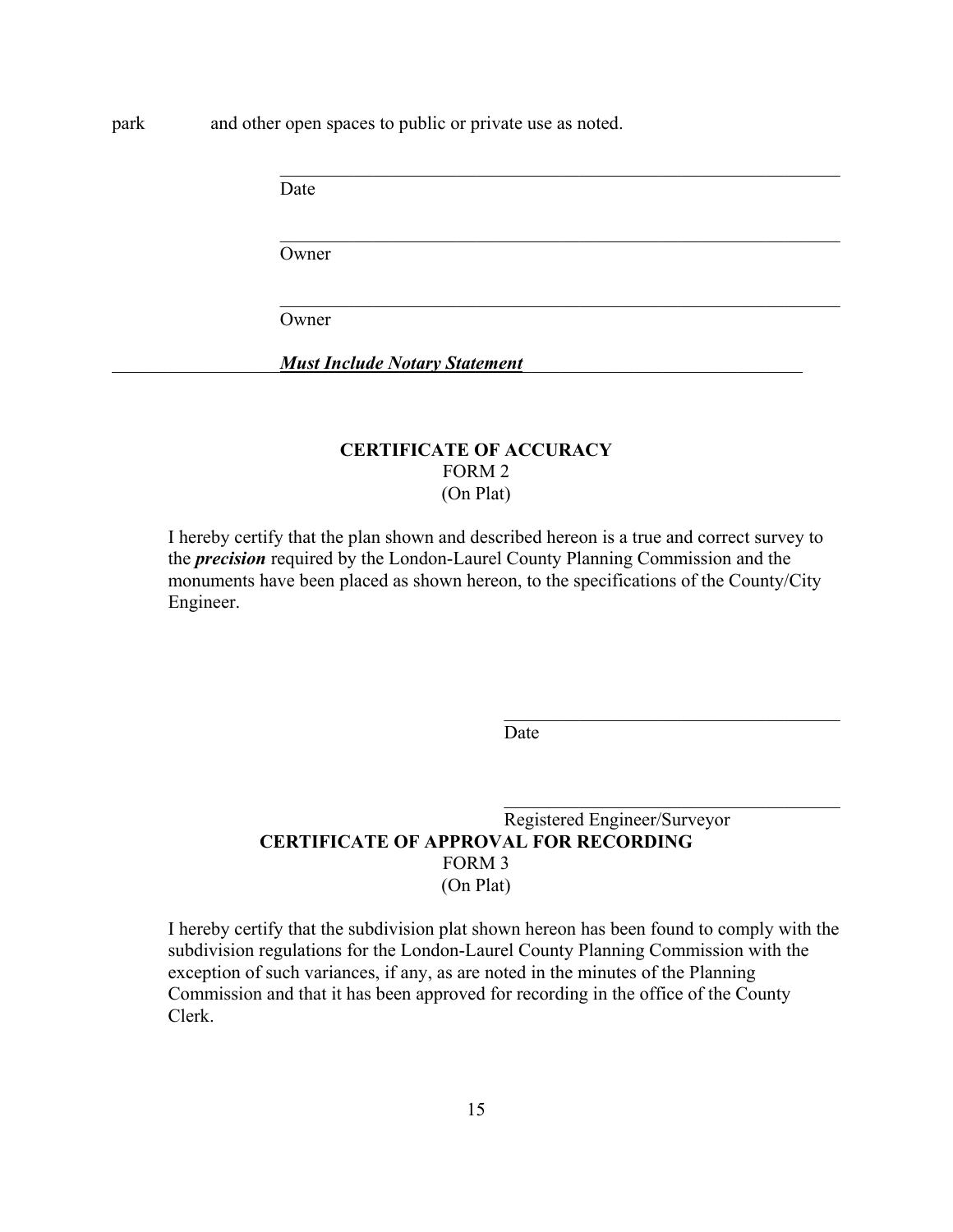Date

 $\mathcal{L}_\text{max}$  , where  $\mathcal{L}_\text{max}$  , we have the set of  $\mathcal{L}_\text{max}$ 

 $\mathcal{L}_\mathcal{L} = \{ \mathcal{L}_\mathcal{L} = \{ \mathcal{L}_\mathcal{L} \}$ Chairman or Secretary of the Planning Commission

 $\mathcal{L}_\mathcal{L} = \mathcal{L}_\mathcal{L} = \mathcal{L}_\mathcal{L} = \mathcal{L}_\mathcal{L} = \mathcal{L}_\mathcal{L} = \mathcal{L}_\mathcal{L} = \mathcal{L}_\mathcal{L} = \mathcal{L}_\mathcal{L} = \mathcal{L}_\mathcal{L} = \mathcal{L}_\mathcal{L} = \mathcal{L}_\mathcal{L} = \mathcal{L}_\mathcal{L} = \mathcal{L}_\mathcal{L} = \mathcal{L}_\mathcal{L} = \mathcal{L}_\mathcal{L} = \mathcal{L}_\mathcal{L} = \mathcal{L}_\mathcal{L}$ 

 $\mathcal{L}_\mathcal{L} = \{ \mathcal{L}_\mathcal{L} = \{ \mathcal{L}_\mathcal{L} \}$ 

## **CERTIFICATION OF THE APPROVAL OF FIRE HYDRANTS** FORM 4 (On Plat)

I hereby certify that fire hydrant(s) have been installed in an acceptable manner according to the City/County specification in the subdivision entitled

or, (2) that a performance in the amount of  $\$  has been posted with the City/County to assure completion of all fire hydrant(s) installations in case of default.

 $\mathcal{L}_\text{max}$  and the contract of the contract of the contract of the contract of the contract of the contract of

 $\mathcal{L}_\text{max}$  , and the contribution of the contribution of the contribution of the contribution of the contribution of the contribution of the contribution of the contribution of the contribution of the contribution of t

City or County Representative Date

## **504 DESIGN AND DEVELOPMENT STANDARDS**

#### **504.1 PURPOSE**

The Planning Commission is authorized under Kentucky Revised Statute 100.281 to specify design requirements for streets, blocks, lots, utilities, recreation areas, other public facilities and hazardous areas including land subject to flooding within the City of London and Laurel County. Furthermore, the Commission is responsible for insuring that such standards are enforced during development as a condition of subdivision plat approval.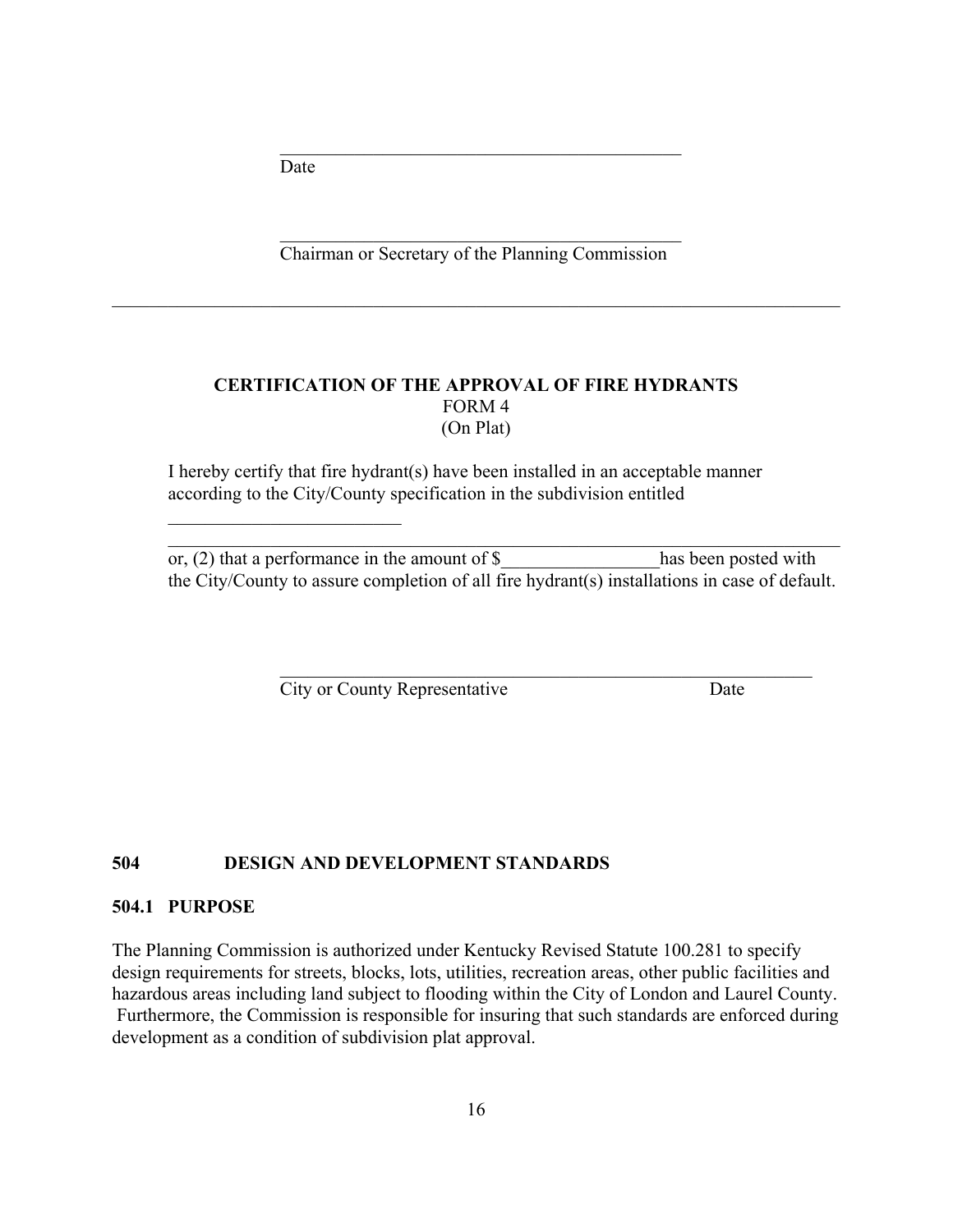#### **504.2 STANDARDS**

The standards for public improvements shall be utilized to assure the conformance of subdivisions to the Comprehensive Plan.

**Minimum Standards** - The standards set forth in this section are considered to be minimum acceptable standards of design for safe, efficient and economical community development. Where the Commission determines that excess capacity facilities are needed, as defined in the respective sections, the legislative body shall be responsible for arrangements to cover the cost of that capacity required beyond what is needed to serve the immediate development.

**Developer's Responsibility** - Generally, the Developer shall be responsible for providing the land and constructing those public improvements required to serve his development. It is also the Developer's responsibility to notify the proper governmental agency when improvements are underway so that the work can be inspected to insure compliance with this ordinance. Similarly, the developer is required to notify the appropriate governmental agency when work is completed so that final inspection can be conducted.

**Development Plan** - Commercial, industrial and large scale residential development (10) or more apartments, townhouses, etc.) shall submit a development plan to the Administrative Official to insure compliance with the design and improvement standards described in this ordinance. The Development Plan will be reviewed by the Planning Commission in keeping with the procedures indicated in Section 501.

**Land Suitability** - If the Commission finds that land proposed to be subdivided is unsuitable for subdivision development due to flooding, poor drainage, topography or other such conditions which may endanger health, life or property, the Commission shall not approve the land for subdivision unless adequate methods are proposed by the subdivider for solving problems that will be created by the development.

The Planning Commission may refuse to approve what it considers to be scattered or premature subdivision of land which would involve danger or injury to public health, safety, welfare, by reason of lack of a water supply, schools, proper drainage, adequate roads or transportation facilities or other public services or which would necessitate an excessive expenditure of public funds for the supply of such services.

**Natural Features** - The street plan and lot arrangement of a proposed subdivision shall be so designed as to preserve natural features such as trees, streams, natural lay of the land and disposition of the topsoil.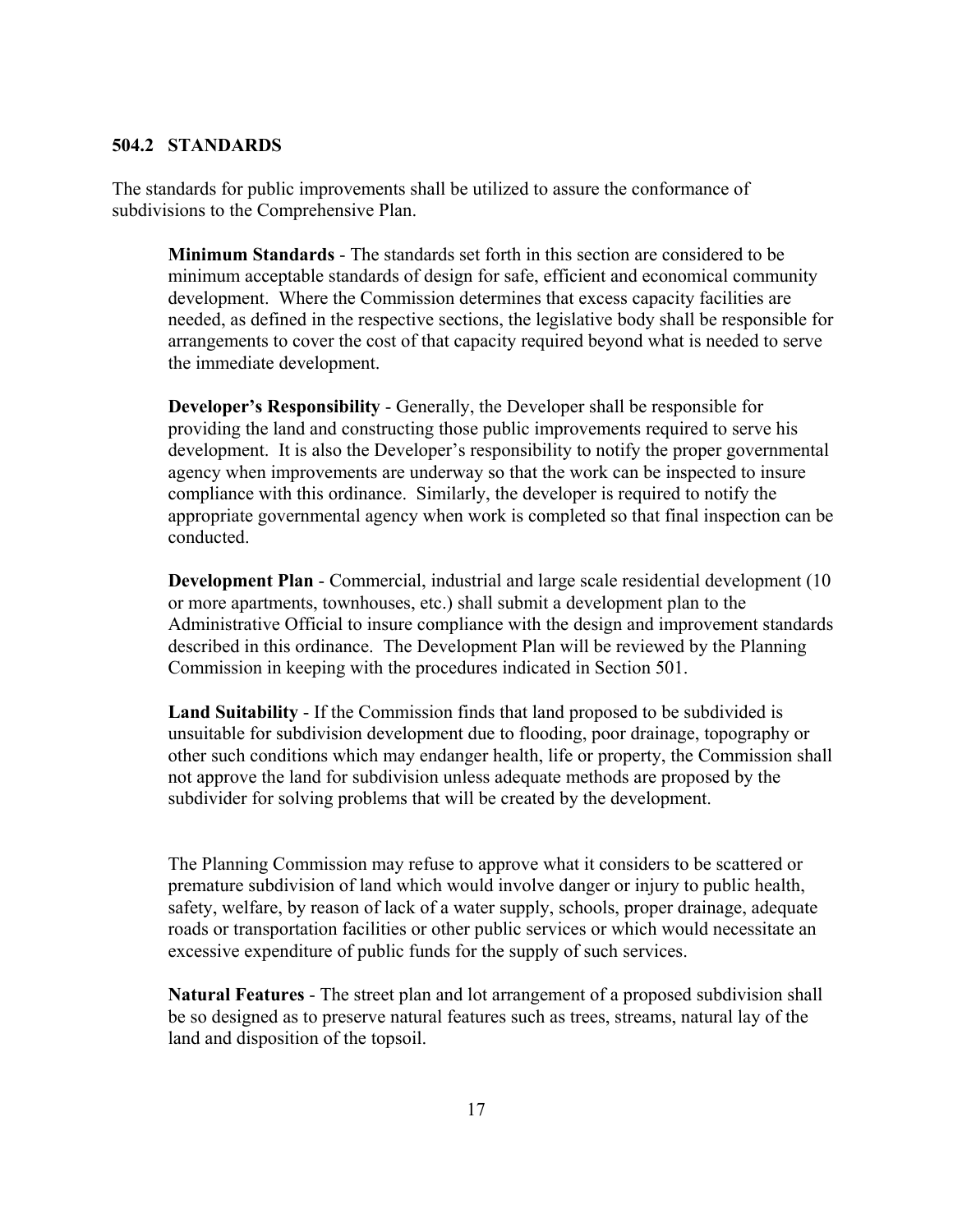## **504.3 DRAINAGE AND EROSION CONTROLS**

Significant erosion results from rainfall and runoff over unprotected soil. Erosion is increased by intense rainfalls, long slopes, steep slopes and lack of vegetative cover. These conditions are in part caused or aggravated by improper construction, grading or excavation practices which fail to adequately provide for erosion control.

This section of the regulation is designed to reduce soil erosion and to provide procedures for submission, review and approval of the subdivision and development plans.

**504.3.1 SCOPE OF COVERAGE** - The following are included within the scope of these regulations:

All persons submitting subdivision or development plans for property in Laurel County or the City of London must include a statement that no grading, excavating, stripping, filling or other disturbance of the natural ground cover shall take place prior to approval of subdivision or development plan. The plan to control erosion shall be submitted along with the subdivision or development control plan. The erosion control plan will be submitted along with the preliminary plat, or minor plat if applicable.

**EXCEPTIONS** - No erosion control plan shall be required for the following:

- 1. Finished grading and excavation below finished grade
	- (a) for basements and footings of a single-family or duplex residential structure,
	- (b) for retaining walls
	- (c) for swimming pools
	- (d) for cemeteries (human or animal)
	- (e) for accessory structures related to single-family residences or duplex
	- structures authorized by a valid building permit.
- 2. Individual single-family lots.
- 3. Accepted agricultural land management practices such as plowing, cultivation, construction of agricultural structures, nursery operations such as the removal and/or transplanting of cultivated sod, shrubs and trees, tree cuttings at or above existing
- root mat intact.

4. Grading, as a maintenance measure, or for landscaping purposes on existing developed lots or parcels.

5. Installation of lateral sewer lines, telephone lines, electricity lines, gas lines or other public service facilities.

6. Subdivisions for which a preliminary or final plat is approved prior to the effective date of this regulation.

## **504.3.2 PROCEDURES AND STANDARDS FOR APPROVING SOIL EROSION CONTROL PLANS AND FOR ISSUING PERMITS**

**Administrative Procedures** - The proposed erosion control plan shall accompany the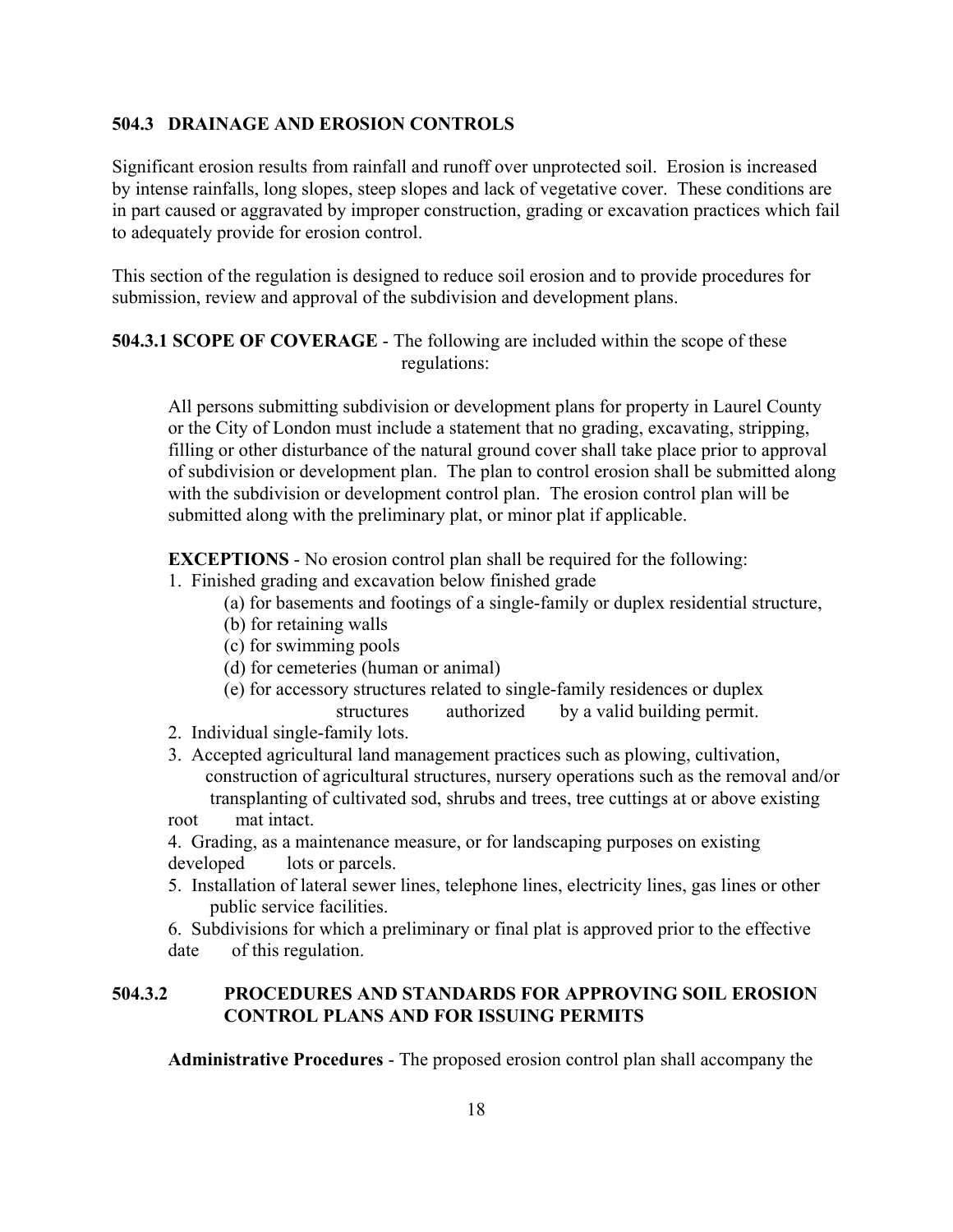development plan. The plan shall be designed as suggested in the "Soil Erosion and Sediment Control Guidelines for London", or another acceptable form. The erosion control plan shall be reviewed by the Planning Commission. Upon approval of the plan by the Planning Commission, the developer can begin work. When work on the erosion control plan is completed, a representative of the City*/*County will certify the work.

**Contents of the Soil Erosion Plan** - The following information must be included in the Soil Erosion Plan:

- 1. The erosion control plan shall be drawn at a scale of  $1" = 100'$  (or less) indicating:
	- a. The site location as well as the adjacent properties.
	- b. Identification of any structure or natural feature on the land adjacent to the site and within 250' which has a significant impact on drainage or siltation controls. If the development is to be in stages, the plan shall cover the entire tract to be developed.
- 2. Property boundary bearings and distances for the site on which the work is to be performed.
- 3. A soil survey or a description of the main soil types (available from the Laurel County Soil Conservation District).
- 4. The anticipated time of exposure of each area prior to the completion of effective erosion and sediment control measures.
- 5. Existing topography at contour intervals not exceeding ten (10) feet; five feet where conditions warrant.
- 6. Location and identification of any proposed additional structures or development on
- the site, except single-family and two-family residential structures and their accessory structures in a subdivision (if applicable).
- 7. Plans and specifications for all drainage provisions, retaining walls, cribbing, planting, anti-erosion devices or other protective devices (whether temporary or permanent)

to be constructed in connection with, or as a part of the proposed work, together with a map showing the drainage area of land tributary to the site and a statement explaining the amount of estimated runoff used to determine the design characteristics of any drainage device. Upstream drainage must be considered and explained if any adverse effect is possible.

- 8. Plans for removal, recontouring or other final disposition of sediment basins or other structural improvements or devices included in the plan.
- 9. If a sedimentation basin is required, it should be designed by certified Engineers in accordance with the Soil Erosion and Sediment Control Guidelines for London.

## **PRINCIPLES TO BE CONSIDERED IN REVIEWING APPLICATIONS**

- 1. The erosion control plan should relate to the site specific conditions.
- 2. The plan should keep land grading and land disturbance to a minimum under the circumstances.
- 3. Both surface and storm water drainage should be integrated to accommodate the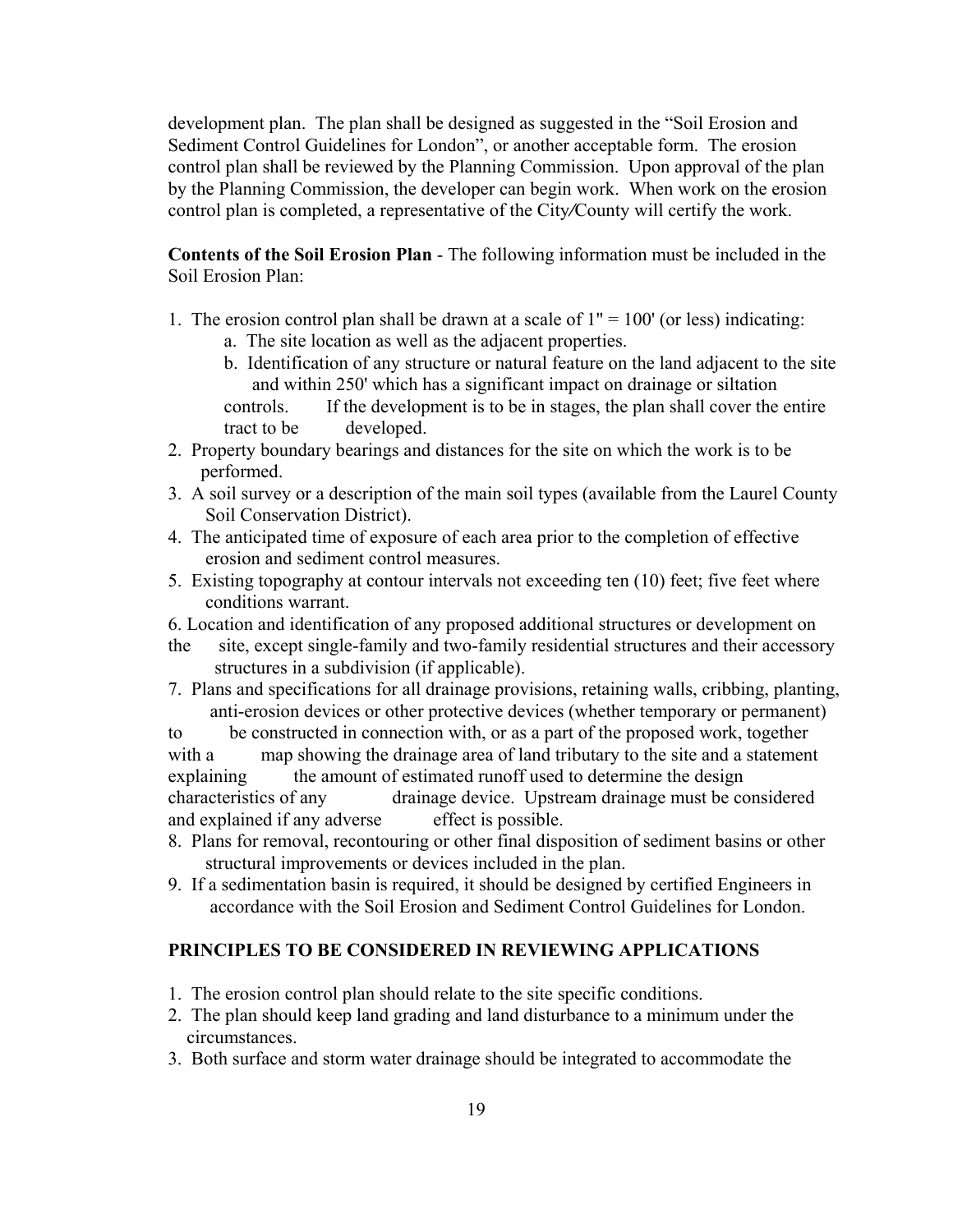increased runoff during land grading.

- 4. To prevent soil erosion existing, temporary and future protective vegetative cover should be emphasized.
- 5. The plan shall coordinate grading operation and sediment control measures so as to minimize land exposure to erosion.
- 6. Sediment basins below high sediment producing areas should be planned, installed
- and maintained as safety devices to catch and trap excessive sediment from the development site.
- 7. The plan should utilize available technology to keep soil erosion to a minimum level.

**SPECIAL CONDITIONS ATTACHED TO PLANS** - Upon consideration of the factors listed above and for the purposes of this ordinance, conditions may be attached to the approval of erosion control plans. It is intended that these conditions be added to a plan for certain areas or problems to provide two basic results: (1) that during the project construction, off-site and on-site siltation and erosion be minimized; and (2) that after project completion, the total erosion control plan will be effective so as to preclude all significant on-site erosion.

No special conditions shall be attached to the plan which impose duties or liabilities upon the subdivision or development after a lot or the development has been sold. In the event of failure to complete work or failure to comply with all requirements, conditions and terms of the permit or plan, the Codes Officer may order the stoppage of work.

#### **504.4 LANDSCAPE REQUIREMENTS**

It is the intent of this section to provide for the use of landscape techniques within the City of London that will improve the aesthetic and functional quality of new development and minimize the friction between different urban land uses.

This section will govern the use of trees, shrubs, plants, ground covers, walls, fences and earth mounds to achieve the following objectives: retard erosion, channel vehicular and pedestrian circulation, protect surrounding property values, reduce the effects of air, odor, visual and noise pollution, reduce glare from artificial lighting, separate certain land use activities from vehicular movement, screen unsightly activities and separate different land use activities.

**Purpose** - When an applicant for a development or a conditional use permit has been submitted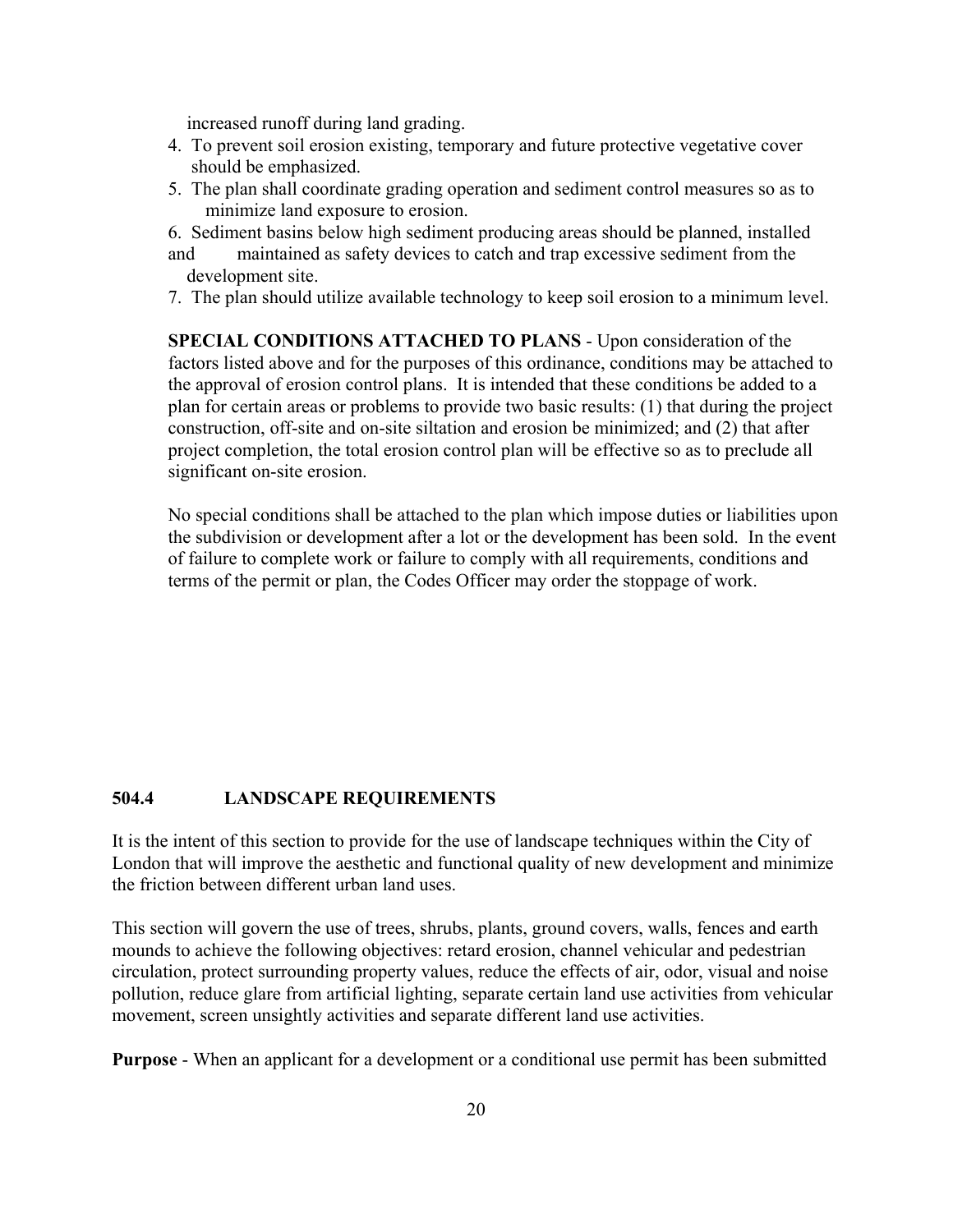within the City of London, a buffer area may be required by the zoning regulations. When a buffer area is required to screen unsightly activities and separate different land use activities; trees, shrubs, plants, ground cover, walls, fences and earth mounds may be required. Section 504.4.2 shall be the guidelines for the landscape requirements.

Landscape buffer areas shall be included in development plans for commercial, industrial and large scale residential developments. They will be reviewed by the Planning Commission.

## **504.4.1 ENFORCEMENT**

Landscape requirements will be enforced by the Administrative Official. No building permit shall be issued until the landscape requirements have been approved as part of the final development plan. No occupancy permit shall be issued until the landscaping is completed.

#### **504.4.2 LANDSCAPE BUFFERS**

This table describes the landscaping requirements for the buffer areas required between different land use activities.

| Category                    | Adjoining Uses          |                            | Width        | Trees                                        | Ground Cover                             |           |
|-----------------------------|-------------------------|----------------------------|--------------|----------------------------------------------|------------------------------------------|-----------|
|                             | Single                  | Multi-Family<br>continuous | $10^{\circ}$ | 1 Small or medium tree                       | Choice of Grass, low                     | -6'       |
|                             | 0r<br>and<br>Two-Family | Or.<br>Mobile Home         |              | within 40' intervals                         | shrubs, or mulch                         |           |
| П<br>continuous<br>Interval | Single<br>Or<br>and     | Commercial<br>0r           | 15'          | medium or large tree<br>within 40' intervals | Choice of grass, low<br>shrubs, or mulch | -6'<br>Or |

#### **MINIMUM LANDSCAPE EASEMENT REQUIREMENTS**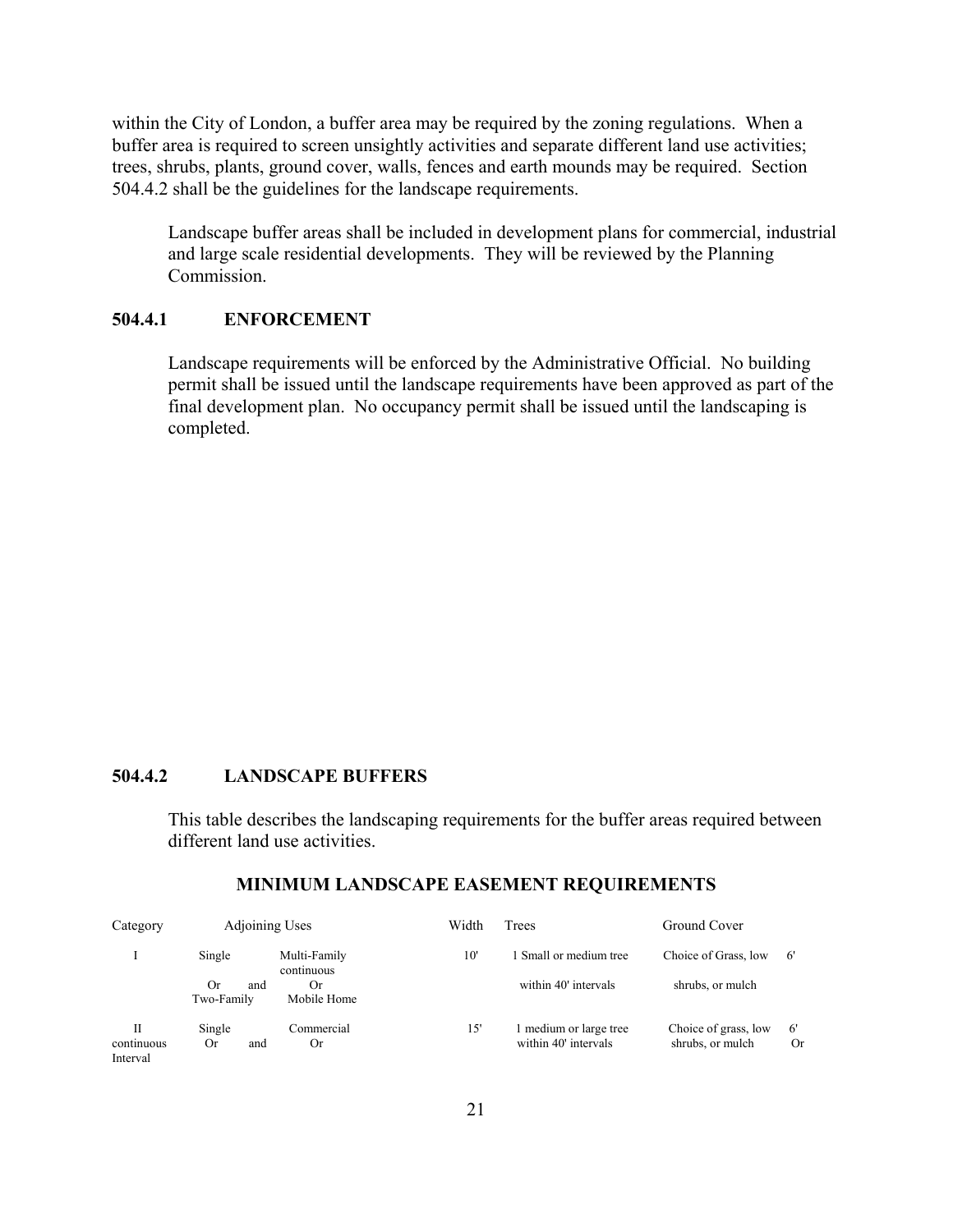|                           | Two-Family              |     | Industrial                                                          |                                           |                        |                      | Planting     |
|---------------------------|-------------------------|-----|---------------------------------------------------------------------|-------------------------------------------|------------------------|----------------------|--------------|
| Ш<br>continuous           | Multi-Family            |     | Commercial                                                          | 10'                                       | 1 medium or large tree | Choice of grass, low | 6'           |
|                           | <b>Or</b><br>and        |     | <b>Or</b>                                                           |                                           | within 40' intervals   | shrubs or mulch      | <b>Or</b>    |
| interval                  | Mobile Home             |     | Industrial                                                          |                                           |                        |                      | Planting     |
| IV<br>Continuous          | Multi-Family            |     | Mobile Home                                                         | 10'                                       | 1 medium or large tree | Choice of grass, low |              |
|                           |                         |     |                                                                     |                                           | within 40' intervals   | shrubs or mulch      | Intervals    |
| V<br>Continuous           | Commercial<br>and       |     | Industrial                                                          | 10'                                       | 1 medium or large tree | Choice of grass, low | 4'           |
|                           |                         |     |                                                                     |                                           | within 40' intervals   | shrubs or mulch      | Intervals    |
| VI<br>continuous          | All                     |     | Freeways                                                            | 20'                                       | 1 medium or large tree | Choice of grass, low | 6'           |
|                           | Residential<br>Zones    | and | Highways and<br>Railroads                                           |                                           | within 30' intervals   | shrubs or mulch      |              |
| VII                       | Commercial              | and | Freeways and                                                        | 10'                                       | 1 medium or large tree | Choice of grass, low | $6^{\prime}$ |
| continuous                |                         |     | Highways                                                            |                                           | within 30' intervals   | shrubs or mulch      |              |
| <b>VIII</b><br>continuous | Industrial              | and | Freeways and                                                        | 10'                                       | 1 medium or large tree | Choice of grass, low | 6'           |
|                           |                         |     | Highways                                                            |                                           | within 30' intervals   | shrubs or mulch      | Intervals    |
| IX<br>continuous          | Vehicular Use           |     | Any public                                                          | 5'                                        | 1 medium or large tree | Choice of grass, low | 6'           |
|                           | Areas and<br>(All Zone) | and | Right-of-Way<br>(Excluding Freeways)                                |                                           | within 40' intervals   | shrubs or mulch      | Intervals    |
| $\mathbf X$<br>continuous | All Zones               | and | Utility                                                             | 15' to all                                | 1 medium or large tree | Choice of grass, low | 6'           |
|                           |                         |     | Substations<br>Landfills<br>Junkyards<br>sewage plants<br>Dumpsters | Boundaries<br>$(5'$ for sub-<br>stations) | within 30' intervals   | shrubs or mulch      |              |

#### **504.5 LOT DEVELOPMENT**

The size, proportion and orientation of individual parcels of land and the buildings placed on them will vary with intended type of land use and with the geologic characteristics of the land. Many of these characteristics are determined through the zoning regulations governing the use of land (i.e. minimum lot size, yard requirements, building setback and lot coverage). Other principles of lot use and layout are more generally applicable and are basic to principles of good subdivision design.

## **504.5.1 LOT AREA REQUIREMENTS**

**Lot Area for Sewer Systems** - Where public sewers are available and zoning is in effect, minimum residential lot area requirements shall conform to the zoning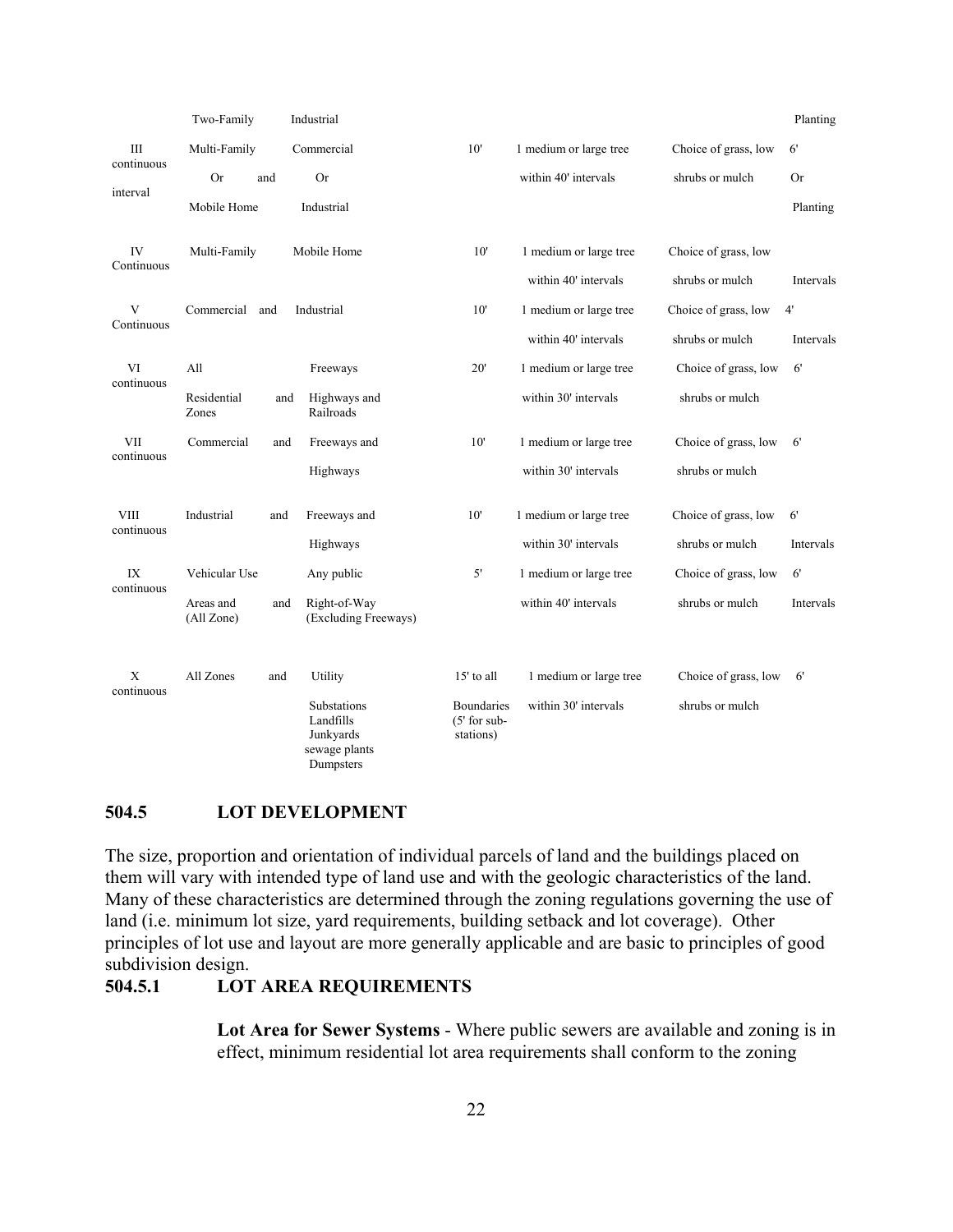ordinance. Where public sewers are available and zoning is not in effect, residential lots shall be a minimum of 10,000 square feet in area. Wherever no public sewers are available, residential lots shall be a minimum of 21,780 square feet in area.

**Single Building Per Lot** - Each separate principle use building shall be situated on a separate and single subdivided lot of record.

**Non-Residential Lots** - Lots to be used for commercial or industrial purposes shall contain such area as required by zoning regulations or in lieu of zoning regulations, such as necessary to accommodate proposed buildings, parking, offstreet loading, landscaping and buffer areas as required.

#### **504.5.2 LOT LAYOUT**

**Lot Lines** - All side lines of lots should be at right angles to straight streets and radial to curved street lines.

**Lot Width** - All lots shall front on a public street for a minimum distance of fifty (50) feet and shall be at least Seventy-Five (75) feet in width at the building line. Lots fronting on a Cul-de-Sac (turn around) shall have a minimum frontage of forty (40) feet and have a minimum width of Seventy-Five (75) feet at the building line.

**Corner Lots** - Corner lots shall be laid out so as to provide at least minimum front yard requirements along both street frontages. Access to corner lots shall be at a distance of at least fifty (50) feet from the intersection.

**Double Frontage Lots** - Lots shall not be laid out so that they have frontage on more than one street except: (a) corner lots or (b) when the rear of the lot faces an arterial, freeway or railroad right-of-way and the front lot faces on a minor street.

**Topography** - All parcels shall be laid out as related to topography and shall provide a building site of adequate size, free from drainage problems.

**Land Remnants** - If remnants of land exist after subdividing and have no apparent future use which can be properly controlled, they should be incorporated into the lot pattern or the proposed subdivision.

## **504.5.3 BUILDING SETBACK LINE**

**Setback requirements** - Yard requirements for residential subdivisions or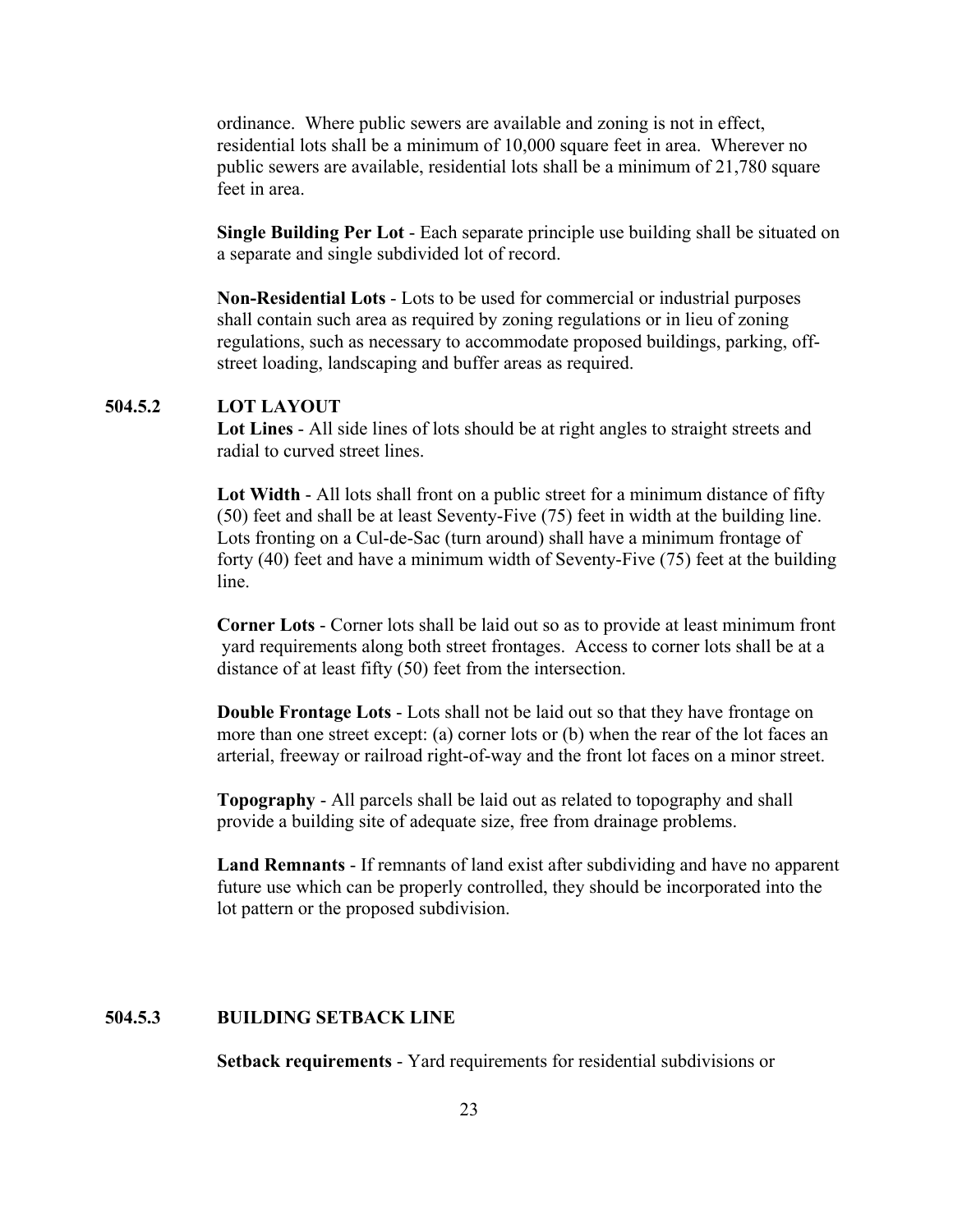portions thereof inside the corporate limits of London or Laurel County shall be the same as the yard requirements set forth in the dimensional requirements of an R-1 district. Minimum yard requirements shall be as follows:

|             | Front Yard - 30 feet (From Street Right-of-Way)               |
|-------------|---------------------------------------------------------------|
| Rear Yard - | 20 feet (From Rear Property line or Line that is located at   |
|             | <i>the rear of home)</i>                                      |
| Side Yard - | 15 feet (From side lot line, lots having two street frontages |
|             | will be required to meet the front setback requirement for    |
|             | each side adjoining a street.)                                |

*\* A foundation plat, prepared by a Licensed Professional Surveyor, must be prepared and submitted to the Codes Enforcement Officer. Plat would illustrate: Building location and it's relation to boundary lines. Said plat would be made at the time footers are poured.*

#### **504.5.4 LOT IDENTIFICATION**

**Monuments** - Permanent monuments of concrete or steel rods shall be set at all lot corners, angle points and points of curves in streets and their location marked on the final plat.

**Lot Numbers** - All parcels of land in a subdivision, other than streets, shall be given a consecutive number. This applies also to lots intended for non-residential use.

**Property Numbering System** - Individual lots shall be given a street address by the Post Office.

#### **504.5.5 MOBILE HOME AND PLANNED UNIT DEVELOPMENT**

**Mobile Home Development** - Development of mobile home sites for rental, lease or sale shall conform to the requirements of City's mobile home park regulations or Kentucky Revised Statute Chapter 219, whichever is more restrictive.

**Permit Application** - The developer of a mobile home park shall apply to the Kentucky Department of Health to obtain a permit to construct or alter a mobile home park prior to filing a preliminary or final subdivision plat with the Planning Commission. **Construction Plan** - The complete construction plan as required by the Kentucky Department of Health shall be considered a suitable substitute for all plat requirements of these regulations in regard to mobile home parks.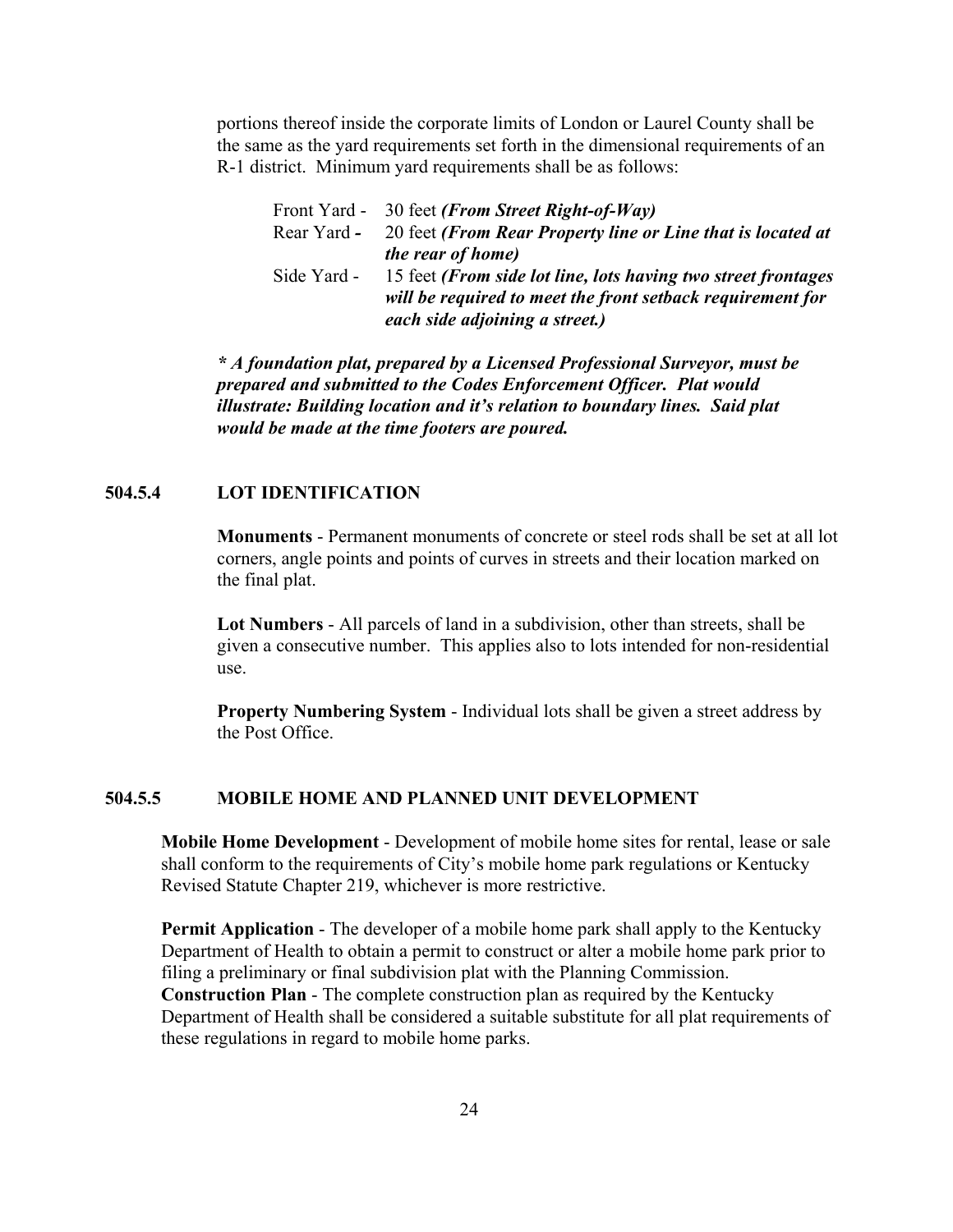## **504.5.6 PLANNED DEVELOPMENT PROJECT**

Sections of the Regulations may be modified by the Planning Commission in the case of plans for complete neighborhoods or other design innovations which, in the opinion of the Commission, achieve the basic objectives of these regulations and provided they are in keeping with the intent of Section 402.1.2 of this Ordinance.

#### **504.6 TRANSPORTATION**

The Planning Commission shall assure that transportation improvements conform to the Transportation plan. Proposed streets, shall be considered in their relationship to existing and planned streets, to topography, public convenience and safety and in relationship to proposed land uses to be served. Where it is desirable, consideration shall be given to other modes of transportation including pedestrian and bicycle.

## **504.6.1 STREETS**

Streets, as ways for the movement of vehicular traffic, serve two principle functions: first, the movement of people and goods and second, access to adjoining properties. Unfortunately, these two functions are of a conflicting nature because the smooth movement of traffic is interrupted by vehicles entering or leaving traffic from or to adjacent property.

## *\*\*No subdivision or development plan shall be approved that fronts on an existing State, County or City road or street unless the governing authority has issued an encroachment permit for each entrance onto their respective right-of-way.*

To satisfy the competing street functions of movement and access, sound traffic engineering principles require the use of a street classification system of several levels. Each street classification serves a combination of these two functions.

**Bituminous Concrete or Macadam Base** - Plats containing subdivision streets located within Laurel County and within the City limits of London, may not be acceptable to or initially approved by the proper authority having jurisdiction (magistrate and County Road Supervisor if in County/ Street Foreman if in City) until:

- 1. All grading and drainage is completed and approved by the County/City and a contract and performance bond is entered into whereby the subdivider agrees to complete all street improvement as requested by the County/City.
- 2. In order to allow for a time of adjustment, the black base or binder shall be applied not earlier than twelve (12) months nor later than eighteen (18) months after the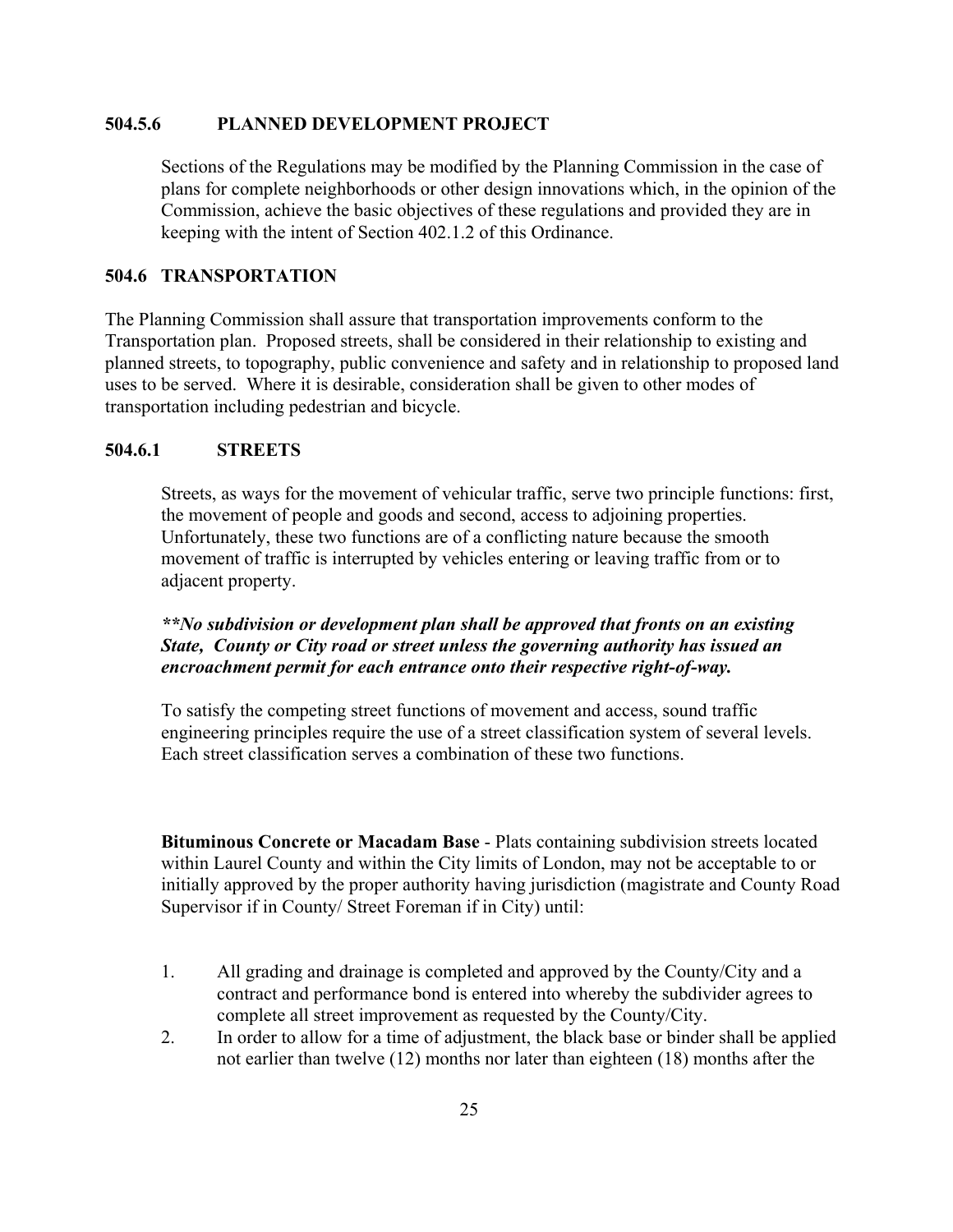initial approval of the plat or when the lots are fifty (50) percent occupied with dwellings, whichever first occurs. The sand-mix based blacktop surface shall be applied not earlier than thirty-six (36) months nor later than forty-two (42) months after initial approval of the plat or when the lots are fifty (50) percent occupied with dwellings, whichever first occurs.

- 3. The binder and surface on subdivision streets may be applied at any time; at the risk of the subdivider, provided the subdivider maintains the binder and surface in good condition, subject to inspection and approval by the fiscal court or city council at all times set out herein.
	- *4.* The performance bond shall be in an amount determined by the county/city, and shall be filled by property bond with certified appraisal of real estate attached and approved by the county or by cash, cashier's check, bank draft or approved insurance company in a good and sufficient amount and with surety approved by the fiscal court/city council representative and or Planning Commission. (Reference to performance Bond 504.6.1.1).
	- 5. No subdivision street may be accepted into the county/city road program for maintenance or become the responsibility of Laurel County or City of London until all improvements have been completed as set out herein and until officially accepted by the fiscal court/City Council at a regular or special meeting.And a record document for the road/street made to the City or County.

## **STREET CLASSIFICATION STANDARDS**

| Type of Street   | Minimum Right-of-Way | Minimum Pavement Width |
|------------------|----------------------|------------------------|
| Cul-de-sac $(a)$ | 50' Radius           | 45' Radius from center |

**Access Easement Standards -** No Private approach or driveway shall be constructed or maintained from any subdivision street, which is or may become a county maintained road, unless the approach method of construction is inspected by and approved by the county, prior to construction. Tile for driveways within subdivision shall be at least fifteen (15) inches in diameter and shall be concrete.

## **CONTRACT FOR SUBDIVISION IMPROVEMENT**

I,\_\_\_\_\_\_\_\_\_\_\_\_\_\_\_\_\_\_\_\_\_\_\_\_\_\_\_\_\_\_\_\_\_\_\_\_\_\_\_\_\_\_\_\_\_\_\_\_,owner/subdivider of a subdivision in Laurel County, Kentucky, outside the London City Limits, do hereby certify that the streets, utilities and other improvements have been installed to meet the City, County and state regulations, except for the blacktop binder and surface for the streets.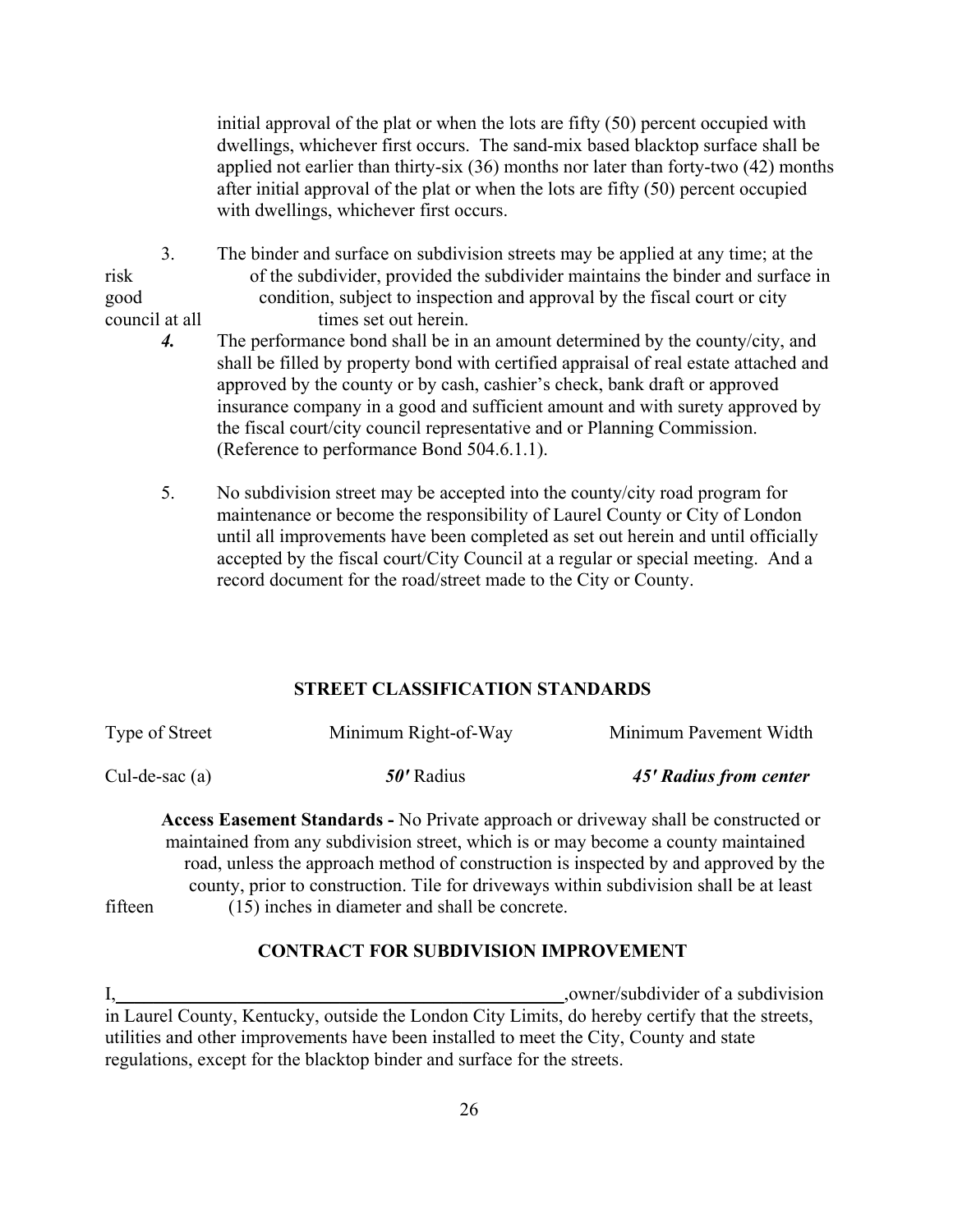Further, in consideration of initial approval of the subdivision plat by Laurel County, I acknowledge myself indebted to Laurel County, Kentucky in the sum of \$ guarantee that I will install binder and surface blacktop subject to approval of the County on all roads in the subdivision, prior to the roads being accepted into the County road system and according to the subdivision regulations for London-Laurel County, Kentucky.

I agree that the roads are my responsibility until accepted by the Fiscal Court, which I understand may be after approval of the roads with a surface coat of pavement when the lots are fifty percent (50%) occupied by dwellings or after three (3) years from the original approval of the subdivision plat by the Planning and Zoning Commission.

| Subdivision Name: 1988                                                        |                                                                                                                            |                                                                                                                                                                                                                                      |                                                                                |  |  |
|-------------------------------------------------------------------------------|----------------------------------------------------------------------------------------------------------------------------|--------------------------------------------------------------------------------------------------------------------------------------------------------------------------------------------------------------------------------------|--------------------------------------------------------------------------------|--|--|
|                                                                               |                                                                                                                            | Length of All Roads:                                                                                                                                                                                                                 |                                                                                |  |  |
|                                                                               |                                                                                                                            | Location of Subdivision:                                                                                                                                                                                                             |                                                                                |  |  |
|                                                                               | Improvements provided by Owner/Subdivider:                                                                                 |                                                                                                                                                                                                                                      |                                                                                |  |  |
| <b>Streets</b><br>Electricity<br>Gas<br>Water<br>Sewer<br>Cable<br>as surety. | $\mathcal{L}^{\text{max}}$ , where $\mathcal{L}^{\text{max}}$<br>$\mathcal{L}^{\text{max}}$ and $\mathcal{L}^{\text{max}}$ | Sidewalks and Curbs<br>Fire Hydrant(s)<br>Security<br>Other<br>For all of which I have posted a performance bond, with_________________________                                                                                      | <u>and the company of the company</u>                                          |  |  |
|                                                                               |                                                                                                                            | $20$ <sub>____</sub> .                                                                                                                                                                                                               |                                                                                |  |  |
|                                                                               | Owner/Subdivider                                                                                                           | <u>and the state of the state of the state of the state of the state of the state of the state of the state of the state of the state of the state of the state of the state of the state of the state of the state of the state</u> | <u> 1989 - Johann John Stone, market fransk politiker (d. 1989)</u><br>Address |  |  |
|                                                                               | <b>ATTACH PERFORMANCE BOND</b>                                                                                             | <b>CONTRACT FOR SUBDIVISION IMPROVEMENT</b>                                                                                                                                                                                          |                                                                                |  |  |
|                                                                               |                                                                                                                            |                                                                                                                                                                                                                                      |                                                                                |  |  |

I,\_\_\_\_\_\_\_\_\_\_\_\_\_\_\_\_\_\_\_\_\_\_\_\_\_\_\_\_\_\_\_\_\_\_\_\_\_\_\_\_\_\_\_\_\_\_\_\_,owner/subdivider of a subdivision in Laurel County, Kentucky, within the London City Limits, do hereby certify that the streets,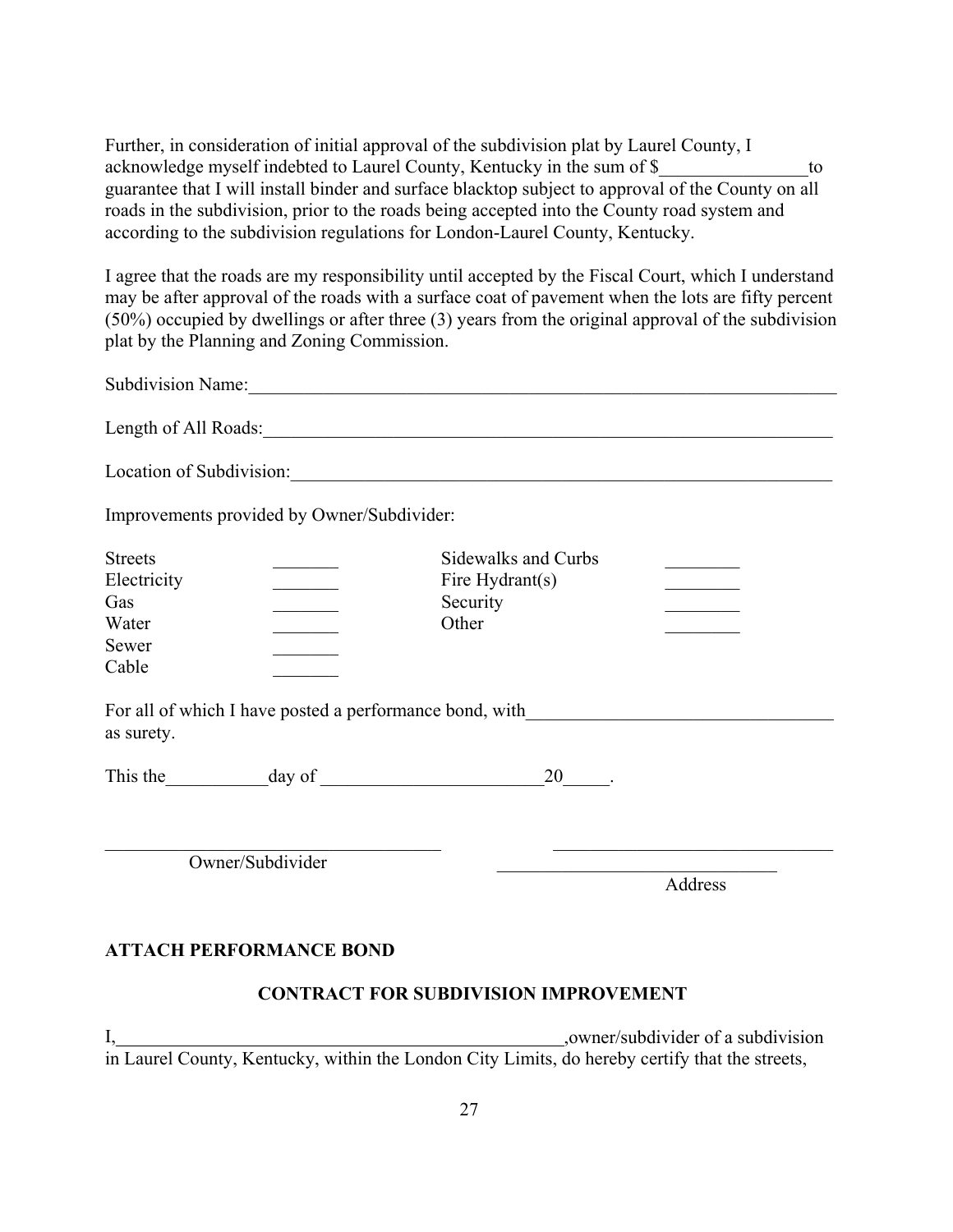utilities and other improvements have been installed to meet the City, County and state regulations, except for the blacktop binder and surface for the streets.

Further, in consideration of initial approval of the subdivision plat by City of London, I acknowledge myself indebted to the City of London, Kentucky in the sum of \$\_\_\_\_\_\_\_\_\_\_\_\_\_\_\_\_to guarantee that I will install binder and surface blacktop subject to approval of the City on all roads in the subdivision, prior to the roads being accepted into the City road system and according to the subdivision regulations for London-Laurel County, Kentucky.

I agree that the roads are my responsibility until accepted by the City Council, which I understand may be after approval of the roads with a surface coat of pavement when the lots are fifty percent (50%) occupied by dwellings or after three (3) years from the original approval of the subdivision plat by the Planning and Zoning Commission.

| Length of All Roads:                                                                                                                                                                                  |                                                               |         |
|-------------------------------------------------------------------------------------------------------------------------------------------------------------------------------------------------------|---------------------------------------------------------------|---------|
| Location of Subdivision:                                                                                                                                                                              |                                                               |         |
| Improvements provided by Owner/Subdivider:                                                                                                                                                            |                                                               |         |
| <b>Streets</b><br>Electricity<br>Gas<br>$\mathcal{L}^{\text{max}}$ and $\mathcal{L}^{\text{max}}$<br>Water<br>Sewer<br>Cable<br>For all of which I have posted a performance bond, with<br>as surety. | Sidewalks and Curbs<br>Fire $Hydrant(s)$<br>Security<br>Other |         |
|                                                                                                                                                                                                       | 20                                                            |         |
| Owner/Subdivider                                                                                                                                                                                      |                                                               | Address |

## **ATTACH PERFORMANCE BOND**

**STREET CLASSIFICATION SYSTEM** - The following functional street classification shall be considered in the planning of a subdivision and the implementation of the Comprehensive Plan.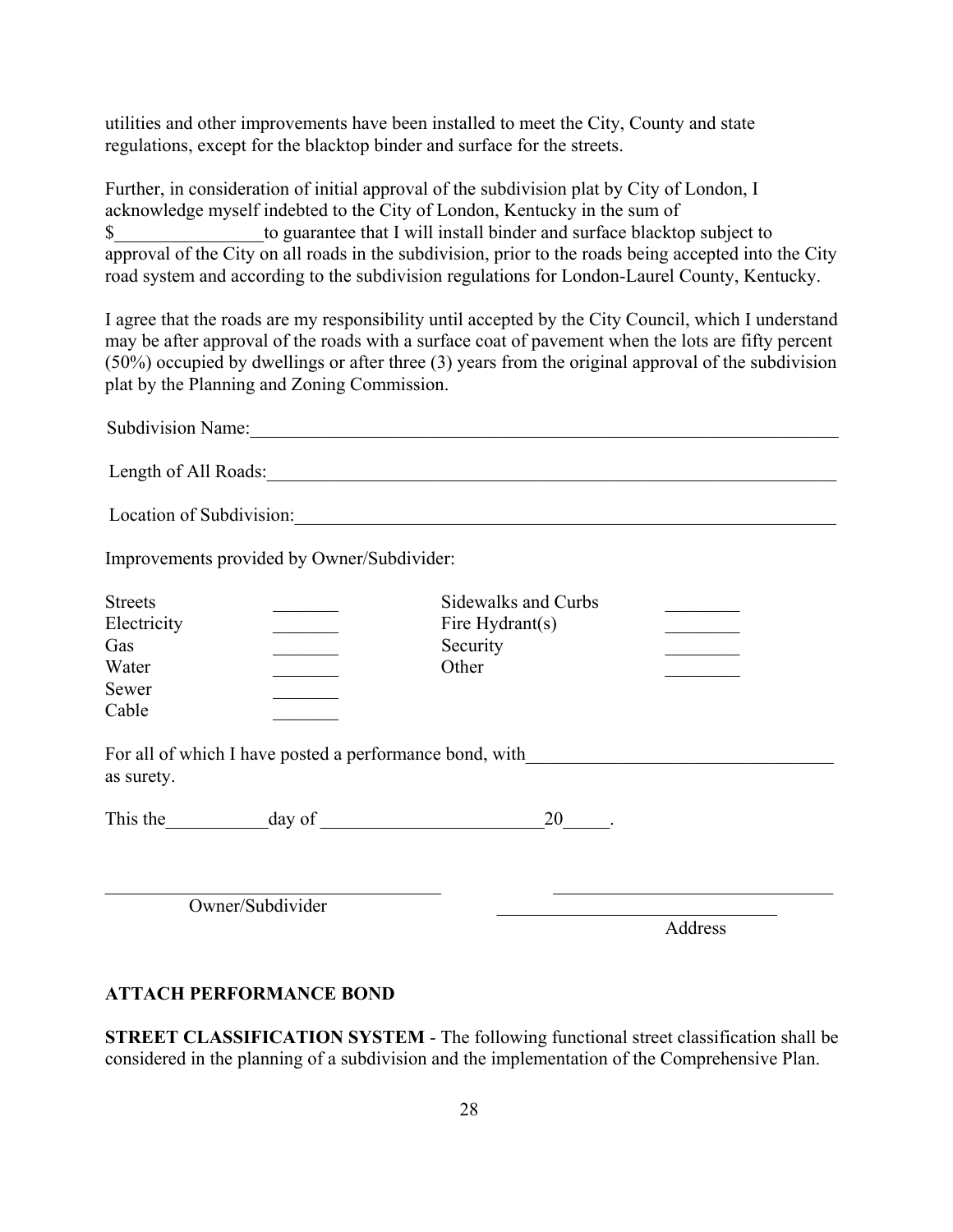- 1. **Interstate Highways** For the purpose of moving vehicles intercity or between major parts of a city at high speed. Access is limited to continuous flow, grade-separated interchanges with arterial streets. Directional flow is served by two or more lanes each direction and is separated by a grass or barrier median.
- 2. **Arterial Streets** Primarily for the purpose of moving vehicles intra city (highways) and connecting sections of a city at moderate speeds. Directional flow may be separated by mountable, non-mountable or barrier medians and be served by one to three lanes in each direction. Additional lanes may be designated for left and right turns. Parking may be permitted. Access from adjacent property is controlled and where arterial streets are State Highways, require an access permit form from the State Department of Transportation. Where a subdivision fronting on a highway with a potential for fifty (50) or more lots is proposed for development, the developer shall be required to provide turn lanes on the highway to serve the proposed development. Entrances to the subdivisions fronting on highways will be required to provide adequate site visibility for highway traffic.

Access from adjacent residential development should be limited to intersections from collector streets. Residential development should back up to arterial streets and have deeper backyards and provisions for buffering.

- 3. **Collector (Major) Street** For the purpose of "collecting" traffic from local streets for distribution to arterial streets and to provide access to adjacent property. Directional flow may be served by one or two lanes in each direction with additional turning lanes as needed. Parking may be permitted.
- 4. **Local (Minor) Streets** For the purpose of providing vehicular access to adjacent properties. Directional flow is served by one lane in each direction. Posted speed limits are low. Parking is permitted and may require additional roadway width. Layout should discourage through traffic.
- 5. **Cul-De-Sac Streets** A local street with only one end open to vehicular traffic and the other end terminated by a permanent vehicular turn-around. The length of Cul-de-sac streets shall not exceed six-hundred (600) feet, except where topographic conditions may require a waiver.
- 6. **Frontage (Marginal Access) Roads** For the exclusive purpose of providing access to properties adjacent to arterial streets and expressways. Frontage roads provide for twoway traffic at a slow rate of speed and parallel the arterial street with limited access points. The Commission may require frontage roads as a condition to approval of development along designated or proposed arterial streets or expressways.
- 7. **Alleys** For the purpose of providing secondary vehicular access to adjacent properties along the rear or side lot lines in commercial or industrial areas. Alleys shall not be used for residential subdivision.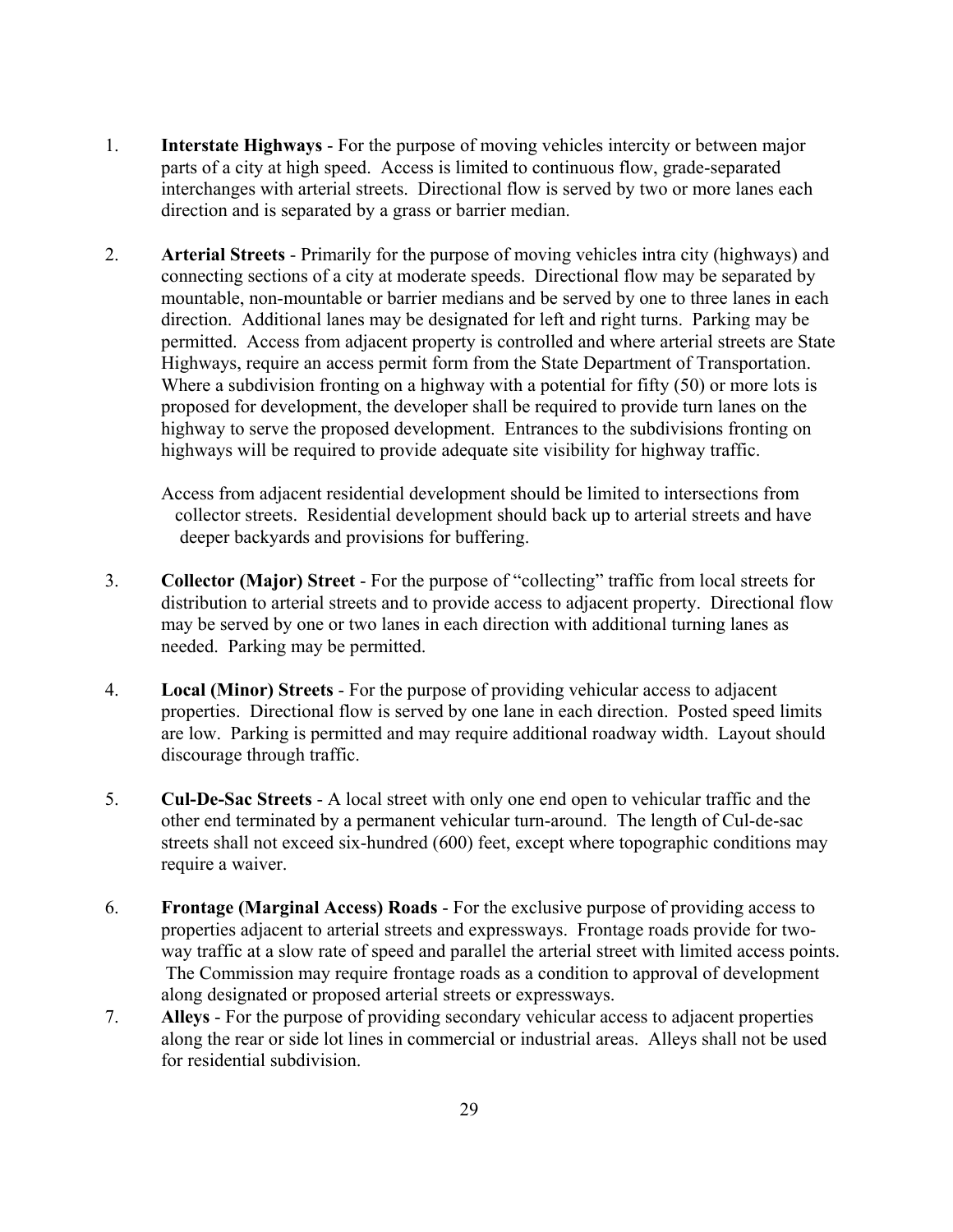8. **Dead End Streets** - A street having an outlet at only one end and terminated at the other end by undeveloped property. Dead End streets that extend beyond the corner lot shall be served by temporary turn-around facilities.

| Type<br>of Street             | Minimum<br>Right-of-Way | Minimum<br>Pavement Width |     | Minimum<br>Lane Width | Grade<br>Max. | Min.    | Lanes          |
|-------------------------------|-------------------------|---------------------------|-----|-----------------------|---------------|---------|----------------|
| Interstate Highways           | Variable                | 24'                       |     | 12'                   | 4%            | 0.5%    | $\overline{4}$ |
| Arterial                      | 100'                    | 48'                       | 12' | 6%                    | 0.5%          | $2 - 4$ |                |
| Collector (Major)             | 50'                     | 40'                       |     | 10'                   | 8%            | 0.5%    | $2 - 4$        |
| Local (Minor)                 | 40'                     | 20'                       |     | 10'                   | 12%           | 0.5%    | 2              |
| Cul-de-Sac(a)                 | 50'                     | 20'                       |     | 10'                   | 12%           | 0.5%    | $\overline{2}$ |
| Frontage (Marginal<br>Access) | 40'                     | 20'                       |     | 10'                   | 8%            | 0.5%    | 2              |
| Alley                         | 20'                     | 20'                       |     | 10'                   | 10%           | 0.5%    | $\overline{2}$ |

## **STREET CLASSIFICATION STANDARDS**

**(**a) Turn around diameters are 100' for Right-of-Way, and 80' for pavement**.** 

*\*\*Streets in Commercial Subdivisions shall have an additional 10' of pavement width.*

**CUTS IN CITY STREETS** - Any public utility or person desiring to place a water, sewer, gas or oil conduit within the right-of-way of any street or alley within the City of London, Kentucky, shall first make written application to the Mayor of the City of London for a permit to do so. The application shall be accompanied with a permit fee of Fifty (\$50) dollars, together with a scaled drawing of the street or alley to be cut. The London Utility Commission is specifically exempted from the requirements of this Ordinance. Upon issuance of the permit to cut the surface of the street or alley, the utility or person cutting the street or alley shall execute a bond in an amount to assure the same will be repaired in as good a condition as it was prior to the cut. The Mayor or the Building Inspector of the City of London shall approve the repair to the street or alley prior to release of the bond.

Barricades, warning lights and flagmen (when necessary) shall be provided by the person cutting the city street or alley. One-half of the traveled portions of the street or alley shall be opened to travel at all times; any exception of this, must be approved by the Mayor of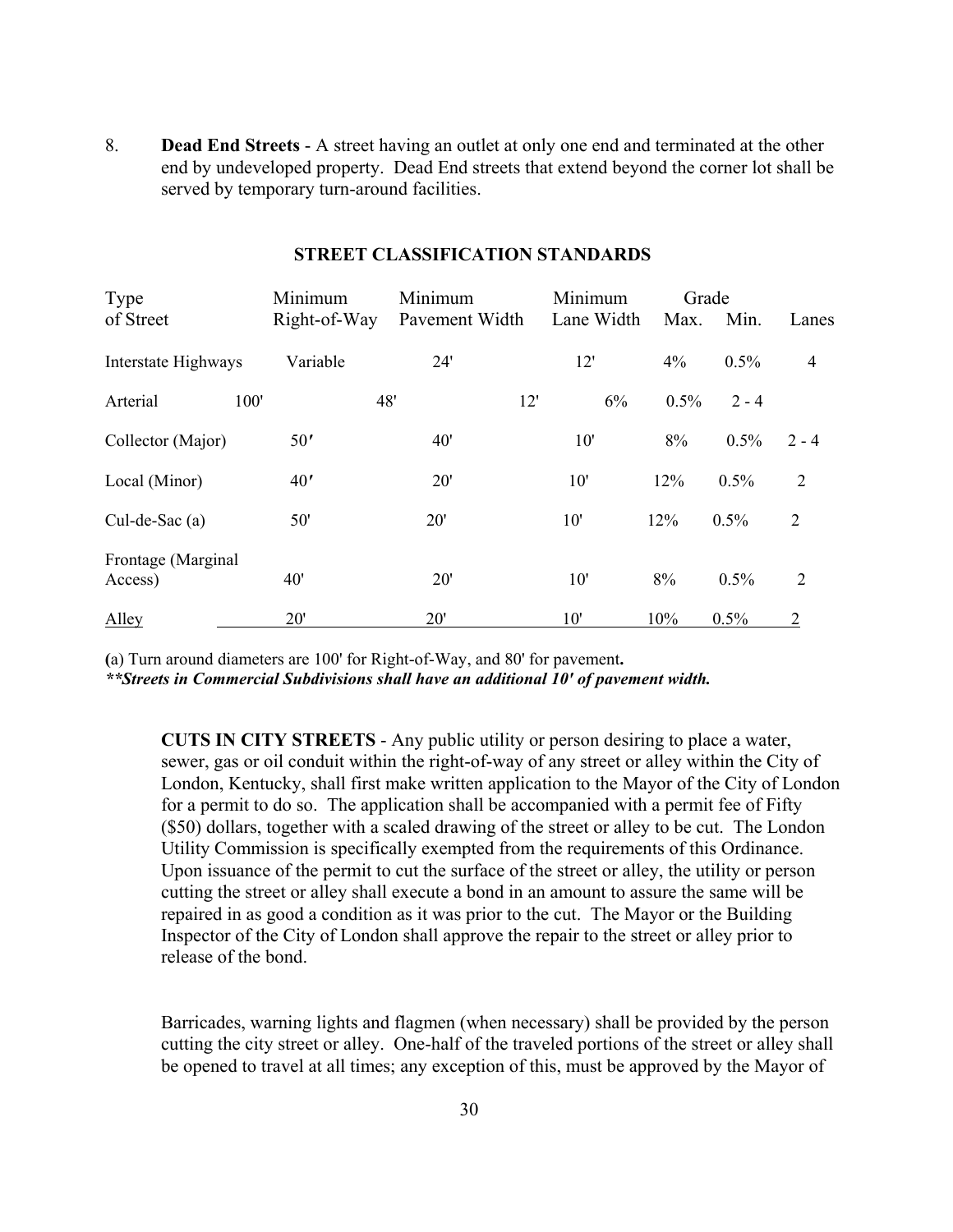London in advance of the street cutting.

**CONSTRUCTION MATERIAL ON CITY STREET RIGHT-OF-WAYS** - It shall be unlawful for any truck to place or unload any type of construction material or construction equipment within the right-of-way of any City street, unless approved by the Mayor of the City of London in advance. If such circumstances do exist to warrant the same, the person shall notify the City Police and place flagmen and warning lights or signs for the purpose of warning drivers of the obstruction. The flagmen and warning devices shall not be removed until the obstruction is cleared from the street or alley.

**CONSTRUCTION TRUCKS WITHIN CITY LIMITS** - No vehicle hauling construction material shall transport same on a city street or subdivision street in a total gross weight, including the load, in excess of eighty (80) thousand pounds. Any person violating this portion of this ordinance shall be responsible for the repair of the street upon which the operator was operating the overweight truck. There shall be a legal presumption that any damage to the street that becomes known within six (6) months of the operation of the overweight truck was caused by the violation of this portion of this ordinance.

**PENALTIES** - Any person who violates previous three sections of this ordinance shall be guilty of a class B misdemeanor, and upon conviction shall be fined a sum not less than two-hundred and fifty (\$250) dollars.

**CONFORMANCE WITH PLAN -** The arrangement, location, character, width, grade and construction of all streets shall conform to the Comprehensive Plan and shall be considered in relationship to existing and planned streets, topography, access to adjacent land, and public convenience and safety.

**RESPONSIBILITY FOR STREETS** - The developer shall construct streets including all clearing, grading, laying of subbase, base, pavements, curbs, gutters, culverts, bridges, sidewalks, storm sewer mains and structures in accordance with current City/County standards.

To achieve the purpose of the Comprehensive Plan, the City/County may require that certain streets serving a subdivision or planned development be constructed to higher standards than would be necessary to serve the particular subdivision or planned development.

**GENERAL STREET DESIGN CRITERIA** - The following guidelines shall be used in the review of subdivision layout: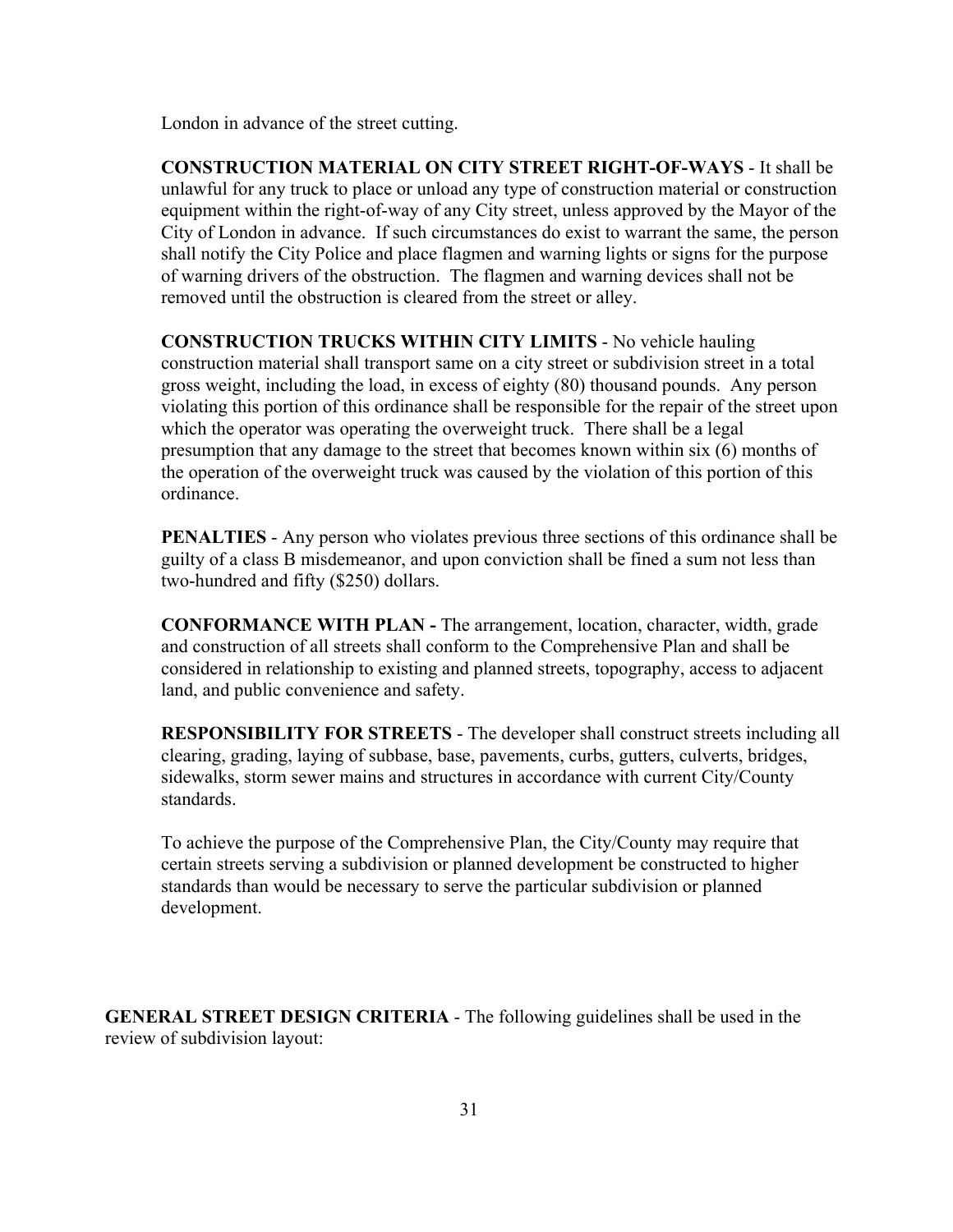**BLOCKS** - The width of a residential block should accommodate two tiers of lots. Block length should be at least five hundred (500) feet but not exceed twelve hundred (1200) feet. Where a block exceeds nine hundred (900) feet in length, a through sidewalk on a ten (10) foot right-of-way may be required.

## **PRIVATE STREETS AND RESERVE STRIPS** -

- a. There shall be no private streets platted within a subdivision, unless appropriate bond is posted.
- b. There shall be no reserve strips in a subdivision except where there control is definitely vested in the City or County under conditions approved by the Planning Commission, as authorized in these regulations.

**STREET INTERSECTIONS** - Multiple intersections involving the junction of more than two streets shall be avoided. Street intersections shall be aligned opposite one another, otherwise offsets between intersections shall be greater than 125 feet between centerlines.

Streets shall intersect as nearly as possible at right angles.

#### **STREET GRADE AND ELEVATIONS -**

a. Street Grades shall conform to the following:

|                     | <b>Percent Grade</b>     |                          |
|---------------------|--------------------------|--------------------------|
| <b>Street Types</b> | <b>Allowable Maximum</b> | <b>Desirable Maximum</b> |
| Arterial            |                          |                          |
| Collector           |                          |                          |
| Minor               |                          |                          |

b. All streets shall be designed to provide for the discharge of surface water from the pavement and from the right-of-way by grading and drainage. For adequate drainage, the minimum street grade shall not be less than one-half  $(\frac{1}{2})$  of one percent.

c. The Planning Commission shall not approve streets which will be subject to inundation or flooding. All streets must be located at elevations which will make them flood-free so that portions of the subdivision will not be isolated by floods. Where flood conditions exist, the Planning Commission shall require profiles and elevations of streets in order to determine the advisability of permitting the proposed subdivision activity. Fill may be used in areas subject to flooding to provide flood-free streets if such fill does not unduly increase flood heights. Drainage openings shall be designed as not to restrict the flow of water and thereby unduly increase flood heights.

Minimum safe distance at an intersection shall be determined as a straight line of unobstructed view measured in each direction across the corner between points, each fifty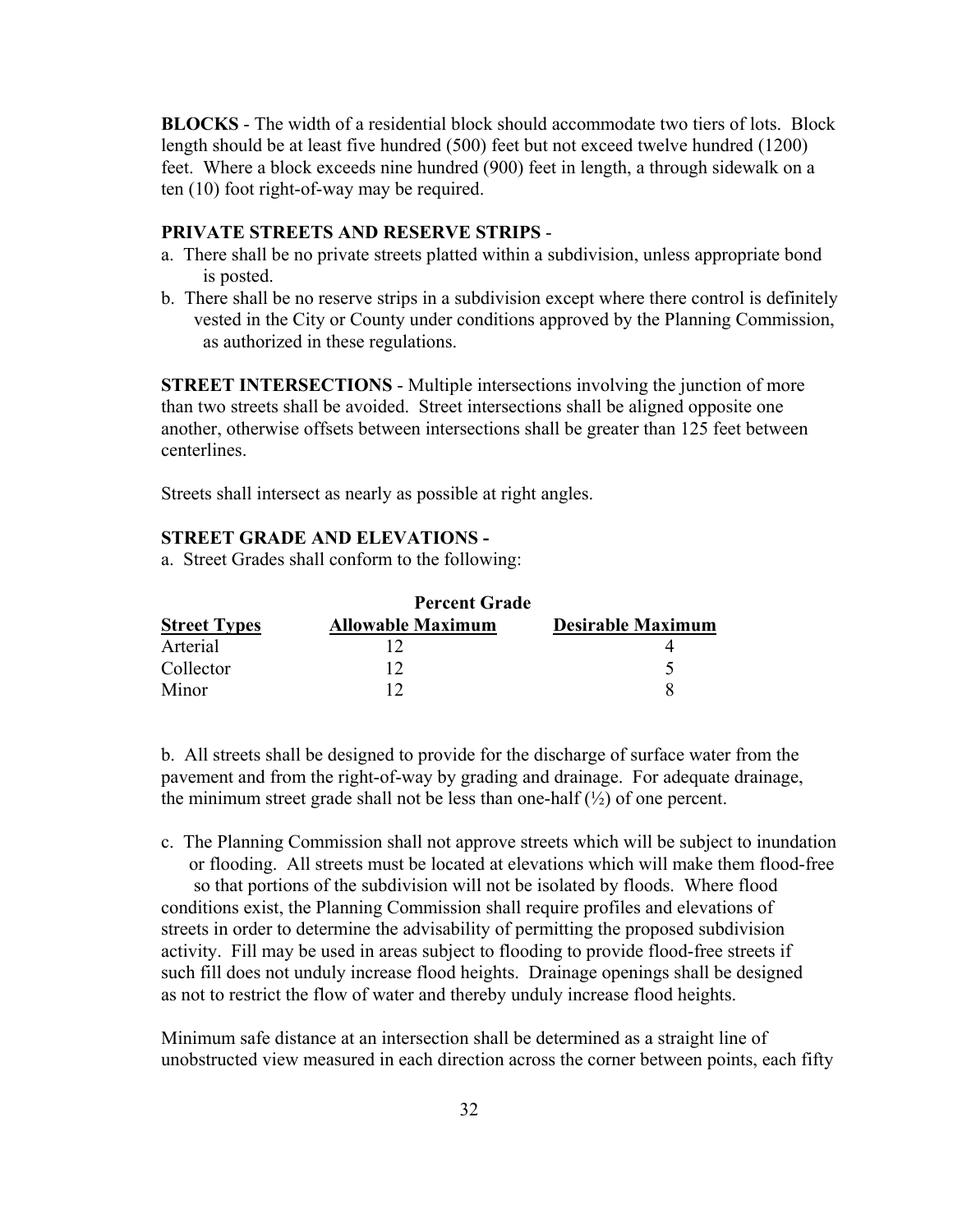(50) feet back from the theoretical intersection of the centers of the pavement extended and between two and one-half  $(2 \frac{1}{2})$  and ten  $(10)$  feet above the surface of the pavement. The space so described shall not be blocked by bushes, trees, structures or other obstructions.

**MULTI-FAMILY AREAS** - Streets serving multi-family areas shall connect to collector or arterial streets to avoid generating large volumes of traffic on local streets. Such streets should also be of adequate width to accommodate parking on both sides of the road.

**STREET NAMES** - Street names shall be selected which will not duplicate or be confused with names of other existing streets in Laurel County. Proposed streets, which are clearly in alignment with existing streets, shall bear the name of the existing street. Generally, no street should change direction by more than ninety (90) degrees without a change in name.

**STREET SIGNS** - Subdivisions shall have permanent street signs installed by the developer according to City/County Standards.

**STREET LIGHTS** - The City of London will continue to provide for installation of street lighting systems on streets within the City Limits. Approval of street lights shall be made by the Mayor and City Council.

## **DEDICATION OF RIGHT-OF-WAY FOR NEW STREETS** -

a. The dedication of right-of-way for new streets measured from lot line to lot line shall meet the following standard: A minimum of forty (40) feet right-of-way. In no case shall the flat surface of the road be less than 24 feet and the pavement width less

than twenty (20) feet. A sketch of a typical section is shown.

- b. Through proposed business areas, street widths shall be increased ten (10) feet on each side if needed to provide parking without interfering with normal traffic movement.
- c. In cases where topography or other physical conditions make a street of the required minimum width impracticable, the Planning Commission may modify these requirements.

**DEDICATION OF RIGHT-OF-WAY FOR EXISTING STREETS** - Subdivisions platted along existing streets shall dedicate additional right-of-way if necessary to meet the minimum street width requirements:

a. The entire minimum right-of-way shall be dedicated where the subdivision is on both sides of an existing street, one-half  $\left(\frac{1}{2}\right)$  of the right-of-way width, measured from the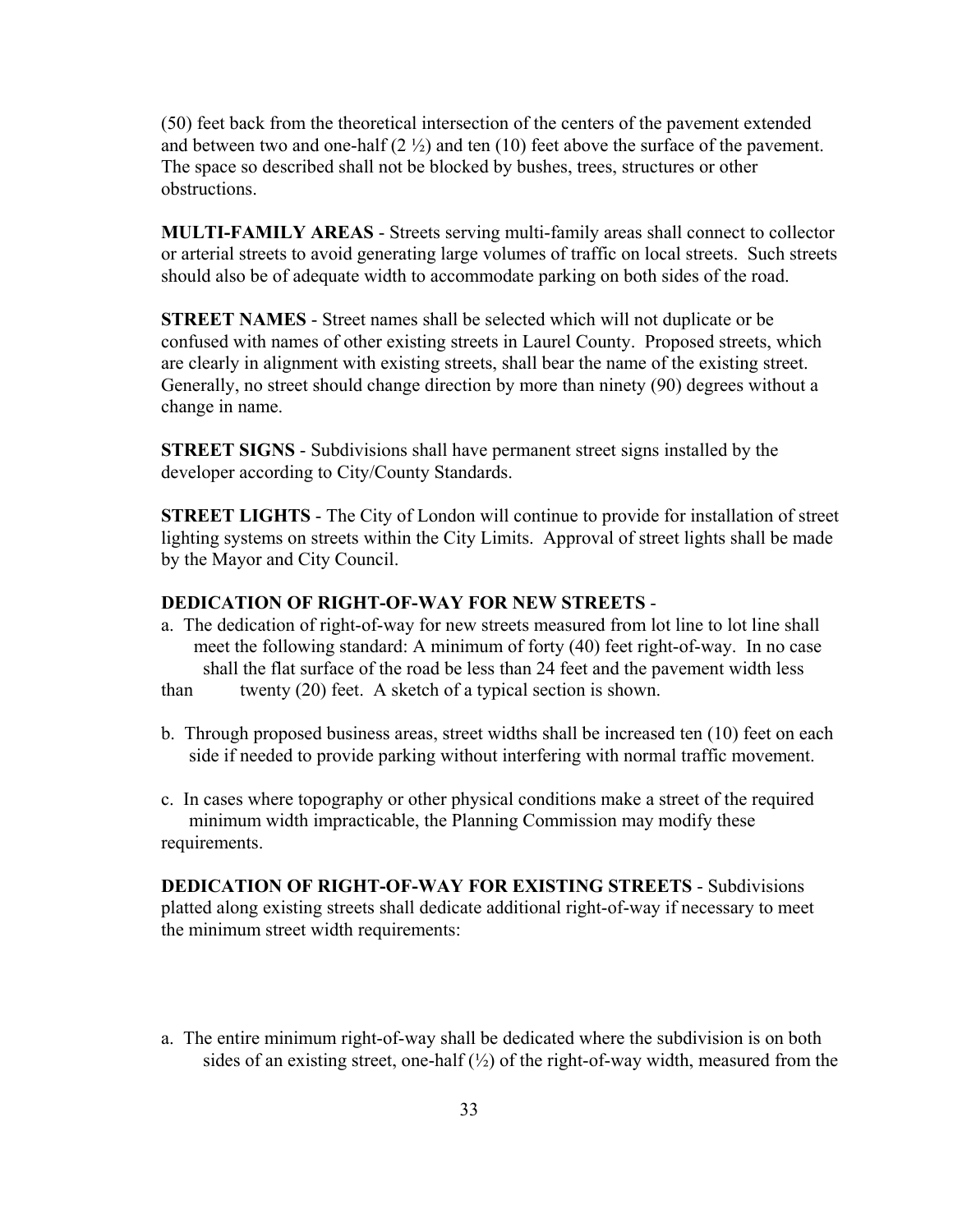center line of the existing roadway, shall be dedicated.

b. Dedication of one-half  $\binom{1}{2}$  of the rights-of-way for proposed streets along the boundaries of land proposed for subdivision shall be prohibited.

**DEAD-END STREETS** - Dead-End streets, other than complete cul-de-sac streets, shall only be permitted as part of a continuing street plan and only if a temporary turn-around, satisfactory to the Planning Commission, is provided. Dedicated rights-of-way on deadend streets shall extend to the tract boundary, and reserve strips which might be used to control access to adjacent property are prohibited.

**HALF STREETS** - Dedication of new half-streets along tract boundaries shall not be permitted except to complete the other half where such a street has been previously platted.

**STREET CONSTRUCTION** - Streets shall be constructed in conformance with the following requirements:

*Grading and Embankments* - The area on which streets are to be constructed should be cleared of all vegetation for a depth of at least three (3) inches and disposed of outside the limits of the typical section. Prior to the construction of embankments, any unsuitable material on which the embankment will be superimposed, should be removed and the area should be stabilized by conventional methods. The embankments shall be formed by placing material in successive horizontal layers of not more than twelve (12) inches in thickness (loose depth). Each layer shall be thoroughly compacted by rolling with a ten (10) ton three wheel roller, sheeps-foot roller or other approved type roller.

*Cut Section Excavation* - Cut sections should be excavated to the required typical section and any unsuitable material encountered shall be removed and the area backfilled in six (6) inch horizontal layers and thoroughly compacted before successive layers are placed.

**Solid Rock Excavation** - If solid rock is encountered in connection with the grading operation, the solid rock shall be removed to a depth of six (6) inches below subgrade elevation and backfilled to meet the requirements above.

*Subgrade Preparation* - Prior to construction of either rigid or flexible type surface course construction, the subgrade shall be shaped to the required typical section and thoroughly compacted. Any subgrade found to be unstable or irregular shall be corrected ahead of the various types of base or pavement construction.

*Concrete Streets* - Shall meet requirements for Class "A" Kentucky Department of Transportation Bureau of Highways, Standard Specifications, Current Edition.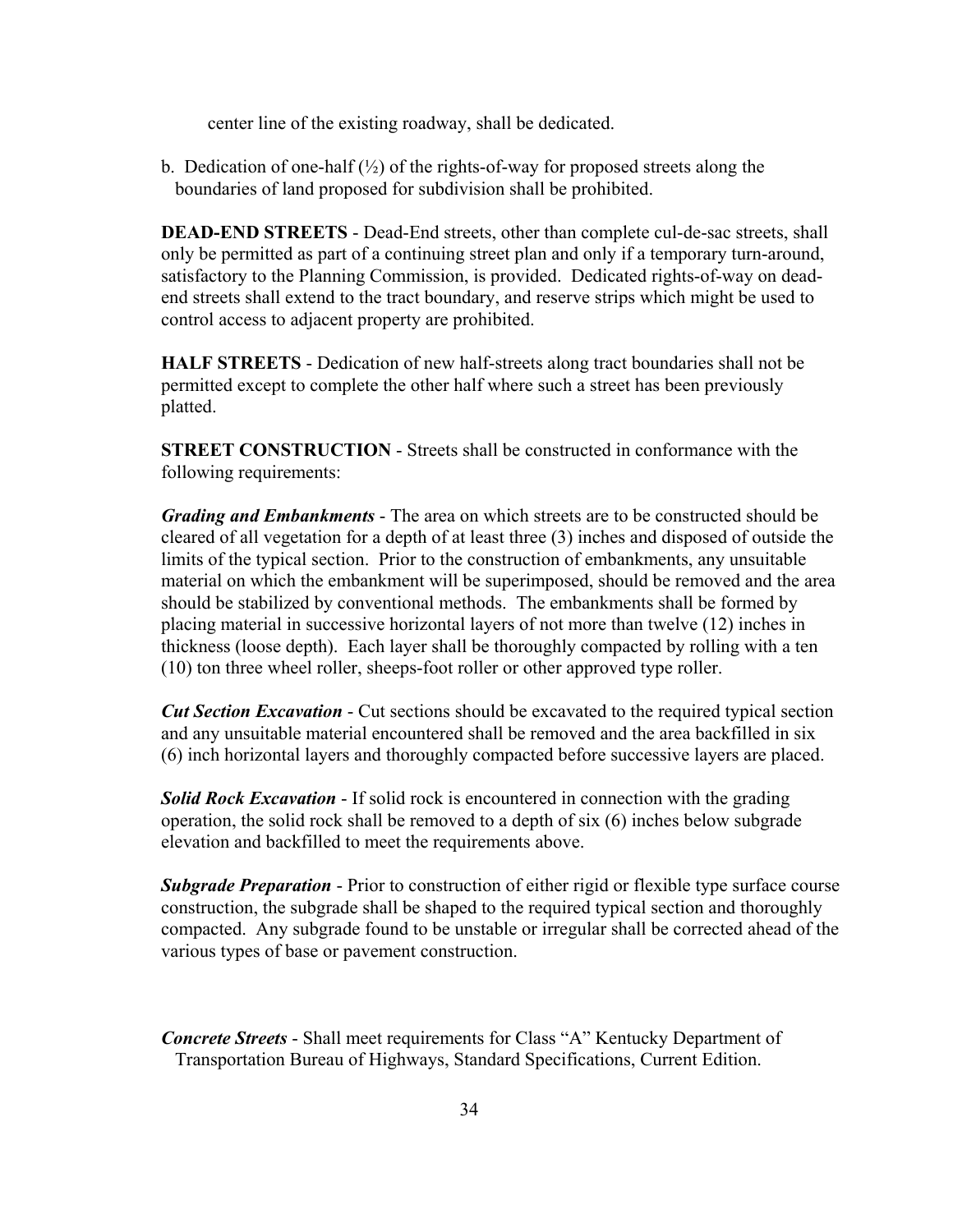*Bituminous Concrete on Macadam Base* - The Macadam base shall consist of four (4) inches of #3 stone and four (4) inches of D.G.A., or eight (8) inches of DGA, for a total after compaction of eight (8) inches. Upon this base apply 0.35 gallons per square yard of RT-2 light prime emulsion or equal. Place two (2) inches Bituminous Concrete Class I (black base or binder) and one (1) inch of sand mix based blacktop after compaction and then compact with a five (5) or ten (10) ton roller. The developer shall notify the responsible City or County official in charge of streets at least seventy-two (72) hours before putting down the base of blacktop.

*Curbs and Gutters* - Box curbs and gutters may be required in situations where a development is being constructed on existing streets with curbs and gutter. The Planning Commission shall determine when curbs and gutters are necessary.

**Ditches** - Where curbs and gutters are not required, the developer shall provide properly graded ditches for drainage.

**ACCESS EASEMENT STANDARDS** - Access easements shall be permitted to provide sole access to a lot (or lots) only under exceptional circumstances, provided the Planning Commission finds that the application of the requirements and standards for public or private streets would clearly be excessive or impossible. Prior to permitting an access easement as sole access to a lot (or lots), the Commission shall first thoroughly review the possibility of utilizing a public or private street as access and shall give specific reasons for permitting the access easement in its action on the proposed subdivision. The Commission shall have the right to fully regulate such access easements as to width, construction standards, use, length, number of lots to be served and any other relevant factor.

Nothing within this section shall be construed so as to abrogate the power of the Commission to deny a subdivision or planned development proposing to use an access easement as sole access.

**504.6.2 WALKWAYS**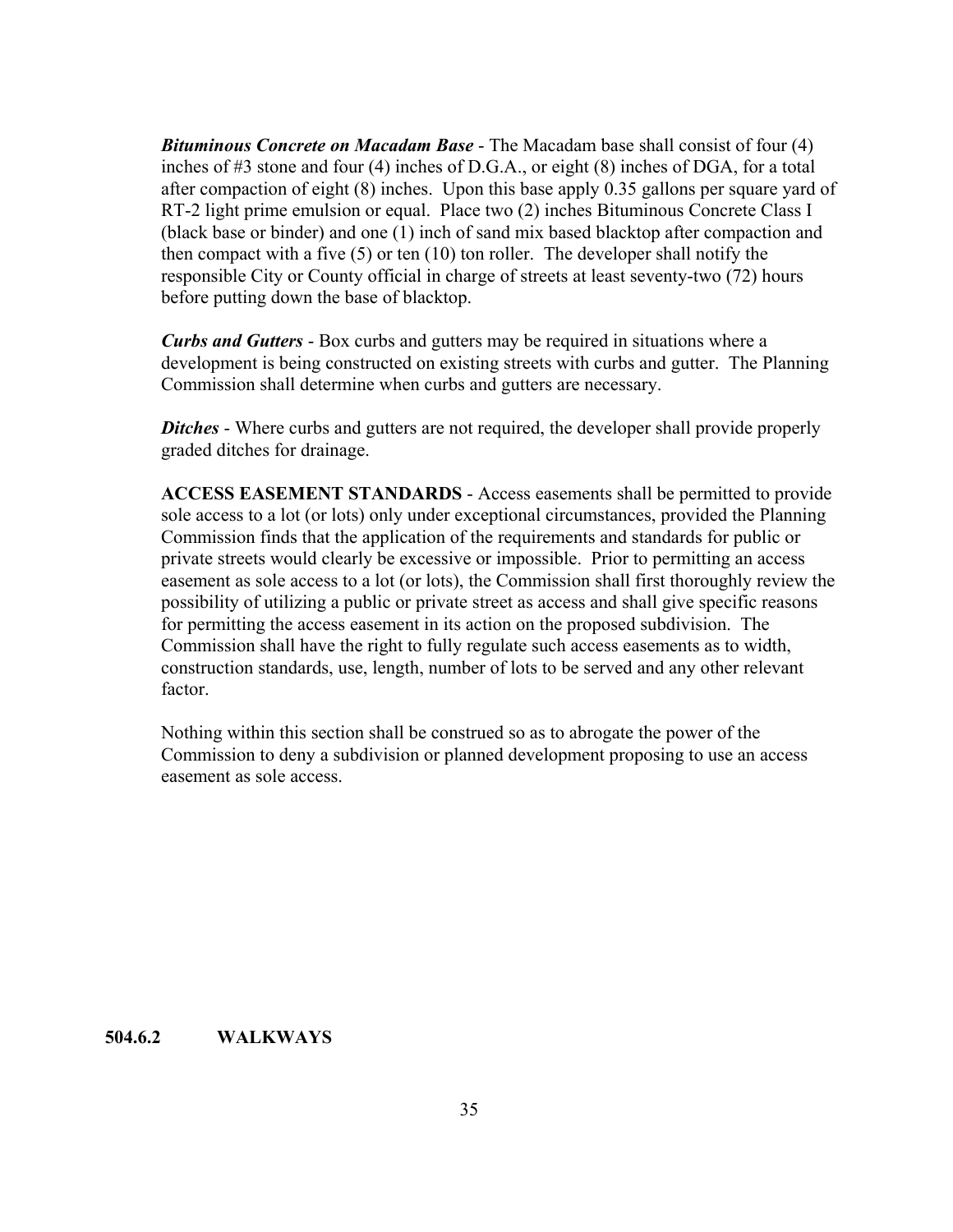The purpose of walkways (sidewalks) is to provide pedestrian circulation and safety. They also serve as an important element in the recreational system providing space for walkers/hikers, joggers and bicyclists. Generally, the need for walkways will vary, based on such factors as street types, traffic flow, on-street parking, probable volume of pedestrians, proximity to schools, etc.

The provision for sidewalks shall be required in the City of London according to the following conditions and shall be the responsibility of the developer.

**RESIDENTIAL SUBDIVISIONS** - In residential areas, sidewalks shall be provided on both sides of the street where the predominant lot width is less than one-hundred (100) feet. Sidewalks shall be required on one side of the street where the predominant lot width is under two-hundred (200) feet. Where a residential block exceeds nine-hundred (900) feet in length, a through sidewalk in a ten (10) foot easement may be required by the Commission.

**COMMERCIAL SUBDIVISIONS** - Sidewalks shall be required for all commercial lots by the **Commission** 

**INDUSTRIAL SUBDIVISIONS** - Sidewalks shall be required for all industrial lots by the Commission.

**STANDARDS** - Sidewalks shall be constructed of concrete, at least four (4) inches thick and four (4) feet wide, poured over a compacted four (4) inch dense grade gravel subbase.

**ACCESSIBILITY** - In order to provide adequate access for all citizens, the following requirements apply to all new sidewalk development.

Curb ramps in compliance with dimensions shown below shall be provided wherever an accessible route crosses a curb. Transitions from ramps to walks, gutters or streets shall be flush and free of abrupt changes.

If a curb is located where pedestrians must walk across the ramp or where it is not protected by handrails or guardrails, then it shall have flared sides.

Built-up curb ramps shall be located so that they do not project into vehicular traffic lanes. Curb ramps shall be located or protected to prevent their obstruction by parked vehicles.

## **504.7 PUBLIC UTILITIES FACILITIES**

The administration of these regulations by the Planning Commission shall take into account the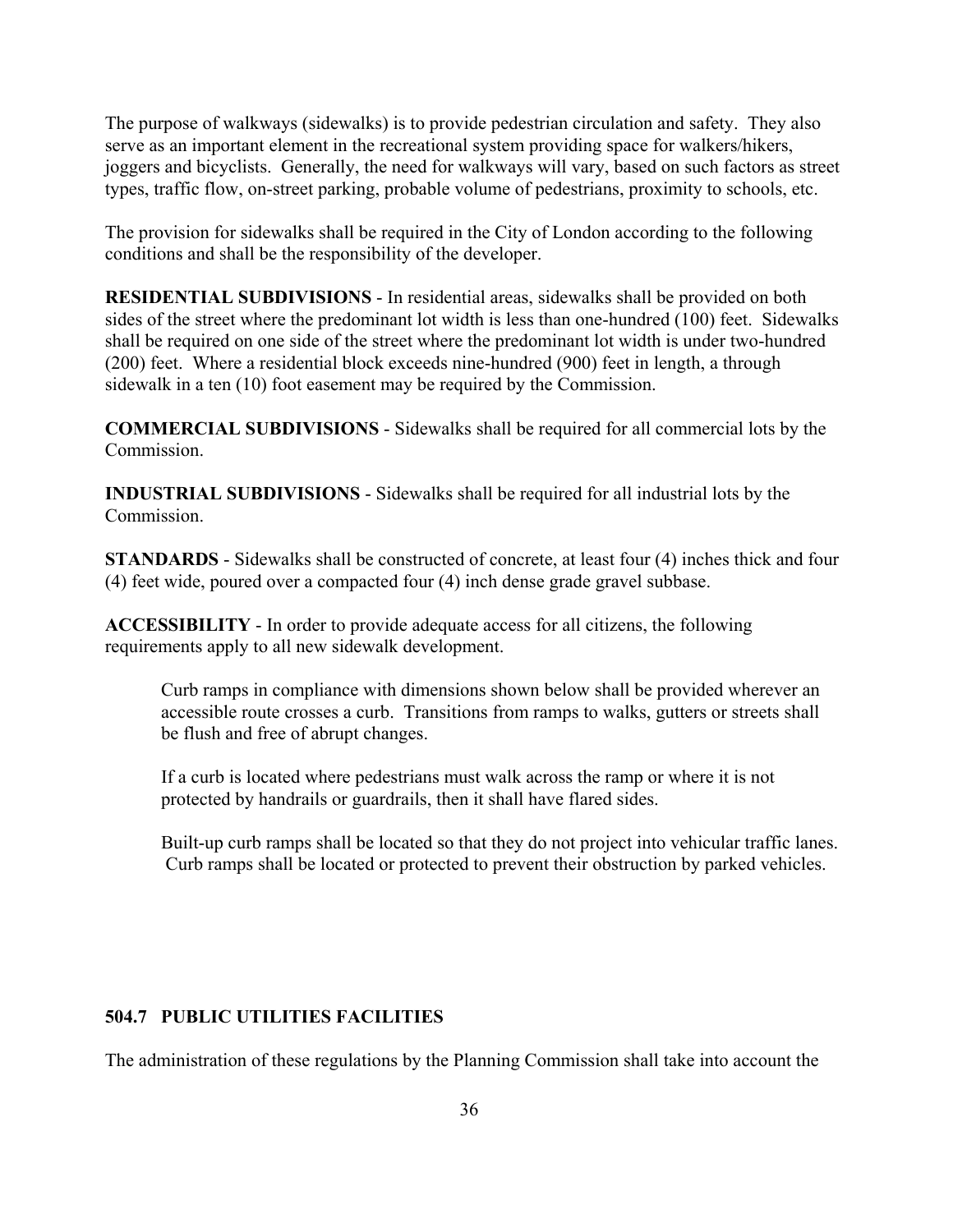relationships between new development and the adopted community plans for utility systems. Proposed development shall be considered in terms of required service by sanitary sewer facilities, water supply, storm water drainage and energy supply. Where necessary, the Commission shall require provision of exclusive utility easements consistent with the needs to serve the proposed and future development.

## **504.7.1 SANITARY SEWAGE TREATMENT SERVICE**

Where a public sanitary sewer system is reasonable accessible, as determined by the Planning Commission, sanitary sewers shall be installed by the developer to adequately serve all lots with connections to the public system.

**INDIVIDUAL DISPOSAL SYSTEMS** - Where a public sanitary sewer system in not reasonably accessible, septic tank or other individual systems may be installed in accordance with these regulations and subject to the approval and conditions of the County Health Officer and/or Kentucky Department of Health, based on the review of a soil analysis and percolation data or other pertinent data for each lot in the subdivision.

**FUTURE SERVICE** - Where plans exist for extending a public sanitary sewer system into an area that is being subdivided, and it is reasonably expected that the area will be served by a public sewer system within a period of five (5) years, capped sewers shall be installed to adequately serve all lots in the proposed subdivision.

**GENERAL STANDARDS** - Subject to the specific determination to the contrary by the Commission or other agency, the following general standards shall apply. The minimum size sewer pipe connection to any parcel shall be four (4) inches inside diameter (i.d). The minimum sewer pipe line to be used in a residential subdivision shall be of six (6) inch inside diameter.

**PLANS REQUIRED** - In compliance with section 503.3 of these regulations, the subdivider shall submit plans for the proposed sanitary sewage treatment facilities with the filing of the preliminary plat for Commission approval. Such plans shall be prepared by a registered Civil Engineer and shall show pipe sizes, type of pipe, the location, type and size of all lift or pumping stations and treatment facilities, if on site. Such plans shall be designated as a logical extension of the public sewer system including trunk lines as needed to serve the subject tract and future extensions of the system.

## **504.7.2 STORM WATER DRAINAGE**

Provisions shall be made by the developer for the collection and channelization of storm water runoff by means of a storm water drainage system designed to handle the runoff from storms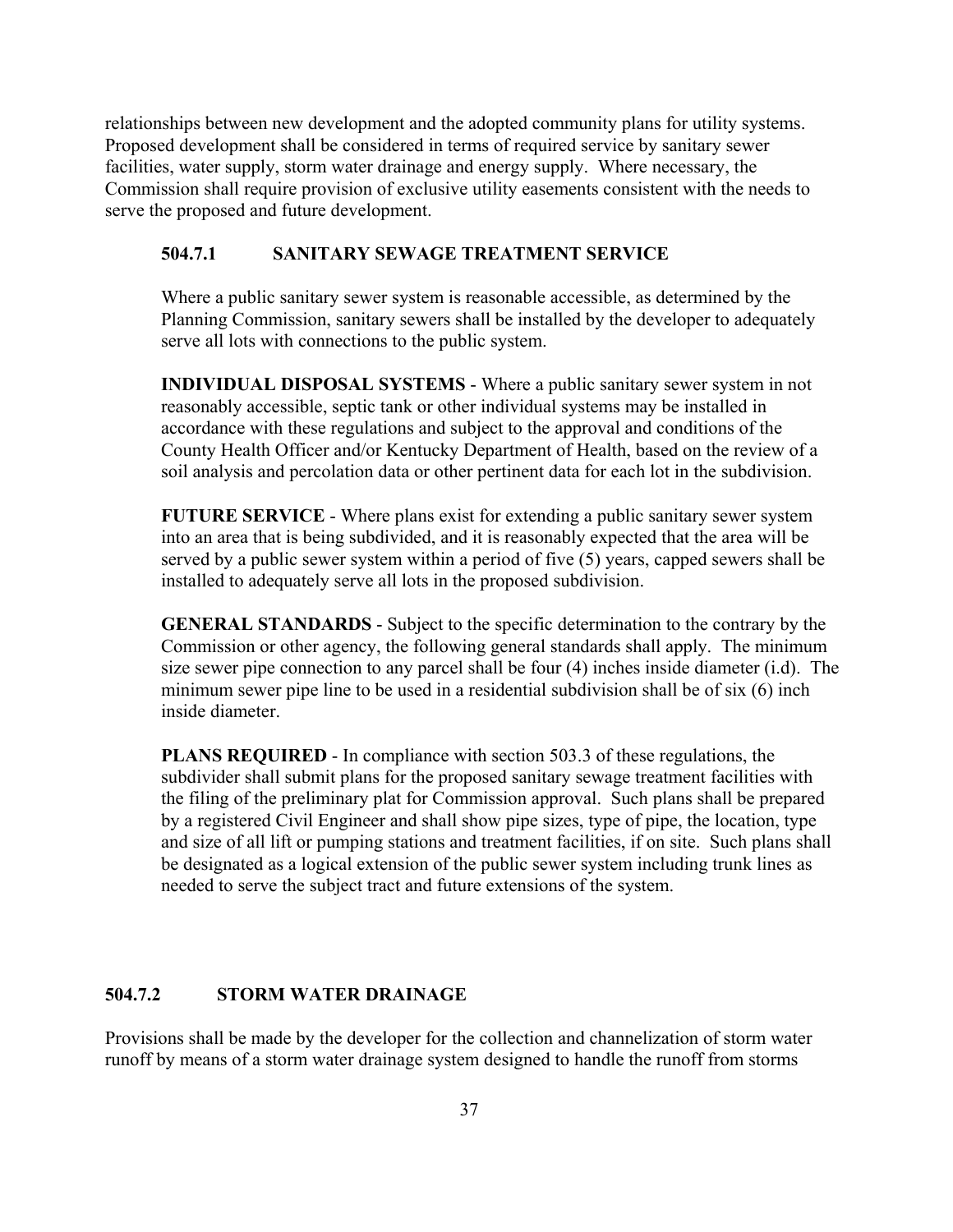occurring on average frequency of ten (10) years. The proposed system shall be subject to the review and approval of the Planning Commission, with the recommendation of the City Street department or County Road Department.

**PLANS REQUIRED** - All major subdivisions and all multi-family residential, commercial and industrial sites of one acre or more in Laurel County or of ½ acre or more in the City of London are required to submit a detailed storm water management plan. The plan must show the following items:

- 1. Name of drainage basin in which property is located.
- 2. Adjacent land uses.
- 3. Proposed use of site.
- 4. Runoff analysis: Inflow On-site Flow (before and after deviation) Outflow (based on plan to mitigate impact)
- 5. Details for channelizing water on-site (natural/artificial systems) showing location and site of all structures (storm sewers, inlets, catch basins, manholes, culverts, swales, etc.)
- 6. Details for diverting, detaining or retaining water on-site showing location, type and specifications for structures.
- 7. Certification by Engineer that the figures are correct and that the design is adequate for minimizing outflow.

**DISPOSAL BEYOND SUBDIVISION** - Where an adequate public storm sewer is available at the subdivision boundary, the developer shall construct the storm sewer system to connect with such storm sewer line. If such a system is not available, the developer may be required by the Commission to provide for the construction of necessary storm drainage facilities as may be required beyond immediate the boundaries of the subdivision in order to conduct runoff to an acceptable point of disposal.

## **504.7.3 WATER SUPPLY SYSTEM**

Where a public water supply is available, the subdivider shall be required to provide an adequate supply of pure water to all lots in the subdivision. The water supply shall be sufficient to satisfy the needs of both domestic use and fire protection. The distribution system shall be so designed and constructed as to form an integral part of the City's or rural water district or association's distribution system, and be in conformity with the Comprehensive Plan. The distribution system shall be in accordance with current City standards as well as the standards of the Natural Resources and Environmental Protection Cabinet, and the State Fire Rating Bureau.

**PLANS REQUIRED** - In compliance with section 503.3 of these regulations, the subdivider shall submit plans for the proposed water system. These plans shall show location of connections to existing systems, locations and size of proposed mains and fire hydrants.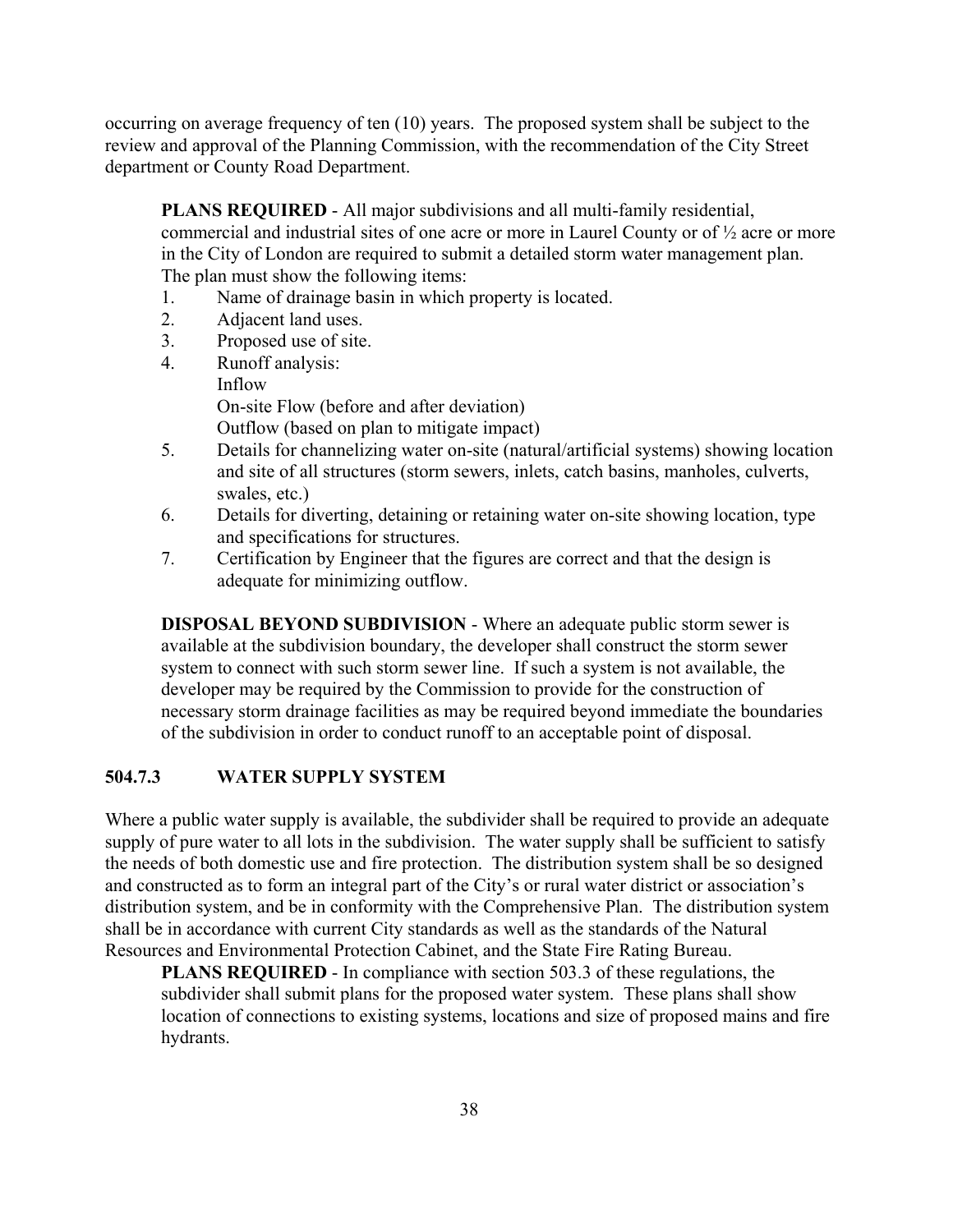#### **FIRE HYDRANT BONDING**

**PLANS REQUIRED** - In compliance with section 503.3 of these regulations, the subdivider shall submit plans for the proposed water system. These plans shall show location of connections to existing systems, location and size of proposed mains and fire hydrants. Each developer of a proposed subdivision shall pay a sum of money to be held in escrow, or submit a bond with the approval of the County. The bond shall be sufficient enough to install the fire hydrant's required for the subdivision being submitted before the final plat may be approved. When the subdivision is located in Laurel County, Kentucky, outside the London City Limits, the Laurel County Fire alliance shall hold the money and or bond in an escrow account until the fire hydrants have been installed, and have met all requirements required by the LAND DIVISION AND DEVELOPMENT REGULATIONS. In the event the fire hydrants cannot be installed in accordance with these requirements, the bond shall be held in escrow account until the fire hydrants are installed, or for a period of twenty (20) years. After a twenty year period, if the Planning Commission receives adequate documentation proving the water system for the subdivision is not capable of sustaining a fire hydrant, the Laurel County Fire Alliance may use the amount of the bond for the purpose of fire prevention in the community in which the subdivision is located. If the subdivision is located in the London City Limits the bond shall be held by the London City Clerk. The bond shall be cash, cashier's check in an amount with surety approved by the Fiscal Court or City Council representative and/or Planning Commission.

## **RESIDENTIAL SUBDIVISIONS (Includes Mobile Home Parks)**

## **WATER SUPPLY**

- a. Water mains shall be not less than six (6) inches in diameter, including fire hydrant branch connections, installed in conformity with the minimum requirements of the City/County Fire Department and Utilities. Where the size and physical characteristics indicate, the developer may be required to install mains of a larger diameter.
- b. Water mains shall be so arranged that the distance between intersecting mains does not exceed eight hundred (800) feet, eight (8) inch or larger mains must be used.
- c. Eight (8) inch mains shall be used where dead-end and poor circulating gridironing is likely to exist for a considerable period of time, or where layout of the streets and topographical characteristics are not well adapted to a circulating system.
- d. The distribution system shall be equipped with a sufficient number of valves so located that breakage or other interruption will not cause the shut-down of any portion of a main greater than eight hundred (800) feet.
- e. Approval of the City/County Fire Departments and Utilities shall be obtained prior to issuance of a building permit.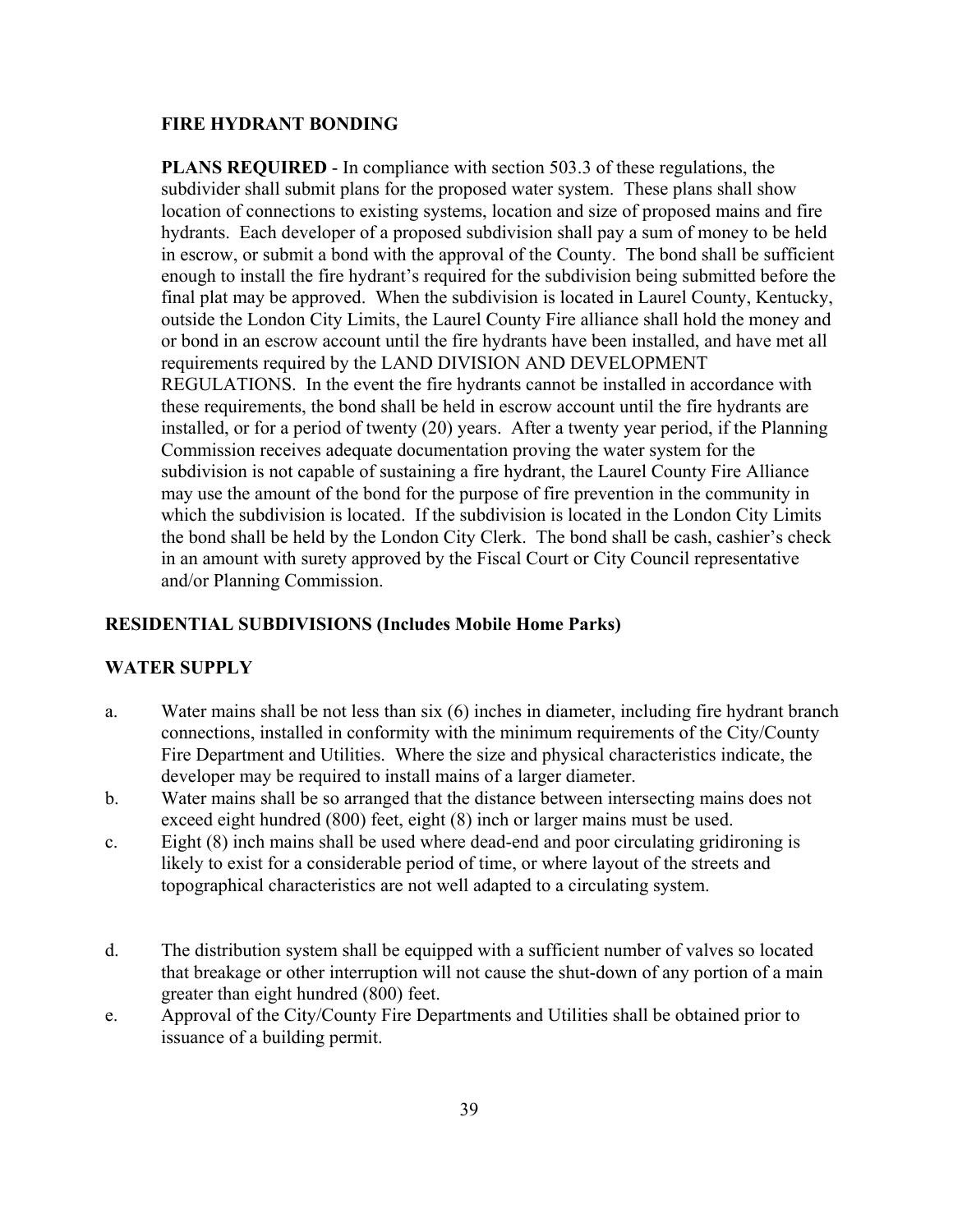**FIRE HYDRANT INSTALLATION** - Fire Hydrants shall be spaced to meet the following requirements:

- 1. In the City of London fire hydrants shall be spaced not farther than one-thousand (1000) feet apart as measured over hard-surface road.
- 2. In the County fire hydrants shall be spaced not farther than two-thousand (2000) feet apart as measured over hard-surface roads.
- 3. In the City of London in no event shall the distance between a fire hydrant and a building exceed five hundred (500) feet as measured on an all-weather road.
- 4. In the County in no event shall the distance between a fire hydrant and a building exceed one-thousand (1000) feet as measured on an all-weather road.
- 5. Where Cul-de-Sac streets are being developed, a fire hydrant will be located on one of the lots at the beginning of the Cul-de-Sac street.

## **FIRE HYDRANT USE**

- a. Fire hydrants shall meet the minimum specifications and be installed in conformity with the requirements of the City/County Fire Departments and Utilities.
- b. Fire hydrants shall be able to deliver five hundred (500) gallons per minute with a friction loss of not more than 2 ½ pounds per square inch in the hydrant, and a total loss of not more than five (5) pounds per square inch between the street main and outlet.
- c. Fire hydrants shall be equipped with not less than  $2\frac{1}{2}$  inch outlets and a large pumper outlet of 4 ½ inch internal diameter.
- d. A gate valve must be installed between the main and the hydrant.

## **INDUSTRIAL/COMMERCIAL/HIGH DENSITY RESIDENTIAL DEVELOPMENT**

## **WATER SUPPLY**

- a. Water mains shall not be less than eight (8) inches in diameter and fire hydrant branch connections shall not be less than six (6) inches. Water supply and water main sizes will be subject to reasonable additional requirements relative to the degree of density of development and use.
- b. Approval of the City/County Fire Departments and Utilities shall be obtained prior to the issuance of a building permit.

## **FIRE HYDRANT INSTALLATION**

- a. Fire hydrant spacing shall not be less than that required for residential areas referred to above, and in addition, each building shall have hydrants within the following distances:
	- 1. 300 feet distance 1 hydrant
	- 2. 500 feet distance 3 hydrants
	- 3. 1000 feet distance 5 hydrants
- b. No part of the exterior of the building, other than dwellings, shall be farther than five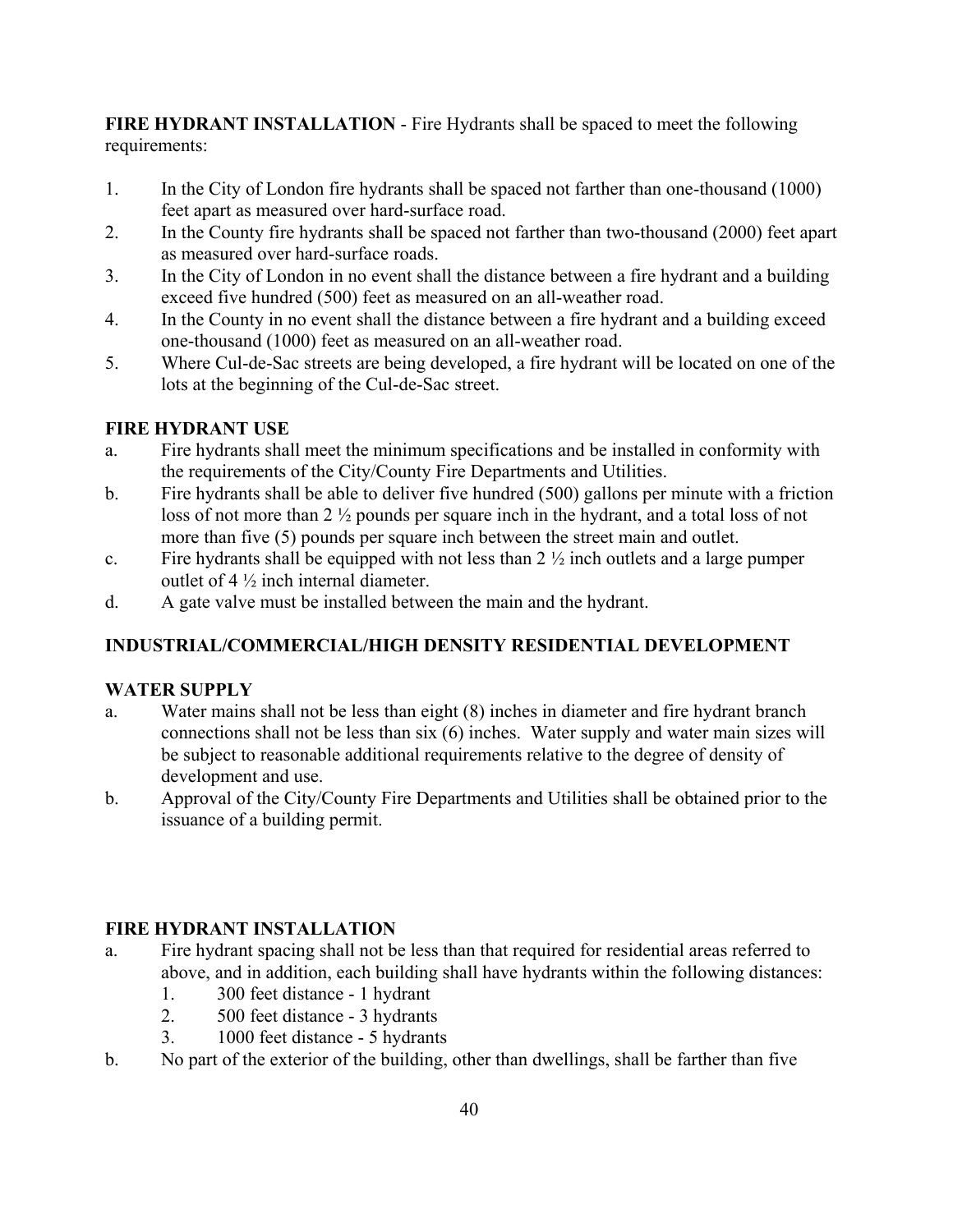hundred (500) feet from a hydrant, or must meet state regulations or requirements. Distances are to be measured along the shortest feasible exterior route (never measured through buildings) for laying hose.

c. Fire hydrants must be located at least twenty-five (25) feet from the exterior wall of any masonry building and at least fifty (50) feet from any exterior wall of frame or equivalent construction, including brick and stone veneer.

## **FIRE HYDRANT TYPE**

- a. Fire hydrants shall meet the minimum specifications and be installed in conformity with the requirements of the City/County Fire Departments and Utilities.
- b. Fire hydrants shall be able to deliver one-thousand (1000) gallons per minute with a friction loss of not more than 2 ½ pounds per square inch in the hydrant, and a total loss of not more than five (5) pounds per square inch between the street main and outlet.
- c. Fire hydrants shall be equipped with not less than  $2\frac{1}{2}$  inch outlets and a large pumper outlet of  $4\frac{1}{2}$  inch internal diameter.
- d. A gate valve must be installed between the main and the hydrant.

## **ADMINISTRATIVE PROCEDURE**

- a. During the installation of all water lines and fire hydrants, the developer and/or his contractor must notify the City/County Fire Departments and Utilities so they may inspect said improvements. No improvements shall be covered or concealed until they have been approved by both authorities.
- b. Upon completion and approval, the City/County Fire Departments and Utilities must certify in writing that all improvements have been accepted and approved to the Planning Commission.
- c. No building permits may be approved until this certification has been made.
- d. In order for a fire hydrant to be installed in the City of London or outside the city limits by the water district, a Professional Engineer will have to certify that the system can provide minimum fire flow of two-hundred fifty (250) gallons per minute; and that the system can provide this flow for a period of two (2) hours plus consumption at the maximum daily rate. The location, installation and responsibility for maintenance of fire hydrants, public and private protection facilities, connecting mains and their ownership may be subject to negotiation by the utility and, if owned by the utility, shall be subject to conditions the Commission may impose, based upon the compensation received for this service. Within the City of London or outside the city limits, the Planning Commission will determine the requirements for fire hydrants based on the certification by a Professional Engineer.

## **504.7.4 PROVISION OF UTILITY AND DRAINAGE EASEMENTS**

The subdivider shall set aside easements for placement and access to maintenance of public and private utilities and drainage as indicated below. The specific use of the easement shall be indicated on the plat.

**LOCATION OF EASEMENTS** - Where public utilities do not follow streets, easements shall follow lot lines in order not to restrict the placement of buildings.